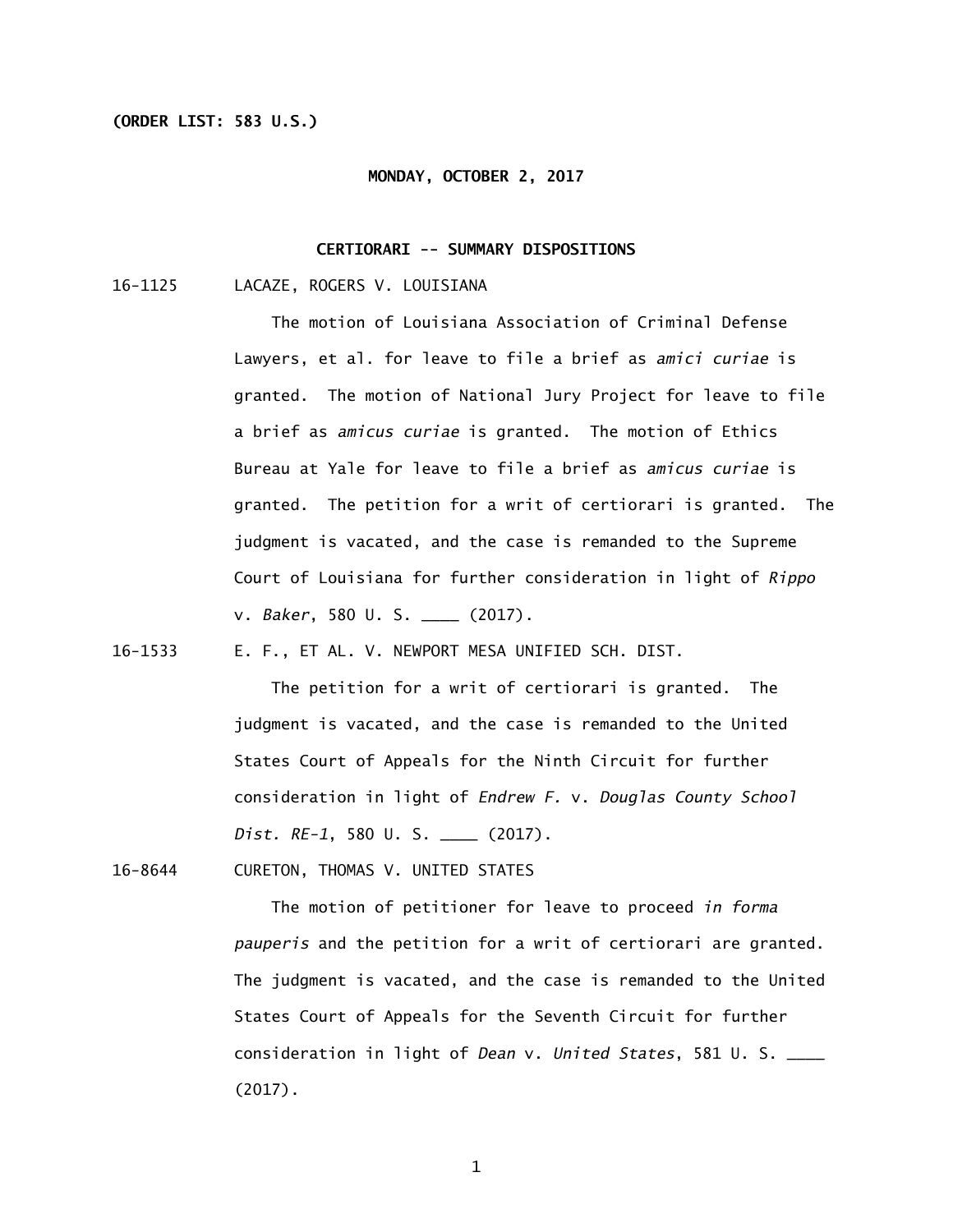16-8811 CASSINELLI, ROBERT J. V. CASSINELLI, JANICE R.

 The motion of petitioner for leave to proceed *in forma pauperis* and the petition for a writ of certiorari are granted. The judgment is vacated, and the case is remanded to the Court of Appeal of California, Fourth Appellate District, Division Two for further consideration in light of *Howell* v. *Howell*, 581  $U. S.$  (2017).

16-8909 LONG, STEVEN L. V. DAVIS, DIR., TX DCJ

 The motion of petitioner for leave to proceed *in forma pauperis* and the petition for a writ of certiorari are granted. The judgment is vacated, and the case is remanded to the United States Court of Appeals for the Fifth Circuit for further consideration in light of *Moore* v. *Texas*, 581 U. S. \_\_\_\_ (2017). 16-9411 ANGLIN, MICHAEL V. UNITED STATES

> The motion of petitioner for leave to proceed *in forma pauperis* and the petition for a writ of certiorari are granted. The judgment is vacated, and the case is remanded to the United States Court of Appeals for the Seventh Circuit for further consideration in light of *Dean* v. *United States*, 581 U. S. \_\_\_\_ (2017).

16-9461 CLOSE, THOMAS J. V. UNITED STATES

 The motion of petitioner for leave to proceed *in forma pauperis* and the petition for a writ of certiorari are granted. The judgment is vacated, and the case is remanded to the United States Court of Appeals for the Eleventh Circuit in light of the position asserted by the Solicitor General in his memorandum for the United States filed on June 30, 2017.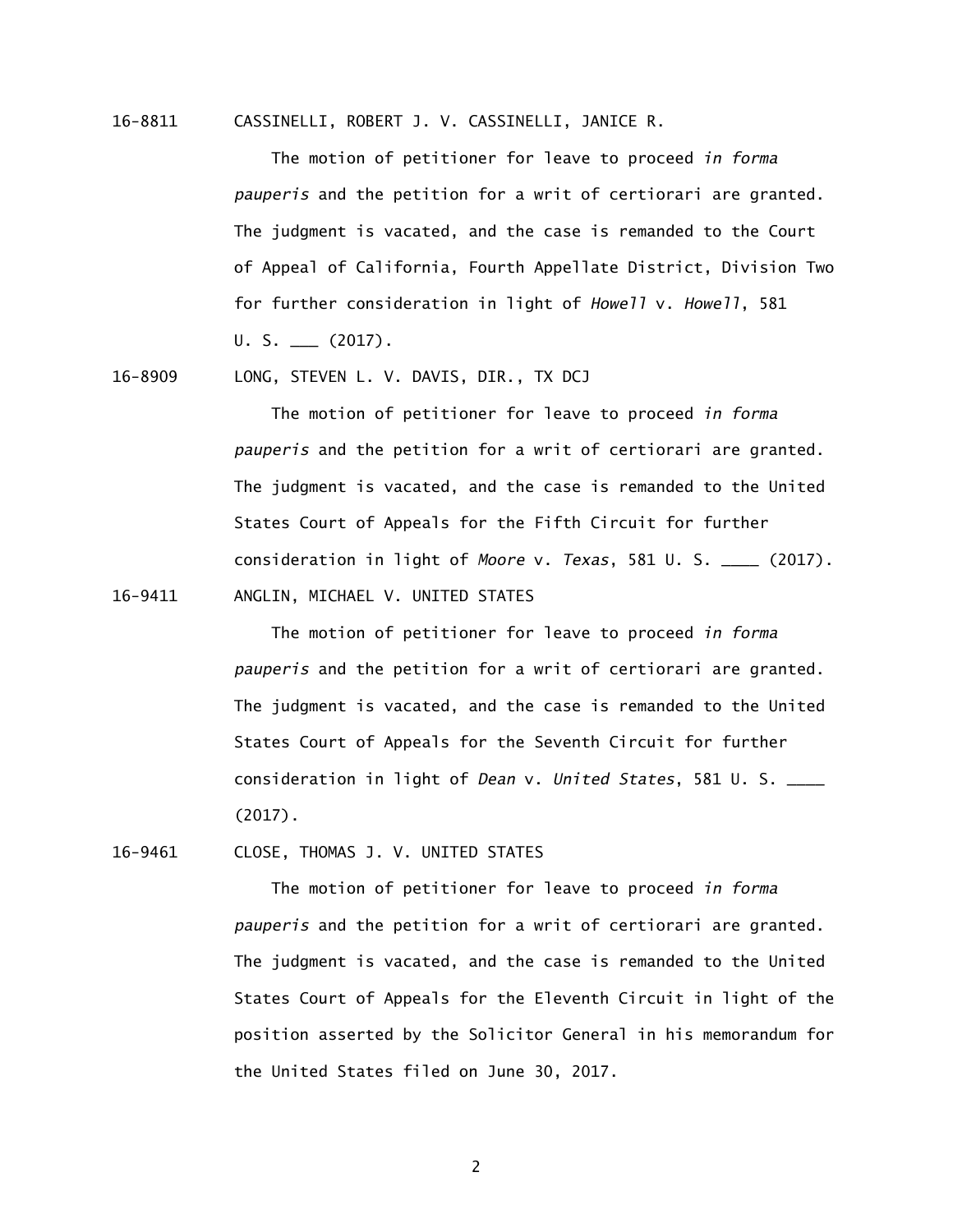$17 - 109$ SIMMONS SPORTING GOODS, INC. V. LAWSON, CAROLYN

> The petition for a writ of certiorari is granted. The judgment is vacated, and the case is remanded to the Court of Appeals of Arkansas for further consideration in light of *Bristol-Myers Squibb Co.* v. *Superior Court of Cal., San Francisco Cty.*, 582 U. S. \_\_\_\_ (2017).

#### **ORDERS IN PENDING CASES**

17A92 SARO, JOSAIA T. V. SESSIONS, ATT'Y GEN.

> The application for stay addressed to Justice Sotomayor and referred to the Court is denied.

17M1 WILLIAMS, EDBERT N. V. SMITH, WARDEN

> The motion for leave to file a petition for a writ of certiorari with the supplemental appendix under seal is granted.

17M2 CHABOT, ELI V. UNITED STATES

(17-96)

The motion for leave to file a petition for a writ of certiorari under seal with redacted copies for the public record is granted.

- 17M3 DUNBAR, LINDA V. HOUSTON, TX, ET AL.
- 17M4 CLEVELAND, GEORGE V. HALL, JUDGE, ET AL.

17M5 17M5 JIMENEZ, CLOTILDE C. V. WELLS FARGO BANK, ET AL.

17M6 ROBERTS, JEFFRI T. V. KATAVICH, WARDEN

17M7 DOE, JANE V. ID DEPT. OF HEALTH, ET AL.

17M8 SMITH, LARRY L. V. MO DEPT. OF MENTAL HEALTH

> The motions to direct the Clerk to file petitions for writs of certiorari out of time are denied.

17M9 BLYDEN, JEROME V. UNITED STATES

> The motion for leave to file a petition for a writ of certiorari with the supplemental appendix under seal is granted.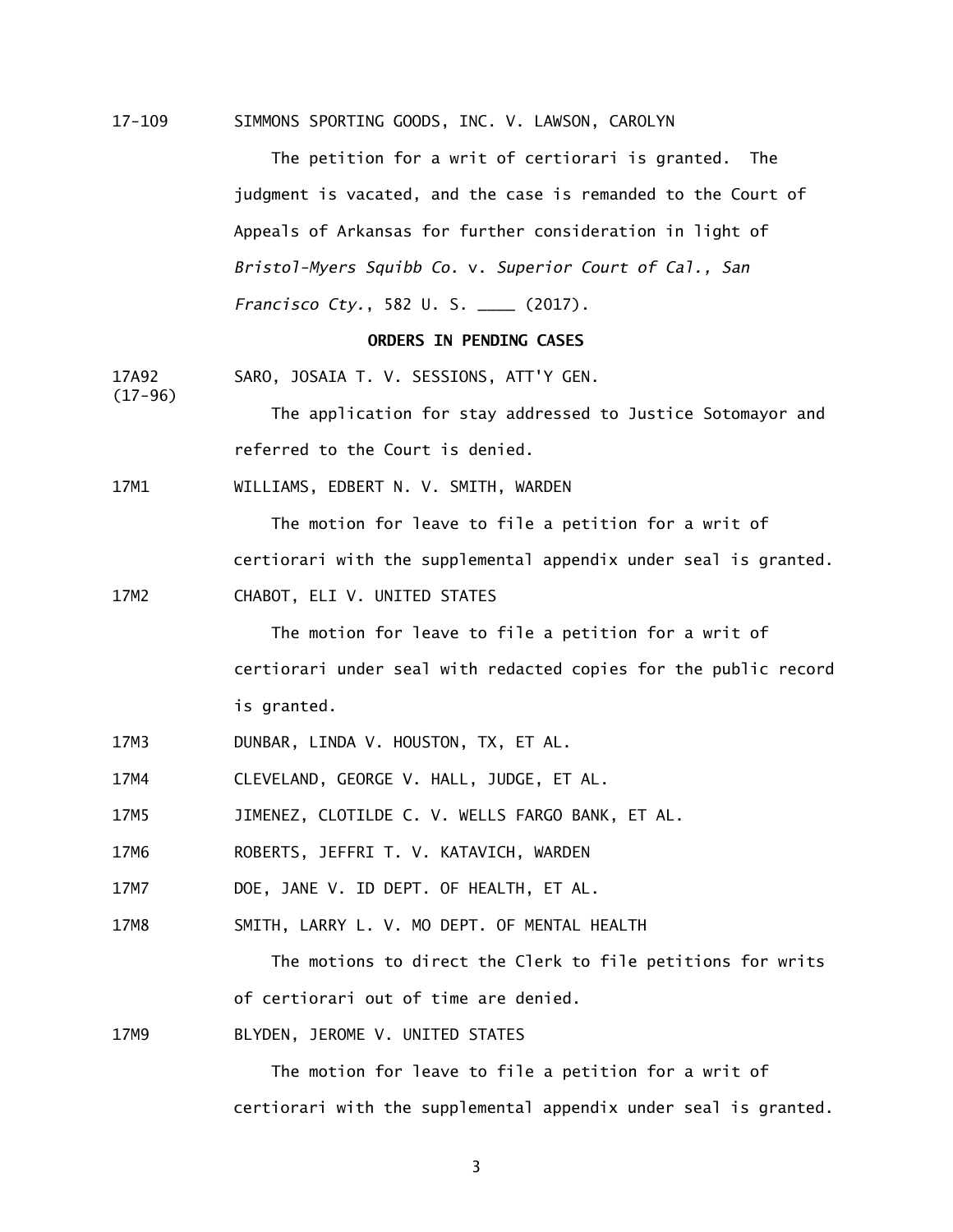17M10 GARCIA, CHRISTOPHER B. V. UNITED STATES

> The motion for leave to file a petition for a writ of certiorari under seal with redacted copies for the public record is granted.

17M11 BRYAN, PATRICK F. V. SHULKIN, SEC. OF VA

The motion for leave to proceed as a veteran is denied.

17M12 HANKSTON, GAREIC J. V. TEXAS

> The motion for leave to file a petition for a writ of certiorari with the supplemental appendix under seal is granted.

17M13 SCOTT, SYLVIA V. V. TRANSITIONAL HOSP. CORP. OF LA

17M14 DOROZ, KRZYSZTOF V. TECT UTICA CORP.

- 17M15 JONES BEY, JOHN V. INDIANA, ET AL.
- 17M16 CORBIN, STEVEN T. V. LOFTHUS, LEE J., ET AL.
- 17M17 KUPLEN, JOHN E. V. HOOKS, SEC., NC DPS
- 17M18 LEPPERT, MORGAN A. V. FLORIDA

 The motions to direct the Clerk to file petitions for writs of certiorari out of time are denied.

17M19 ANDERSON, KIRK L. V. UNITED STATES

> The motion for leave to file a petition for a writ of certiorari under seal with redacted copies for the public record is granted.

17M20 CARLSON, DAVID J. V. COUNTY OF RAMSEY, MN, ET AL.

17M21 17M21 MOORE, ALVIN L. V. GEORGIA-PACIFIC CORP.

> The motions to direct the Clerk to file petitions for writs of certiorari out of time are denied.

17M22 NEWMAN, TROY V. NATIONAL ABORTION FED., ET AL.

> The motion for leave to file a petition for a writ of certiorari under seal with redacted copies for the public record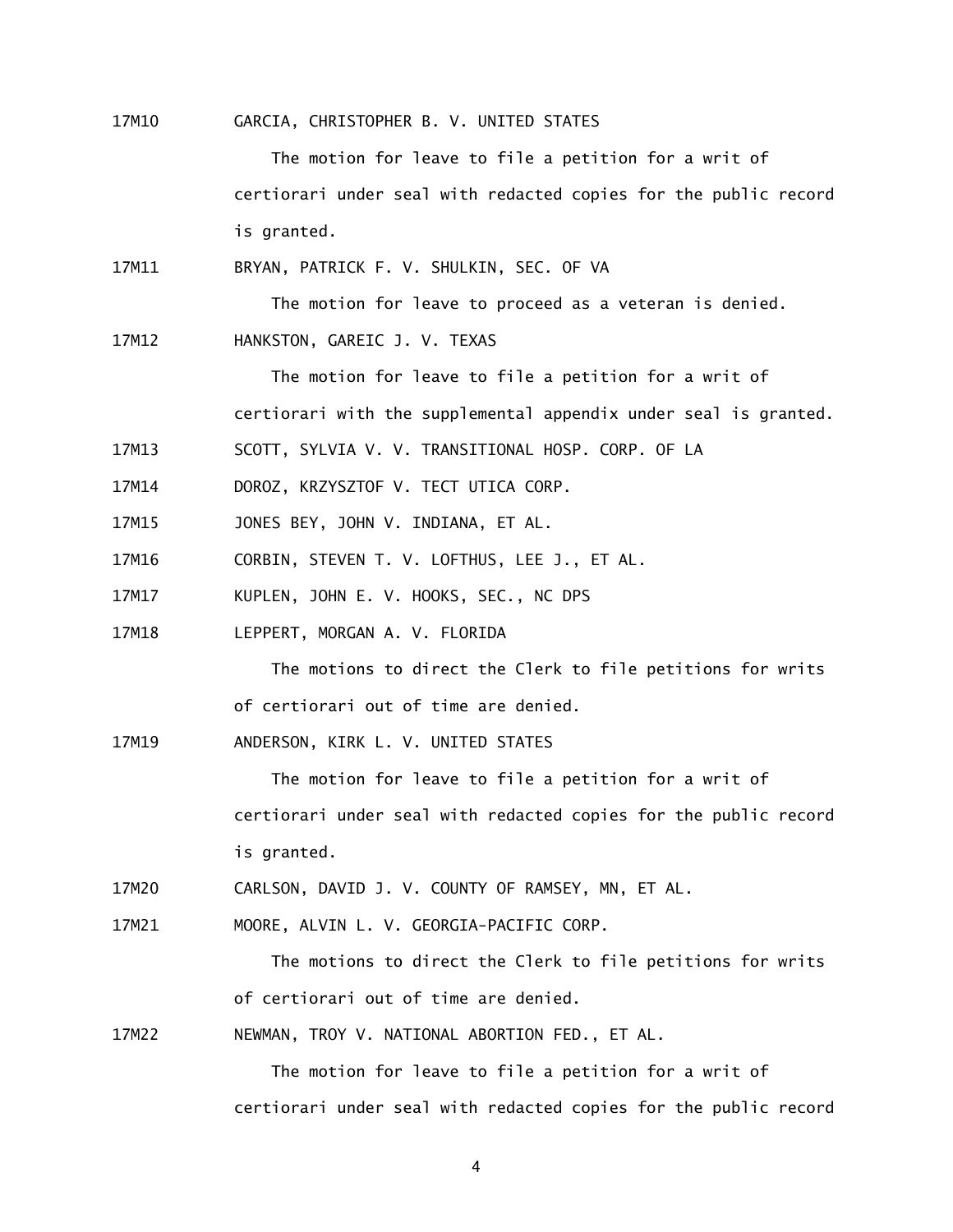is granted.

- 17M23 SHEPPARD, CURTIS L. V. COURT OF CRIMINAL APPEALS OF TX
- 17M24 SHEPPARD, CURTIS L. V. ACOSTA, ABEL, ET AL.
- 17M25 SHEPPARD, CURTIS L. V. USDC ND TX
- 17M26 ROBERTS, DANIEL V. BEXAR COUNTY SHERIFF, ET AL.
- 17M27 DUKA, ELJVIR V. UNITED STATES

 The motions to direct the Clerk to file petitions for writs of certiorari out of time are denied.

17M28 17M28 GOSSAGE, HENRY E. V. MERIT SYSTEMS PROTECTION BOARD

The motion for leave to proceed as a veteran is granted.

17M29 ELERI, CHARLES C. V. SESSIONS, ATT'Y GEN

> The motion to direct the Clerk to file a petition for a writ of certiorari out of time is denied.

17M30 IN RE ROBERT K. HUDNALL

The motion for leave to proceed as a veteran is granted.

- 17M31 TATUM, EDGAR V. MURPHY, WARDEN
- 17M32 JACOBS, CURTIS V. FLORIDA
- 17M33 17M33 JONES-EL, EUGENE K. V. LOMBARDI, GEORGE, ET AL.
- 17M34 SMITH, LARRY L. V. WACHTENDORF, WARDEN
- 17M35 BRINKER, JASON R. V. BILDERBERG GROUP, ET AL.

 The motions to direct the Clerk to file petitions for writs of certiorari out of time are denied.

17M36 CASTEEL, TIRAN V. UNITED STATES

> The motion for leave to file a petition for a writ of certiorari under seal with redacted copies for the public record is granted.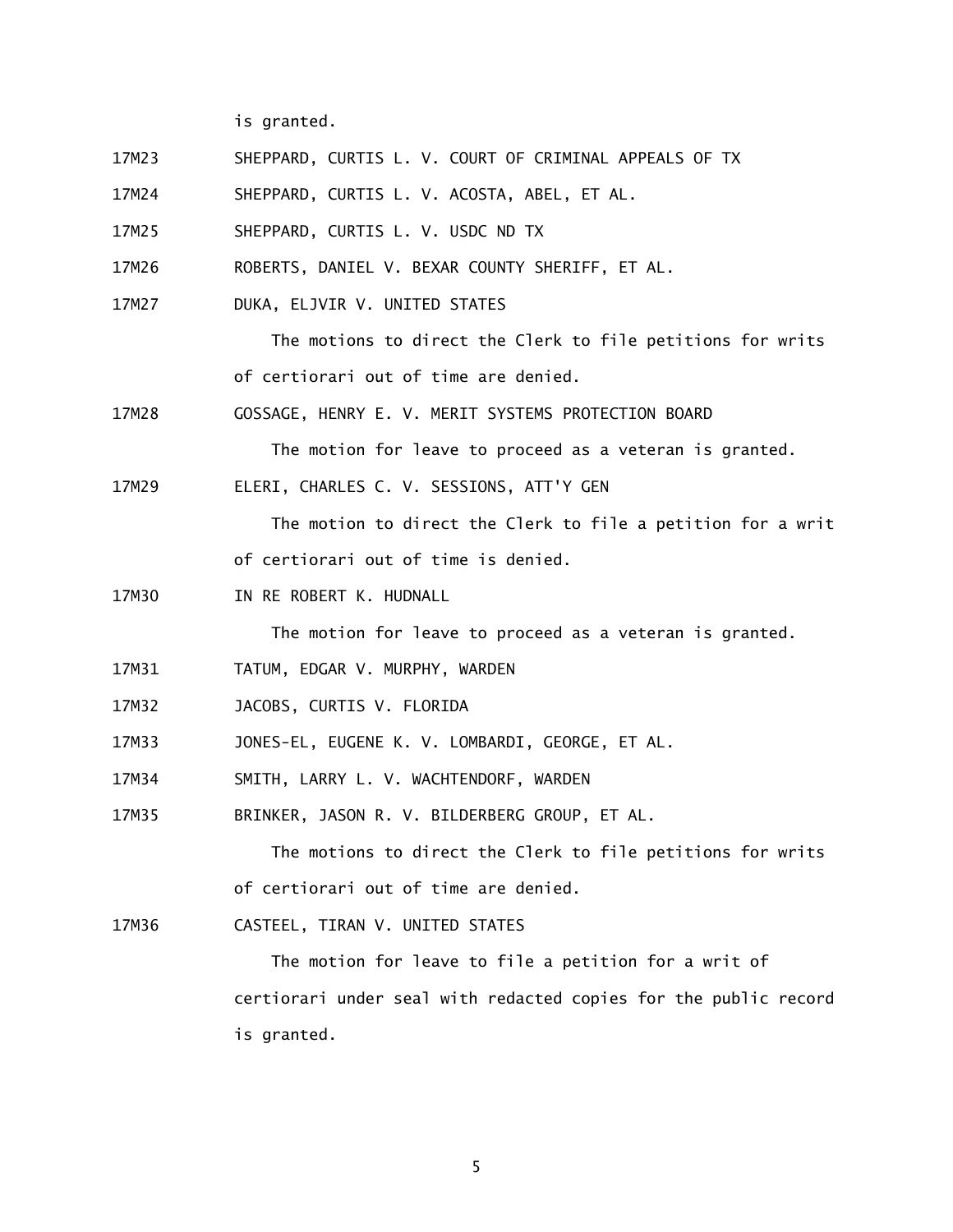# 65, ORIG. STATE OF TEXAS V. STATE OF NEW MEXICO

The motion of the River Master for fees and expenses is granted, and the River Master is awarded a total of \$7505.97, for the period July 1, 2016, through June 30, 2017, to be paid equally by the parties.

 $16 - 402$ 16-402 CARPENTER, TIMOTHY I. V. UNITED STATES

> The motion of petitioner for leave to proceed further herein *in forma pauperis* is granted. The motion of petitioner for appointment of counsel is granted, and Harold Gurewitz, Esquire, of Detroit, Michigan, is appointed to serve as counsel for the petitioner in this case.

- 16-1094 SUDAN V. HARRISON, RICK, ET AL.
- 16-1275 VIRGINIA URANIUM, INC., ET AL. V. WARREN, JOHN, ET AL. The Solicitor General is invited to file briefs in these

cases expressing the views of the United States.

- 16-1436 ) TRUMP, PRESIDENT OF U.S., ET AL. V. INT'L REFUGEE ASSISTANCE, ET AL. )
- 16-1540 ) TRUMP, PRESIDENT OF U.S., ET AL. V. HAWAII, ET AL.

 The motion of Foundation for Moral Law for leave to file a brief as *amicus curiae* is granted.

16-1498 WA DEPT. OF LICENSING V. COUGAR DEN, INC.

 The Solicitor General is invited to file a brief in this case expressing the views of the United States.

- 16-8138 PHILLIPS, DELORIS V. DALLAS, TX, ET AL.
- 16-8279 PHILLIPS, DELORIS V. DALLAS CTY. COLLEGE, ET AL.
- 16-8384 PHILLIPS, DELORIS V. DALLAS CITY ATTORNEY, ET AL.
- 16-8395 MALLOY, ARTHUR B. V. ESTES, WARDEN, ET AL.
- 16-8423 BONNER, TERENCE V. SUPERIOR COURT OF CA, ET AL.

The motions of petitioners for reconsideration of orders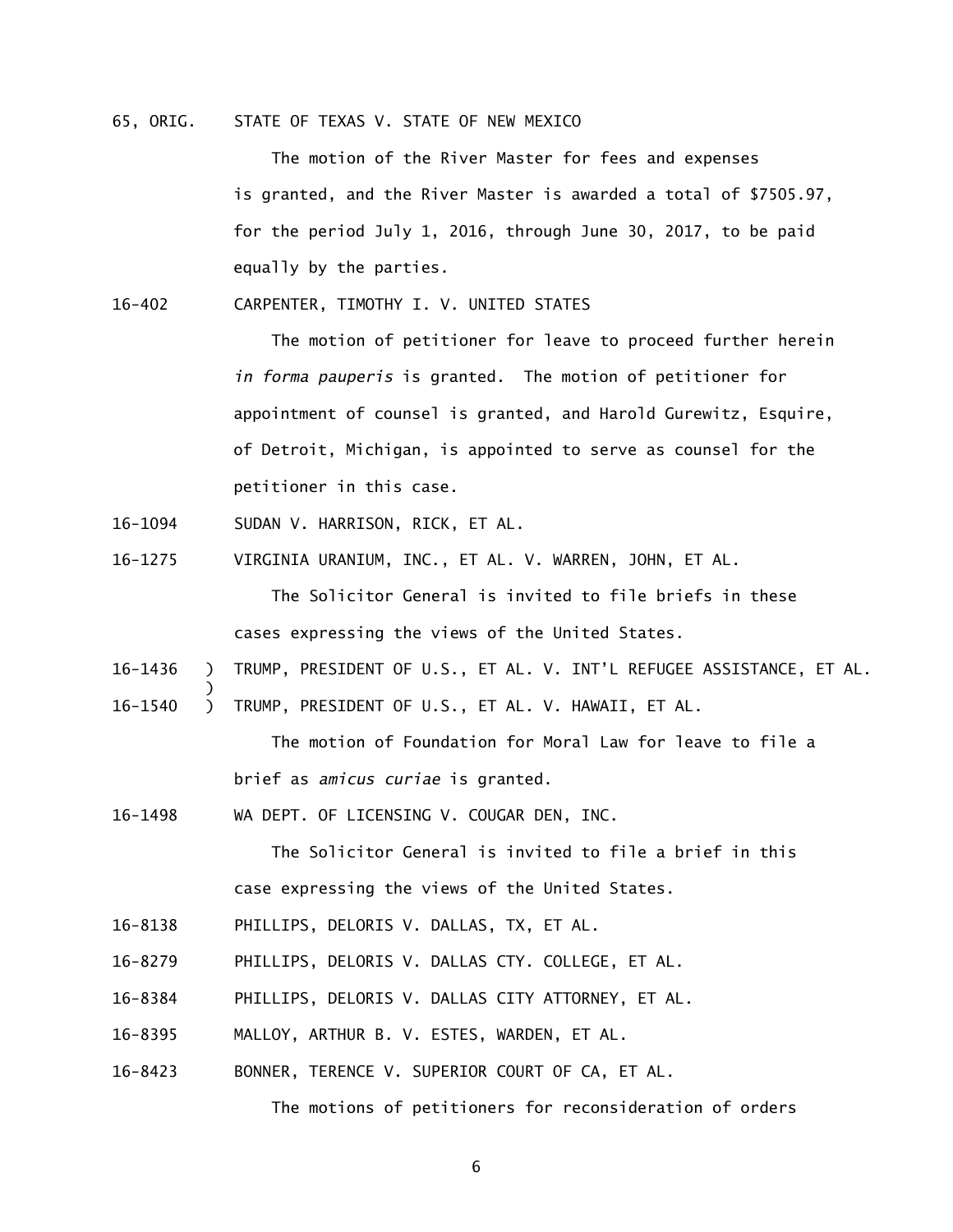denying leave to proceed *in forma pauperis* are denied.

16-8441 JACKMAN, DONALD G. V. HOLLINGSWORTH, WARDEN

 The motion of petitioner for reconsideration of order denying leave to proceed *in forma pauperis* is denied. Justice Alito took no part in the consideration or decision of this motion.

- 16-8495 MALLOY, ARTHUR B. V. MONTGOMERY, AL, ET AL.
- 16-8561 ) MORROW, NANCY V. BRENNAN, POSTMASTER GEN.
- $\mathcal{L}$ 16-8562 ) MORROW, NANCY V. BRENNAN, POSTMASTER GEN.

16-8825 HOPKINS, GLENN J. V. IL WORKERS' COMP. COMMISSION The motions of petitioners for reconsideration of orders denying leave to proceed *in forma pauperis* are denied.

16-9258 IN RE LINDA A. WRIGHT

)

 The motion of petitioner for leave to proceed *in forma pauperis* is denied. Petitioner is allowed until October 23, 2017, within which to pay the docketing fee required by Rule 38(a) and to submit a petition in compliance with Rule 33.1 of the Rules of this Court.

16-9305 ELLIS, PRISCILLA A. V. UNITED STATES

 The motion of petitioner for reconsideration of order denying leave to proceed *in forma pauperis* is denied.

16-9439 QUINTANA, ELIAS V. ADAIR, ELIAS, ET AL.

 The motion of petitioner for leave to proceed *in forma pauperis* is denied. Petitioner is allowed until October 23, 2017, within which to pay the docketing fee required by Rule 38(a) and to submit a petition in compliance with Rule 33.1 of the Rules of this Court. Justice Gorsuch took no part in the consideration or decision of this motion.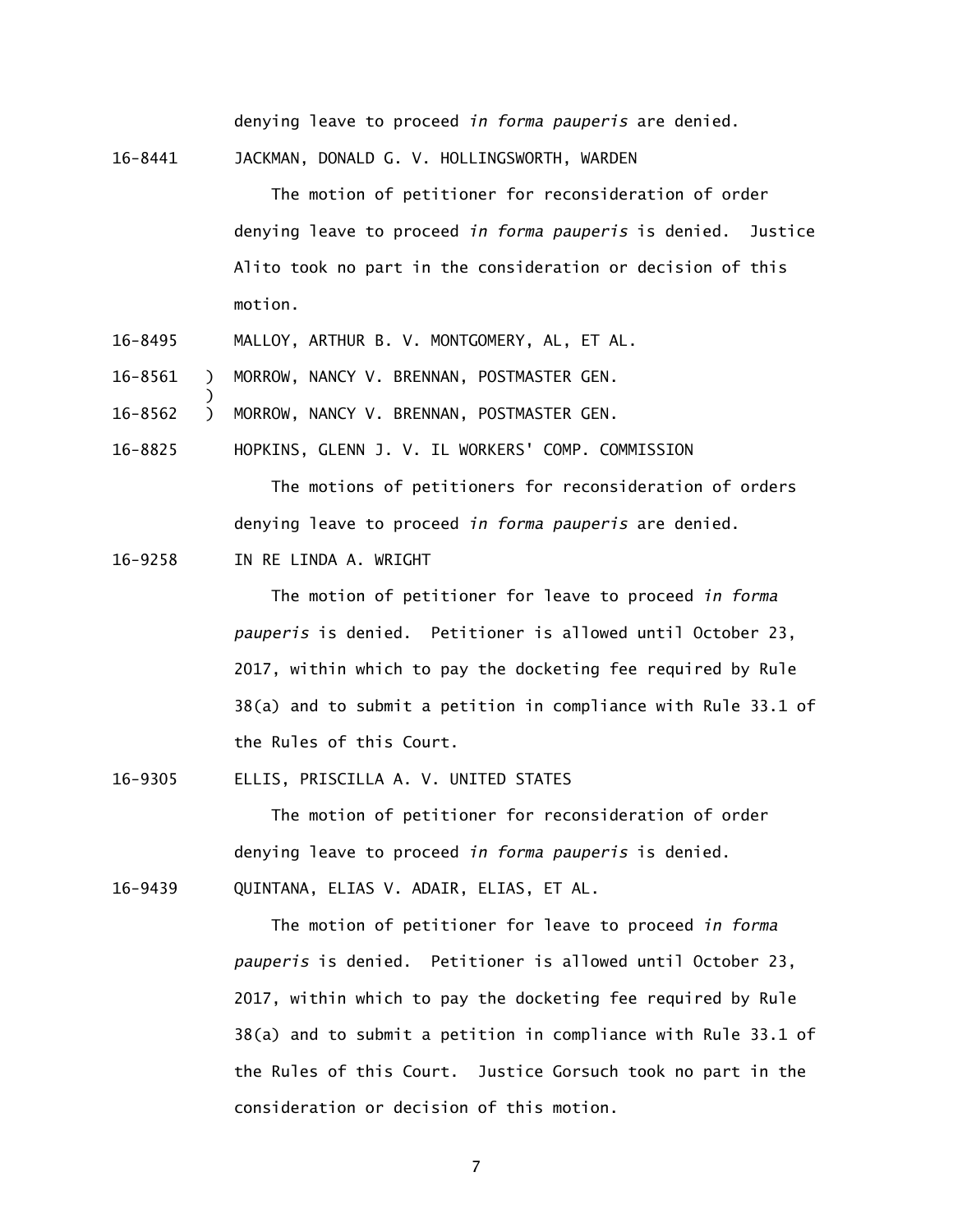- 16-9454 ZANDERS, DAVID E. V. U.S. BANK
- 16-9663 DIAMOND, NORMAN D. V. UNITED STATES
- 16-9664 DIAMOND, NORMAN D. V. UNITED STATES
- 16-9705 HAWKINS, JEFFREY V. MICHIGAN
- 16-9707 DONMEZ, IBRAHIM V. NYC DEPT. OF CONSUMER AFFAIRS
- 16-9708 DONMEZ, IBRAHIM V. NYC DEPT. OF CONSUMER AFFAIRS
- 16-9727 MUA, JOSEPHAT, ET AL. V. CA CASUALTY INDEMNITY EXCHANGE
- 17-5037 JOSEPH, SHANELLE V. CEDAR HILL, ET AL.

The motions of petitioners for leave to proceed *in forma pauperis* are denied. Petitioners are allowed until October 23, 2017, within which to pay the docketing fees required by Rule 38(a) and to submit petitions in compliance with Rule 33.1 of the Rules of this Court.

17-5039 BIRMINGHAM, GREGORY V. PNC BANK, N.A.

 The motion of petitioner for leave to proceed *in forma pauperis* is denied. Petitioner is allowed until October 23, 2017, within which to pay the docketing fee required by Rule 38(a) and to submit a petition in compliance with Rule 33.1 of the Rules of this Court. Justice Alito took no part in the consideration or decision of this motion.

17-5064 CHUTE, GARY L. V. NIFTY-FIFTIES, INC., ET AL.

 Because the Court lacks a quorum, 28 U. S. C. §1, and since the qualified Justice is of the opinion that the case cannot be heard and determined at the next Term of the Court, the judgment is affirmed under 28 U. S. C. §2109, which provides that under these circumstances "the court shall enter its order affirming the judgment of the court from which the case was brought for review with the same effect as upon affirmance by an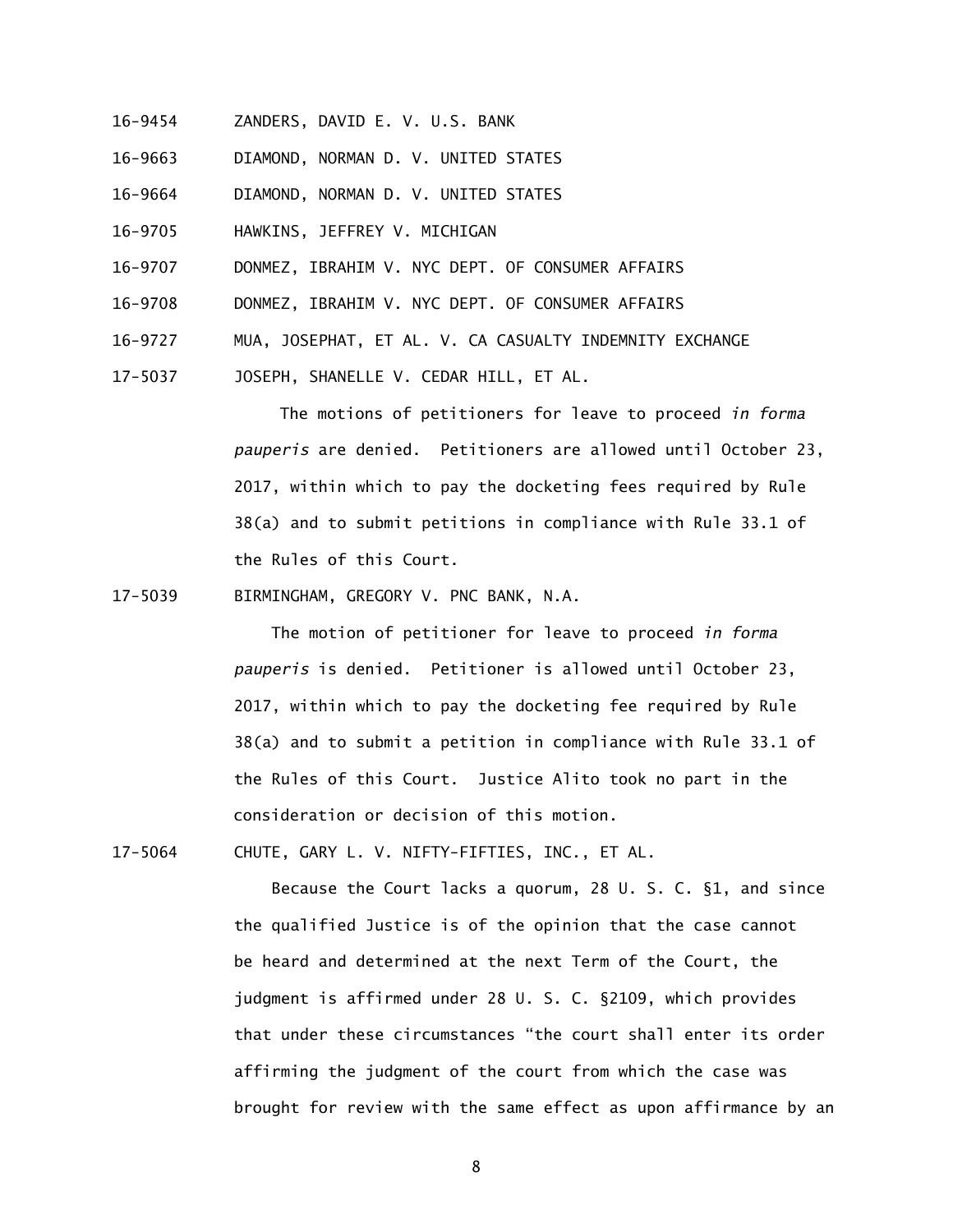equally divided court". The Chief Justice, Justice Kennedy, Justice Thomas, Justice Ginsburg, Justice Breyer, Justice Alito, Justice Sotomayor, and Justice Kagan took no part in the consideration or decision of this petition.

- 17-5155 JOHNSON, ANDREW V. DISTRICT OF COLUMBIA
- 17-5244 ENGEL, JULIUS M. V. STATE BAR OF CA
- 17-5381 GRAY, WILLIAN L. V. VASQUEZ, WARDEN
- 17-5424 GOLDEN, DAVID A. V. WASHINGTON, ET AL.
- 17-5431 BARCLAY, PETER V. OREGON, ET AL.

 The motions of petitioners for leave to proceed *in forma pauperis* are denied. Petitioners are allowed until October 23, 2017, within which to pay the docketing fees required by Rule 38(a) and to submit petitions in compliance with Rule 33.1 of the Rules of this Court.

### **CERTIORARI DENIED**

- $16 668$ MAGEE, EMMETT V. COCA-COLA REFRESHMENTS USA, INC.
- $16 768$ SNYDER, GOV. OF MI, ET AL. V. JOHN DOES #1-5, ET AL.
- $16 790$ BUTKA, KAP S. V. SESSIONS, ATT'Y GEN.
- $16 916$ SMITH, MALCOLM A. V. UNITED STATES
- 16-1001 GOHL, LAUREN V. LIVONIA PUBLIC SCHOOLS, ET AL.
- 16-1009 AKSU, MURAT V. CALIFORNIA
- 16-1018 THOMAS, ERIN S. V. WEST VIRGINIA
- 16-1022 BELL, TIMOTHY V. McADORY, EUGENE, ET AL.
- 16-1044 ALASKA V. UNITED COOK INLET DRIFT, ET AL.
- 16-1045 NOWLIN, KEN V. UNITED STATES
- 16-1083 GOODWIN, GABRIELLE V. FL DEPT. OF CHILDREN
- 16-1087 CARVALHO, JOHN J. V. NORTH CAROLINA
- 16-1098 U.S., EX REL. JACKSON V. UNIV. OF NORTH TEXAS, ET AL.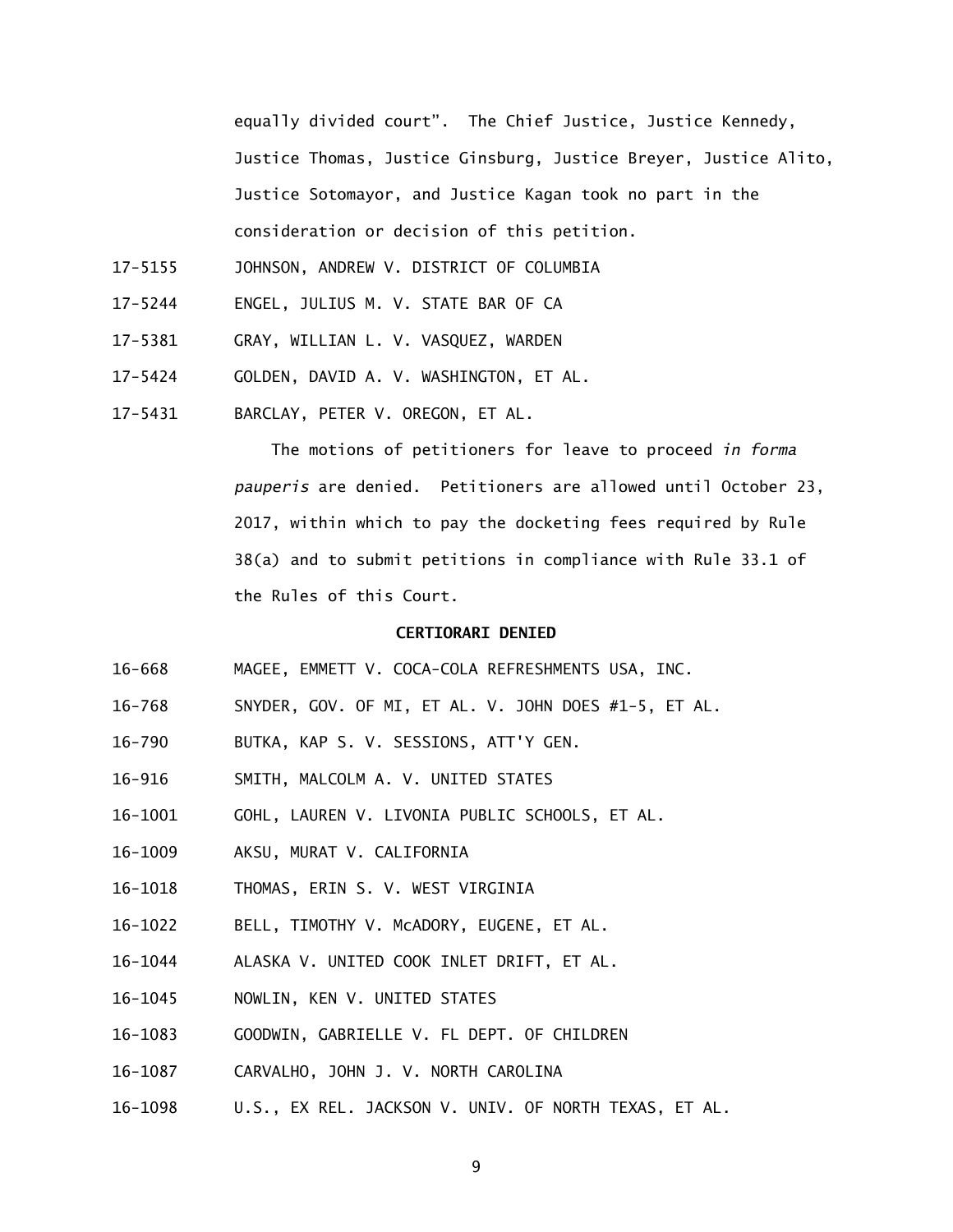- 16-1120 CON-WAY FREIGHT, INC. V. NLRB
- 16-1128 ITT CORP., ET AL. V. LEE, RICKY A., ET AL.
- 16-1136 LESLIE, SAM V. HANCOCK PARK CAPITAL, ET AL.
- 16-1147 WOODS, DONYELLE V. SMITH, WARDEN
- 16-1148 EVERGREEN PARTNERING GROUP, INC. V. PACTIV CORP., ET AL.
- 16-1149 DAUGERDAS, PAUL M. V. UNITED STATES
- 16-1169 ARENCIBIA, ARIEL V. MORTGAGE GUARANTY INS. CORP.
- 16-1171 GLAXOSMITHKLINE LLC V. M. M., ET AL.
- 16-1190 DAVIS, MICHAEL V. UNITED STATES
- 16-1197 QINETIQ U.S. HOLDINGS, INC. V. CIR
- 16-1200 SAMUEL, HODA V. UNITED STATES
- 16-1206 BATATO, FINN, ET AL. V. UNITED STATES
- 16-1207 BELLANT, RUSSELL, ET AL. V. SNYDER, GOV. OF MI, ET AL.
- $16 1231$ ELONIS, ANTHONY D. V. UNITED STATES
- 16-1244 16-1244 FITZPATRICK, SEAN V. MASSACHUSETTS
- 16-1251 STEAGER, WV STATE TAX COMM'R V. CSX TRANSPORTATION, INC.
- 16-1259 FARIAS, ANTONIO V. UNITED STATES
- 16-1265 NIJJAR REALTY, INC., ET AL. V. JUDGE, GERMAINE, ET AL.
- 16-1278 U.S., EX REL. HARPER, ET AL. V. MUSKINGUM WATERSHED
- 16-1285 N. E., ET AL. V. SEATTLE SCHOOL DISTRICT
- 16-1286 DELAWARE RIVER PORT AUTHORITY V. CARROLL, ANTHONY J.
- 16-1287 KULICK, ERIK M. V. KULICK, DEANNA L.
- 16-1288 SYNOPSYS, INC. V. MENTOR GRAPHICS CORPORATION
- 16-1290 DEMIRDJIAN, MICHAEL V. GIPSON, WARDEN
- 16-1293 WHISENANT, ELMER H. V. TEXAS
- 16-1296 BRANNON, ROBERT V. WINN, WARDEN
- 16-1298 BEKTESHI, ASTRIT V. UNITED STATES
- 16-1299 DUKES, TRENESHIA V. DEATON, NICHOLAS, ET AL.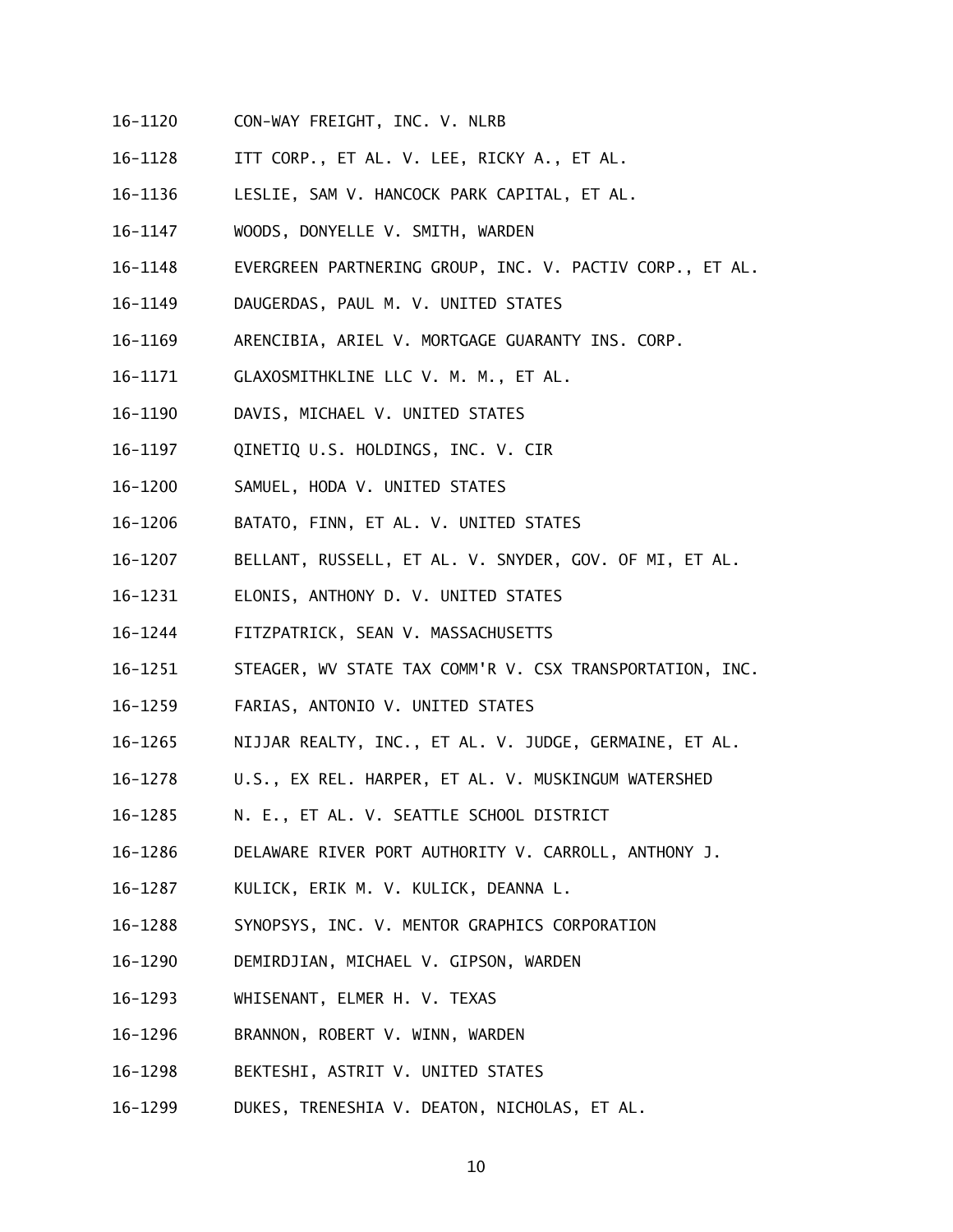- 16-1300 ORTIZ, MARTZA, ET AL. V. JIMENEZ-SANCHEZ, NYDIA, ET AL.
- 16-1301 PATEL, KIRTISH V. UNITED STATES
- 16-1302 TRUGREEN, INC. V. STEVENS-BRATTON, KASIE
- 16-1306 STRAW, ANDREW U. V. MAGNUS-STINSON, JANE E.
- 16-1308 ) BOLDEN, DARRELL I. V. MISSOURI
- 16-1438 ) MISSOURI V. BOLDEN, DARRELL I.

- 16-1309 S.G.E. MANAGEMENT, ET AL. V. TORRES, JUAN R., ET AL.
- 16-1310 HARLEY MARINE SERVICES, INC. V. DEPT. OF LABOR, ET AL.
- 16-1312 SOOBZOKOV, ASLAN T. V. LICHTBLAU, ERIC, ET AL.
- 16-1314 SCHMIDT, RODERIC M. V. COLDWELL BANKER, ET AL.
- 16-1316 HESSE, DAVID C. V. TEXAS
- 16-1318 PADMANABHAN, BHARANIDHARAN V. HEALEY, MAURA, ET AL.
- 16-1322 BERTUGLIA, ROBERT, ET AL. V. SCHAFFLER, JEFFREY
- 16-1324 WILLIAMS, CHRISTINE J. V. POARCH BAND OF CREEK INDIANS
- 16-1332 MARINO, DANIEL V. V. USHER, ET AL.
- 16-1334 LOFFREDO, JOHN, ET AL. V. DAIMLER AG, ET AL.
- 16-1335 OESTREICHER, DAVID M. V. CARPENTER, BENNETT & MORRISSEY
- 16-1336 TOP FLITE FINANCIAL INC. V. BRIDGING COMMUNITIES, ET AL.
- 16-1337 JONES, DONTE L. V. VIRGINIA
- 16-1339 HANES, ERNEST, ET UX. V. ARMED FORCES INSURANCE EXCHANGE
- 16-1340 SMITH, THEA V. LOUISIANA, ET AL.
- 16-1341 McCLOSKEY, CHRISTOPHER J. V. McCLOSKEY, ANNE M., ET AL.
- 16-1349 BANKS, DANIEL V. CARROLL, SHAUN, ET AL.
- 16-1350 RIVERSTONE GROUP, INC. V. MIDWEST OPERATING ENGINEERS
- 16-1352 RUSSELL, JAMES V. JOURNAL NEWS, ET AL.
- 16-1356 PISZEL, ANTHONY V. UNITED STATES
- 16-1357 DAMICO, VINCENT T. V. HARRAH'S PHILADELPHIA, ET AL.
- 16-1359 GILMORE, REUVEN, ET AL. V. PALESTINIAN GOVT., ET AL.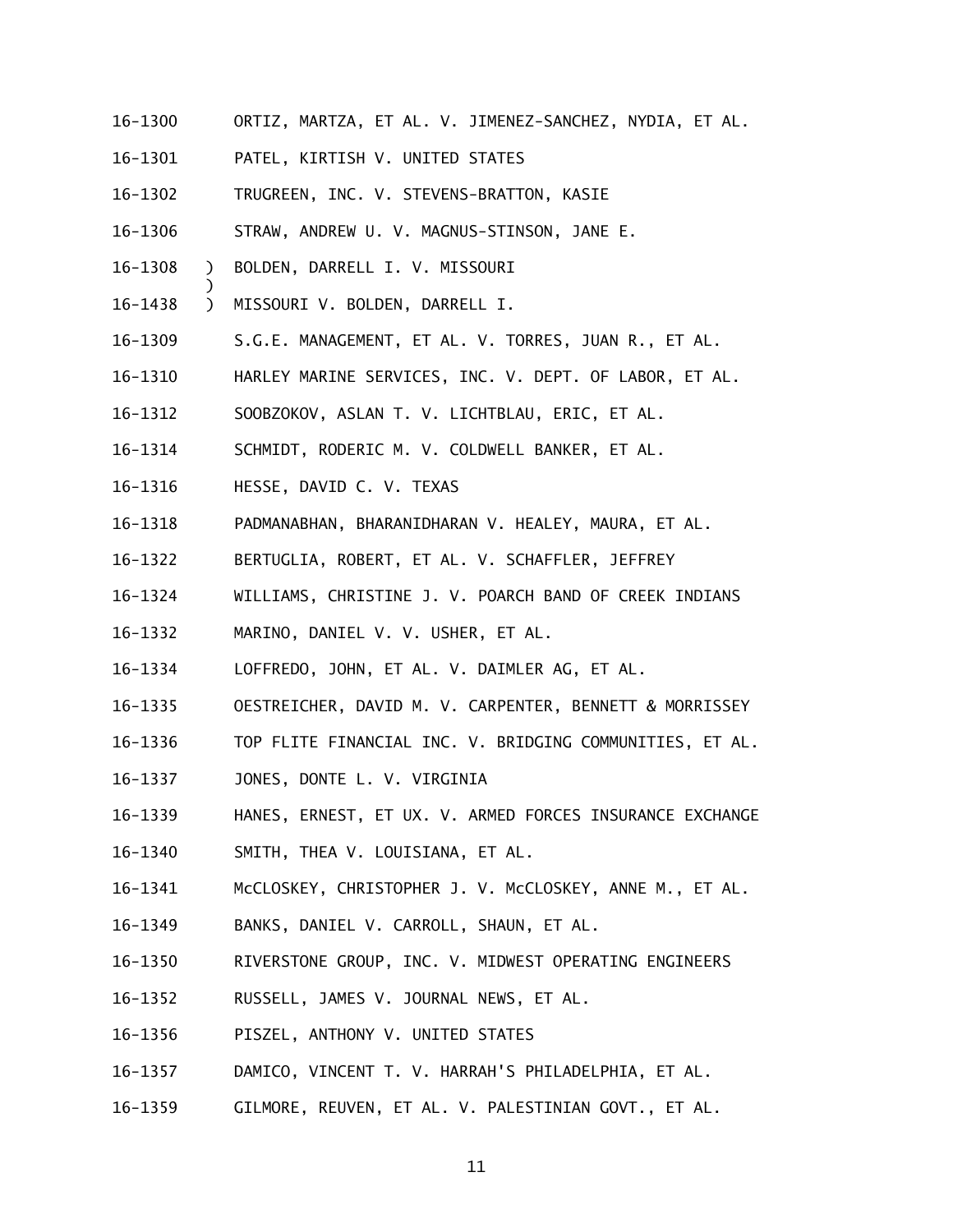- 16-1360 SHORE, ANTHONY V. DAVIS, DIR., TX DCJ
- 16-1361 HOMEWOOD VILLAGE, ET AL. V. ATHENS-CLARKE COUNTY, GA
- 16-1364 TEVA PHARMACEUTICALS USA, INC. V. SUPERIOR COURT OF CA, ET AL.
- 16-1365 KIBLER, LEE J. V. HALL, ROBERT B., ET AL.
- 16-1366 BUTTS, DIANNE L. V. PRINCE WILLIAM COUNTY SCHOOL BD.
- 16-1367 16-1367 CASSAGNOL, FRANCOIS DE V. NEW JERSEY BASKETBALL, LLC
- 16-1370 MASTEC ADVANCED TECHNOLOGIES V. NLRB
- 16-1373 BROWN, RYAN V. HAAS, WARDEN
- 16-1374 ACEVAL, ALEXANDER V. BOND, DERRICK
- 16-1378 JOSEPH, JOEL D. V. ATT'Y GRIEVANCE COMMISSION OF MD
- 16-1380 MONJE, MARK, ET UX. V. SPIN MASTER, ET AL.
- 16-1381 MILLS, MICHAEL R. V. FLORIDA
- 16-1382 SHAWE, PHILIP R. V. ELTING, ELIZABETH
- 16-1384 GORDON, TANDRA V. GORDON, BRIAN
- 16-1385 WATKINS, GARY V. DeANGELO-KIPP, WARDEN
- 16-1386 VAUGHAN, SUSAN L. V. ANDERSON REGIONAL MEDICAL CENTER
- 16-1387 SIMMONS, TROY W., ET AL. V. SMITH, CHARLES
- 16-1389 DAVIS, RICHARD D. V. FOLSOM CORDOVA SCHOOL, ET AL.
- 16-1390 COHEN, JONATHAN V. SESSIONS, ATT'Y GEN.
- 16-1392 MANCARI, BRUNO V. BERRYHILL, ACTING COMM'R OF SSA
- 16-1393 WILLIAMS, LLOYD G. V. UNITED STATES
- 16-1397 HYKES, ISAAC L. V. MNUCHIN, SEC. OF TREASURY
- 16-1398 VICTAULIC CO. V. U.S., EX REL. CUSTOMS FRAUD
- 16-1400 WILSON, NICHOLAS J. V. DEPT. OF NAVY
- 16-1401 COLLINS, BRANDON J. V. WISCONSIN
- 16-1403 REYNOLDS, CHARLES V. BETHEL PARK SCHOOL DISTRICT
- 16-1405 DE VRIES, EARL V. REGENTS OF THE UNIVERSITY OF CA
- $16 1406$ 16-1406 CORRECTIONAL MEDICAL SVCS., INC. V. GLISSON, ALMA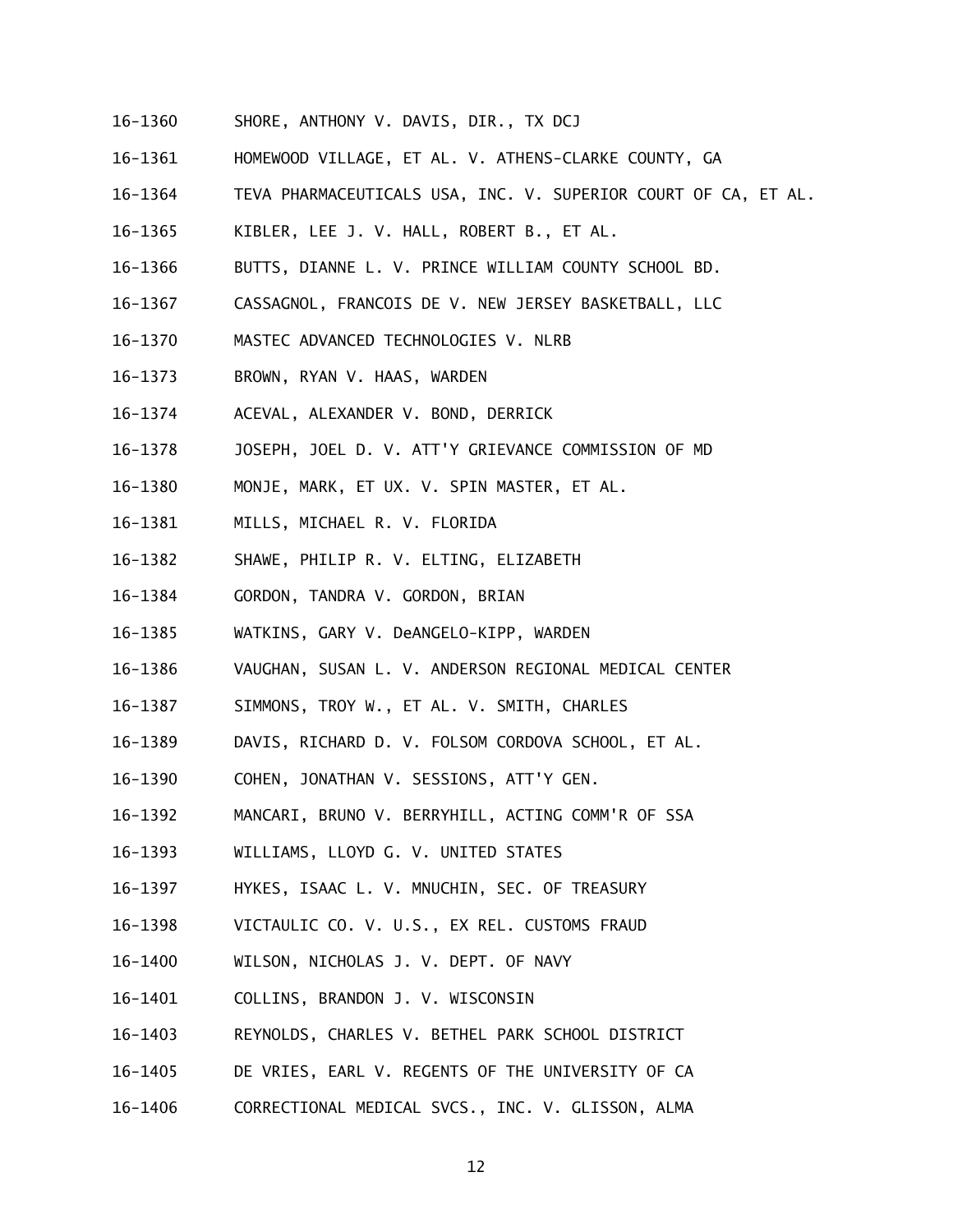- 16-1409 MILBY, SAMANTHA V. MCMC LLC
- 16-1410 PUPPOLO, CELESTE V. HOLY CROSS HOSPITAL
- 16-1411 KUTSKA, KEITH M. V. WISCONSIN
- 16-1414 THOMPSON, MARIO D. V. ARKANSAS
- 16-1415 ALBAN, JILL M., ET AL. V. NIPPON YUSEN KABUSHIKI, ET AL.
- 16-1416 PENG, ELVIRA V. CITIMORTGAGE INC.
- 16-1417 RODRIGUES, JOSE V. WELL FARGO BANK, ET AL.
- 16-1418 RAMIREZ, ARMANDO V. T&H LEMONT, INC.
- 16-1419 XU, HUAFENG V. TEREX CORP.
- 16-1420 ZEINY, AL V. UNITED STATES, ET AL.
- 16-1421 CRICKET STORE 17 V. COLUMBIA, SC
- 16-1425 KAJLA, AJAY V. U.S. BANK NATIONAL ASSOCIATION
- 16-1427 OLEKSY, HENRY V. GENERAL ELECTRIC CO.
- 16-1428 BORNSTEIN, ISRAEL V. MONMOUTH CTY. SHERIFF, ET AL.
- 16-1430 SHI, XINGZHONG V. MONTGOMERY, TRENT, ET AL.
- 16-1431 TUMMINELLO, PATRICIA L. V. FATHER RYAN HIGH SCHOOL, INC.
- 16-1433 HAYDEN, DAVID V. UNITED STATES
- 16-1434 DALLAS, ROBERT V. ARMY CORPS OF ENGINEERS
- 16-1437 COMMONWEALTH ELECTION, ET AL. V. DAVIS, JOHN H.
- 16-1440 MS. M. V. FALMOUTH SCHOOL DEPARTMENT
- 16-1442 ARUNACHALAM, LAKSHMI V. SAP AMERICA, INC.
- 16-1443 DAVIS, EDWARD V. MAHALLY, SUPT., DALLAS, ET AL.
- 16-1444 EAGLE COVE CAMP, ET AL. V. WOODBORO, WI, ET AL.
- $16 1447$ FRANTZ, KENNETH G. V. PENNYMAC HOLDINGS
- 16-1448 FARACH FARACH, JOSE E. V. JARUFE, ELIZABETH
- 16-1451 LOCAL 3047, ET AL. V. HARDIN COUNTY, KY, ET AL.
- 16-1452 ROSS, CRAIG, ET AL. V. BD. OF TRUSTEES, CA STATE UNIV.
- 16-1453 16-1453 NEUMAN, ROBERT K. V. ILLINOIS, ET AL.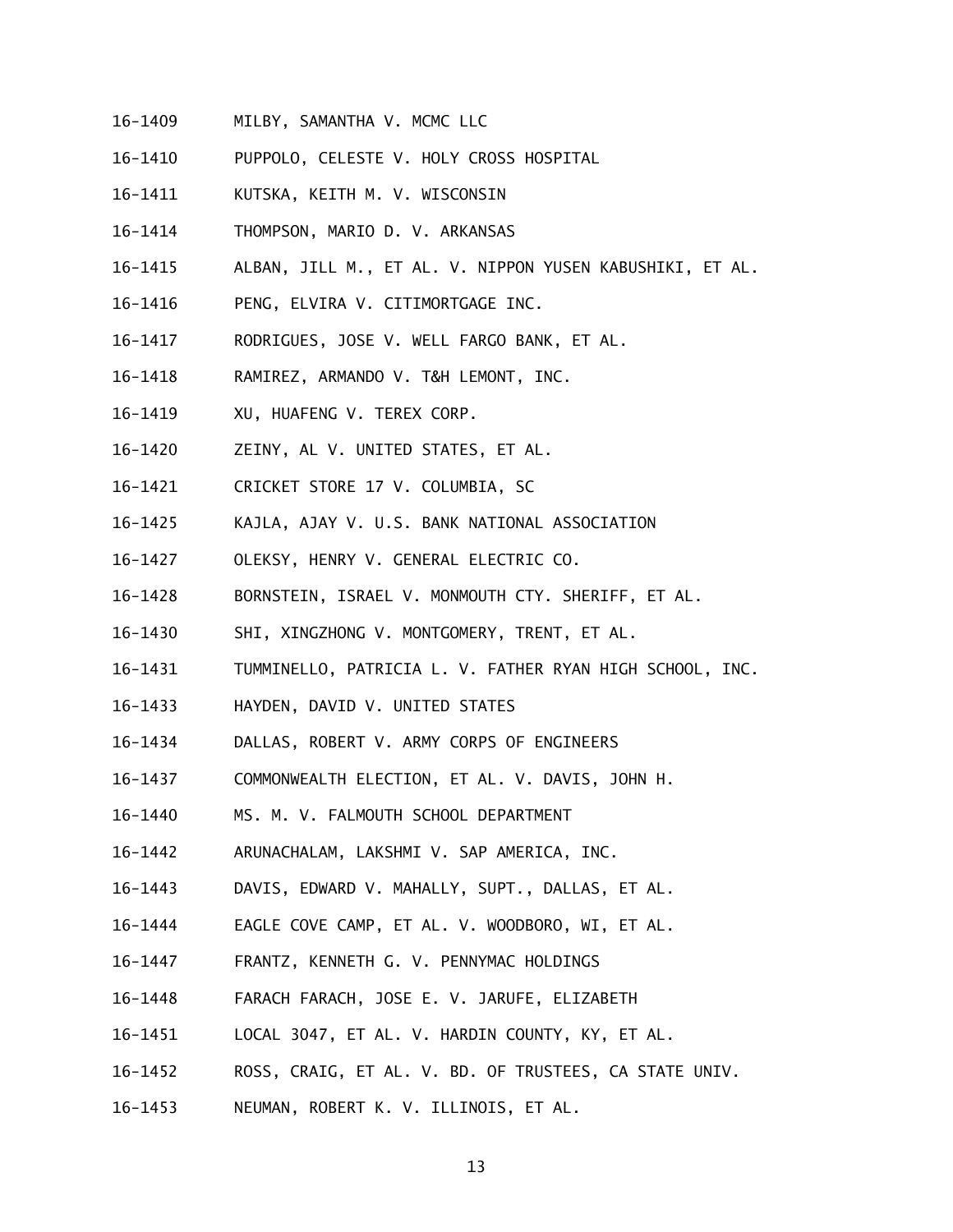- 16-1455 NY PET WELFARE ASSOC. V. NEW YORK, NY, ET AL.
- 16-1458 HERNANDEZ, EILEEN, ET AL. V. CRESPO, LUALHATI, ET AL.
- 16-1460 JUSTICE, BRIAN W. V. WELLS FARGO BANK, ET AL.
- 16-1461 ADHIKARI, RAMCHANDRA, ET AL. V. KELLOGG BROWN & ROOT, ET AL.
- 16-1462 BROWN, PHILLIP V. BURT, WARDEN, ET AL.
- 16-1465 KEISTER, ERNEST, ET AL. V. PPL CORPORATION, ET AL.
- 16-1467 LOBECK, DANUTA V. LICATINO, TINA M., ET AL.
- 16-1469 WILBORN, HAROLD L. V. MSPB
- 16-1470 WEGESEND, WARREN R., ET UX. V. ONEWEST BANK, N.A.
- 16-1471 JONES, DARIN A. V. MSPB
- 16-1472 PARVIN, DAVID W. V. MISSISSIPPI
- 16-1473 MEYER, JILL V. OFFICE OF MENTAL HEALTH, ET AL.
- 16-1476 SIK GAEK, INC. V. YOGI'S II, INC., ET AL.
- 16-1477 POWELL, CARLOS E., ET AL. V. UNITED STATES
- 16-1478 PENCE, MICHAEL J., ET UX. V. DEUTSCHE BANK NATIONAL TRUST CO.
- 16-1479 FINAL EXIT NETWORK, INC. V. MINNESOTA
- 16-1481 HOROWITZ, ELIZABETH, ET AL. V. MASON, JUDGE, ET AL.
- 16-1482 FERNANDEZ, DAVID A. V. DAIMLER AG, ET AL.
- 16-1484 UNITED STATES, EX REL. NGUYEN V. CLEVELAND, OH
- 16-1485 PETRIE, FRANKIE, ET AL. V. SCOTT, RICK, ET AL.
- 16-1486 SOKPA-ANKU, CHARLES V. SESSIONS, ATT'Y GEN.
- 16-1489 ARIZONA V. MARTINEZ, JOE P.
- 16-1490 CLARKE, EDMUND W. V. CA COMM'N ON JUDICIAL
- 16-1491 YOUNG, CHRIS V. UNITED STATES
- 16-1492 SURRATT, LINDA V. McCLARAN, BRIAN, ET AL.
- 16-1493 DAVID, GEORGE V. WAL-MART
- 16-1494 COULTER, JEAN V. MAHOOD, JAMES E., ET AL.
- 16-1496 NEW JERSEY V. ZUBER, RICKY, ET AL.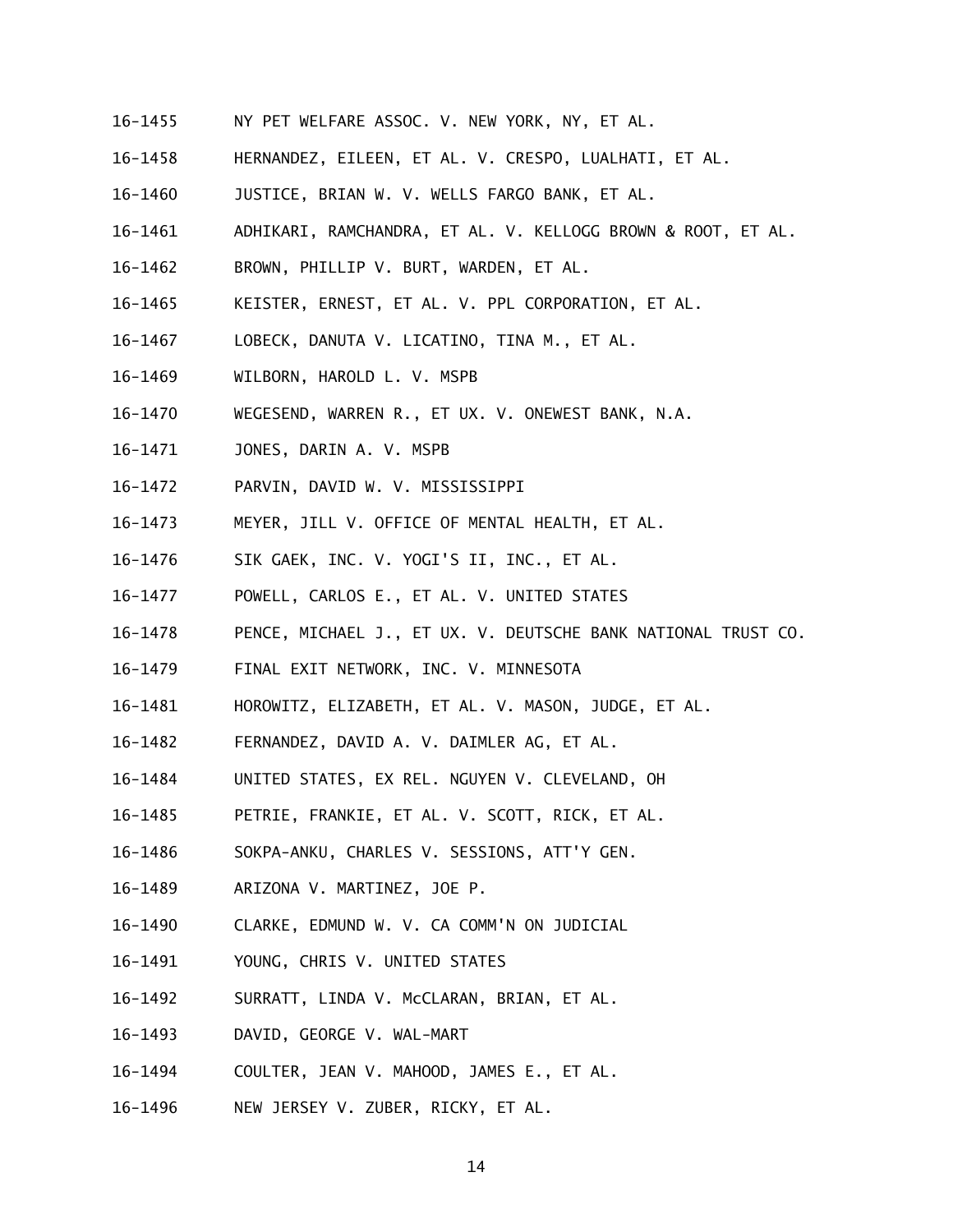- 16-1497 McDANIEL, AMY J. V. GEICO
- 16-1499 TALBERT, BENJAMIN V. MISSISSIPPI
- 16-1501 MINER, TRAVIS V. YOUNGQUIST OIL & GAS, ET AL.
- 16-1502 NORIEGA, PEDRO, ET AL. V. UNITED STATES
- 16-1504 BACH, MARGARET V. ST. VINCENT HOSPITAL, ET AL.
- 16-1505 VOTER VERIFIED, INC. V. ELECTION SYSTEMS & SOFTWARE LLC
- 16-1506 ALEXANDER, KENDRICK D. V. UNITED STATES
- 16-1507 CALLOWAY, MARVINE V. R.J. REYNOLDS TOBACCO, ET AL.
- 16-1508 LARDAS, PATTI, ET AL. V. GRCIC, SLAVKO, ET AL.
- 16-1511 SZYMANSKI, MICHAEL J. V. WAILEA RESORT CO., ET AL.
- 16-1512 KASSA, MARK V. DETROIT METRO CONVENTION, ET AL.
- 16-1513 PLIVA INC. V. SUPERIOR COURT OF CA, ET AL.
- 16-1514 BROWN, BARBARA M. V. GORMAN, THOMAS P.
- 16-1515 ALSAGER, DALE E. V. BD. OF OSTEOPATHIC, ET AL.
- 16-1516 NELSON, LEONORA V. LEVY CENTER LLC, ET AL.
- 16-1520 ROCHELEAU, RAMONA L. V. MICROSEMI CORPORATION, INC.
- 16-1521 SAYLOR, JAMES M. V. NEBRASKA
- 16-1522 SUI, YAN V. MARSHACK, RICHARD A., ET AL.
- 16-1523 PRICE, RONNIE, ET AL. V. DIR., OWCP, ET AL.
- 16-1525 KAARMA, MARKUS H. V. MONTANA
- 16-1527 CABLE COMMUNICATIONS, INC. V. BRUNOZZI, MATTEO, ET AL.
- 16-1528 WHITE, LLOYD G. V. JAZZIE, TAMARA, ET AL.
- 16-1529 RAYBOURNE AND DEAN CONSULTING V. METRICA, INCORPORATED, ET AL.
- 16-1530 SWANSON, GLORIA E. V. BAKER & McKENZIE, LLP, ET AL.
- 16-1534 EASTERLING, SUE A. V. TENSAS PARISH SCHOOL BOARD
- 16-1535 DODSON, VENUS V. JRL MUSIC, INC., ET AL.
- 16-1536 HOLTZ, PATRICIA, ET AL. V. JPMORGAN CHASE BANK, ET AL.
- 16-1538 CULP, MARK A., ET AL. V. STANZIALE, CHARLES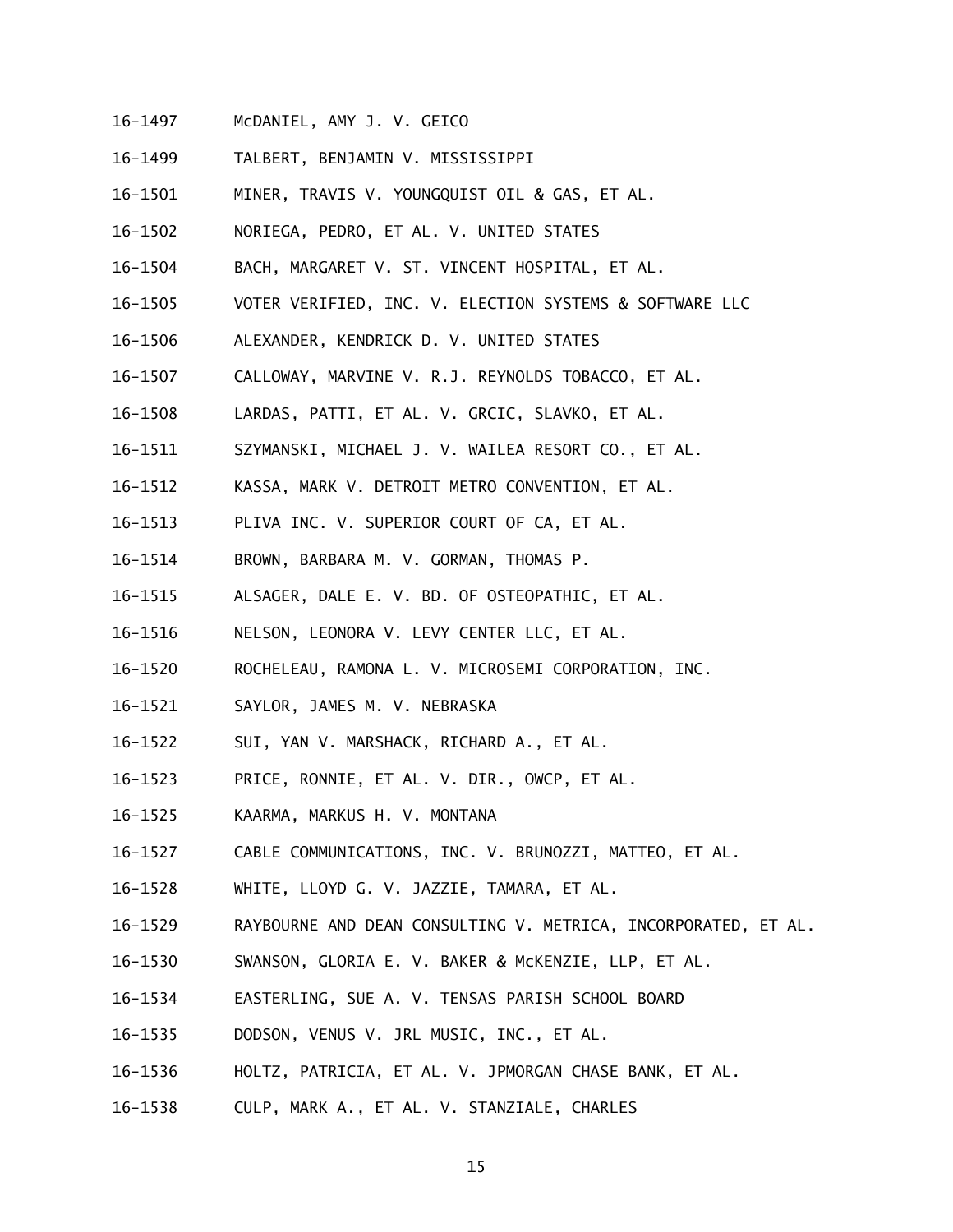- 16-1539 BUKER, KEVIN P. V. HOWARD COUNTY, MD, ET AL.
- 16-1541 GOLDBERG, MARGARET R. V. BANK OF AMERICA, ET AL.
- 16-1542 USHER, EILEEN V. PREMIER CARE NURSES OF AMERICA
- 16-1543 BEST SERVICE CO. INC. V. BAYLEY, EMILY A.
- 16-1544 MONTOYAMA, ELIZABETH-ANN K. V. HI DEPT. OF TRANSP., ET AL.
- 16-1547 MARYLAND V. NORMAN, JOSEPH
- 16-1549 HART, REGINALD V. AMAZON.COM, INC.
- 16-1550 BECKHAM, STEPHEN A. V. CARTLEDGE, WARDEN
- 16-7320 LOGWOOD, SIDNEY V. ILLINOIS
- 16-7541 PHILLIPS, LAVELLE V. UNITED STATES
- 16-7612 FAGAN, VERNON V. UNITED STATES
- 16-7898 LUNNEY, TINA V. NEW JERSEY
- 16-7916 CARTER, WILLIAM B. V. HUTERSON, KENNY, ET AL.
- 16-8022 NELSON, SERGIO D. V. CALIFORNIA
- ) 16-8051

- ) ) ) OLIVER, DEON V. UNITED STATES<br>)<br>) SEEGERS, FRANKLIN, ET AL. V. UNITE<br>)<br>) ALFRED, RONALD C. V. UNITED STATES<br>) McGILL, KEITH B. V. UNITED STATES 16-8108 SEEGERS, FRANKLIN, ET AL. V. UNITED STATES
- ) 16-8120 ALFRED, RONALD C. V. UNITED STATES
- 16-8128
- 16-8062 OKON, ENAMIDEM C. V. DOOLEY, WARDEN
- 16-8204 16-8204 DOWAI, XIAOYING T. V. UNITED STATES
- 16-8229 ALLEN, BILLIE J. V. UNITED STATES
- 16-8230 HANNIBAL, SHELDON V. PENNSYLVANIA
- 16-8269 DeCAMBRA, FRANCIS V. FLORIDA
- 16-8291 HEDMAN, KEITH O., ET UX. V. NATIONSTAR MORTGAGE, ET AL.
- 16-8297 MAHBUB, MAKSUD UL V. DOOLEY, WARDEN
- 16-8355 BLACKWELL, BRADLEY V. CALIFORNIA
- 16-8379 WELLS, TIMOTHY M. V. UNITED STATES
- 16-8398 PERU, JOSE S. V. UNITED STATES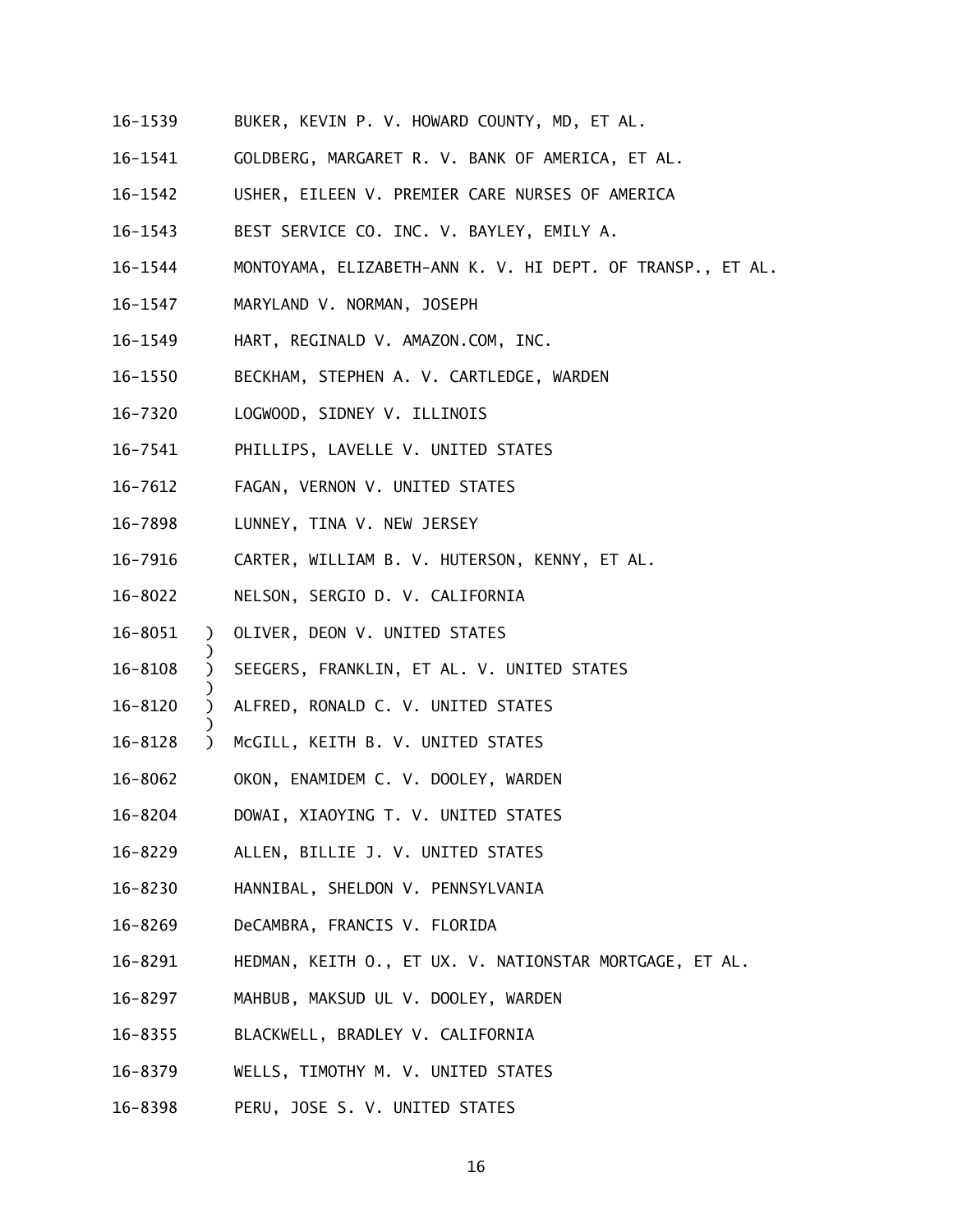- 16-8415 JOHNSON, CHARLES L. V. UNITED STATES
- 16-8457 16-8457 ADAIR, CHRISTIAN V. ARIZONA
- 16-8461 CAVAZOS, RONNIE J. V. CALIFORNIA
- 16-8465 COLLINS, VERNON A. V. UNITED STATES
- 16-8477 CISNEROS, GUSTAVO V. GEORGIA
- 16-8481 NOLTE, STEVEN V. UNITED STATES
- 16-8487 16-8487 GRUNDY, MICHAEL D. V. UNITED STATES
- 16-8494 MARTINEZ-ARMESTICA, JOSEPH V. UNITED STATES
- 16-8496 OQUENDO RIVAS, DAVID V. UNITED STATES
- 16-8545 FIORITO, MICHAEL V. UNITED STATES
- 16-8559 ) JENKINS, KEELON T. V. SHERMAN, WARDEN
- 16-8599 ) McDANIELS, ROBERT V. KIRKLAND, WARDEN
- 16-8574 REYNOLDS, DONALD S. V. UNITED STATES
- 16-8580 BENTZ, LEONARD J. V. NEVADA

- 16-8581 BARNES, STEVEN L. V. MCMASTER, GOV. OF SC, ET AL.
- 16-8603 VILLA-SANCHEZ, JOSE A. V. UNITED STATES
- $16 8617$ 16-8617 GUNDY, NATHAN E. V. UNITED STATES
- 16-8637 THEELER, DONALD L. V. MONTANA
- 16-8646 WARDLOW, TONY E. V. UNITED STATES
- 16-8647 WILLIAMS, DWAYNE V. ILLINOIS
- 16-8651 RICHARDSON, LENIR V. FAULK, O. J., ET AL.
- 16-8695 VINES, KAULMAN R. V. JONES, SEC., FL DOC
- 16-8760 CLAYTON, GREGORY V. OHIO
- 16-8764 DE JESUMARIA, MARCELO V. UNITED STATES
- 16-8765 LAMKIN, MARY A. V. PHENY, ERIKA, ET AL.
- 16-8805 SANTIAGO, JUAN D. V. UNITED STATES
- 16-8858 BLUFORD, JERROL V. UNITED STATES
- 16-8871 FORTSON, BEN L. V. LOS ANGELES ATTORNEY, ET AL.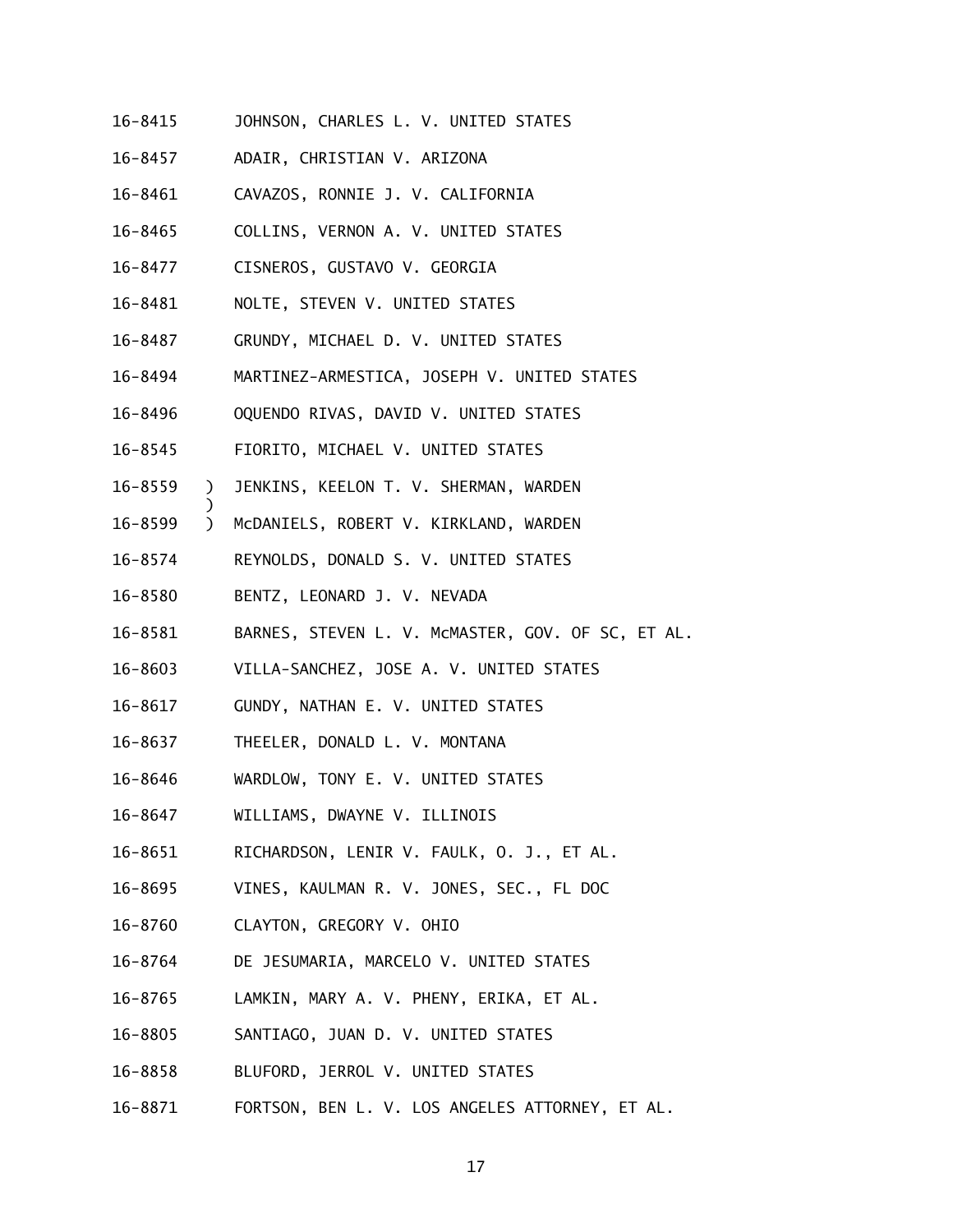- 16-8873 FONCHAM, JANET V. MERIWEATHER, THEODORE, ET AL.
- 16-8874 HELFRICK, WENDELL C. V. WRIGHT, WARDEN
- 16-8875 GUIDRY, TIMOTHY J. V. LOUISIANA
- 16-8894 ROGERS, JOSEPH K. V. FLORIDA
- 16-8898 GOMEZ, ADIN O. V. CALIFORNIA
- 16-8899 GAYOL, ROBERT V. ILLINOIS
- 16-8906 WHITE, DARREL A. V. TURNER, DWAYNE A., ET AL.
- 16-8908 VALDEZ, RUBEN V. VIRGA, WARDEN
- 16-8910 HAMMOND, JERRY V. PATTERSON, WARDEN, ET AL.
- 16-8911 PEREZ, FERNANDO E. V. KERNAN, SEC., CA DOC
- 16-8913 NIEMANN, LYN Y. V. ILLINOIS
- 16-8915 GOODLOW, IVAN V. CALIFORNIA
- $16 8920$ BURNS, ROBERT V. OHIO
- 16-8926 ROGERS, WILLIE V. FLORIDA
- 16-8931 HILL, T. H. V. DALLAS COUNTY ATTORNEY, ET AL.
- 16-8943 OMRAN, MOHAMMED A. V. PRATOR, STEVE, ET AL.
- 16-8944 SPORISH, JAMES D. V. CLARKE, SUPT., ALBION, ET AL.
- 16-8947 REED, AUDREY L. V. MICHIGAN
- 16-8952 HARDY, CHESTER V. BARBRE, LANCE, ET AL.
- 16-8959 HASTYE, ALTON V. TOLSON, DIANA
- 16-8962 TURNER, DENNIS V. GRIFFIN, WARDEN
- 16-8965 CLARY, ELIJAH S. V. HOOKS, SEC., NC DPS
- 16-8970 CHACON, JESSE J. V. USDC CD CA
- 16-8971 ROCHA, DANIEL A. V. FLORIDA
- 16-8974 MUHAMMAD, KAREEM V. BAKERSFIELD, CA
- 16-8978 RANDOLPH, WILLIS V. CALIFORNIA, ET AL.
- 16-8984 COPLEY, MARK V. HAAS, WARDEN
- 16-8988 SANDERS, MICHAEL M. V. RYAN, DIR., AZ DOC, ET AL.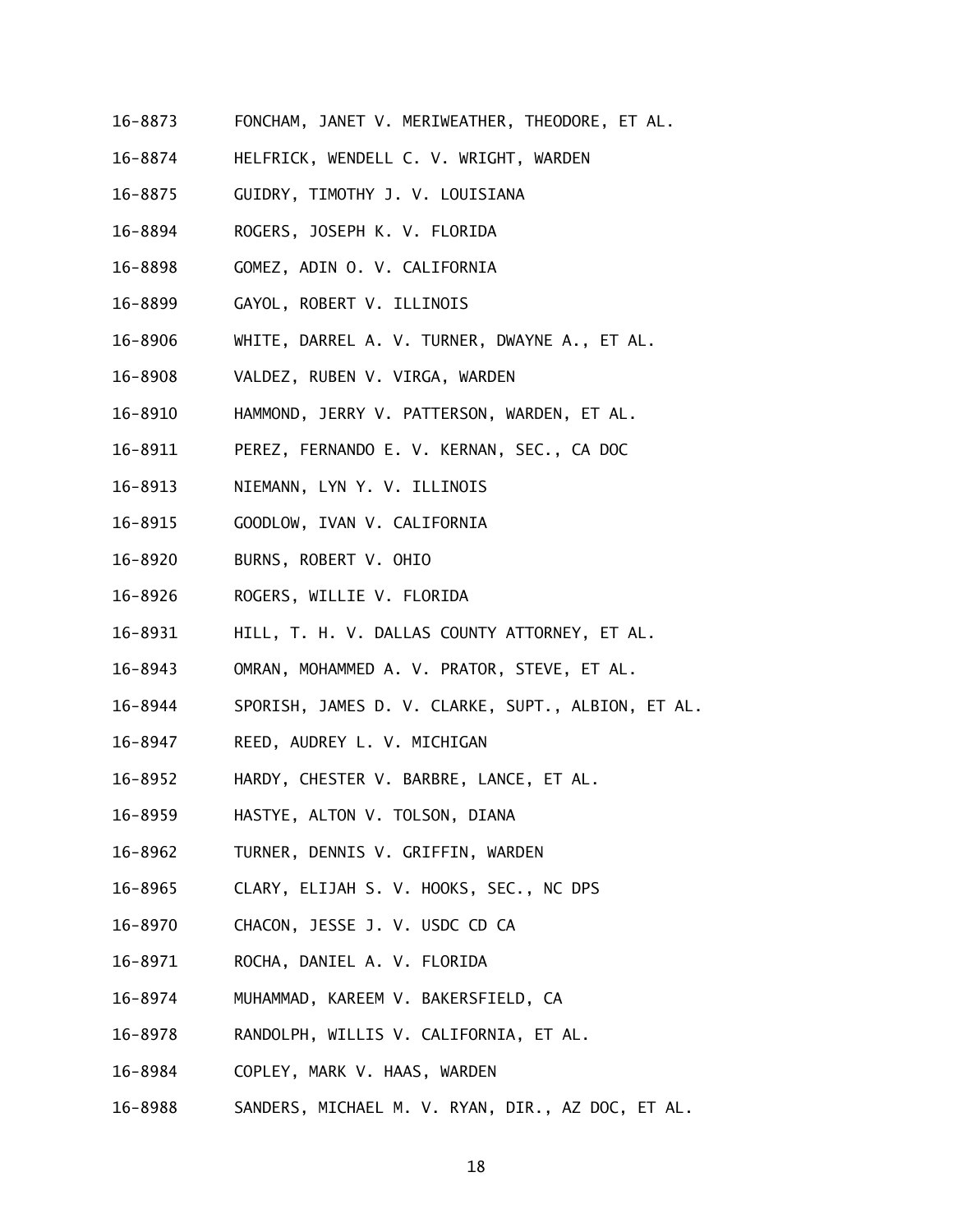- 16-8989 RUIZ, CARLOS V. FL DEPT. OF CHILDREN & FAMILIES
- 16-8991 WEATHERSPOON, MORRIS V. KILARU, DOCTOR, ET AL.
- 16-8992 WEATHERSBY, MARY V. IL COMMERCE COMM'N, ET AL.
- 16-9001 LANDRY, DANIEL G. V. CALIFORNIA
- 16-9002 OSWALT, JONATHAN D. V. SEDGWICK CLAIMS MGMT., ET AL.
- 16-9003 DIAZ, JUAN C. V. SESSIONS, ATT'Y GEN.
- 16-9005 SMITH, CARLTON V. DEAL, GOV. OF GA, ET AL.
- 16-9007 STEWART, PHILLIP D. V. GULLEY, EVELYN H., ET AL.
- 16-9012 MILLER, BRADLEY B. V. PLUMLEE, JUDGE, ETC., ET AL.
- 16-9014 TIBBETTS, RAYMOND, ET AL. V. DeWINE, ATT'Y GEN. OF OH, ET AL.
- 16-9016 HILL, GENESIS V. MITCHELL, WARDEN
- 16-9017 THOMAS, ANTONIO Q. V. UNITED STATES
- 16-9019 WEBB, CHARLES D. V. MICHIGAN
- 16-9021 VASQUEZ, RAUL R. V. JONES, SEC., FL DOC
- 16-9022 BALIK, JEREMIAH W. V. CHOCOLATE SHOPPE CO., ET AL.
- 16-9027 DALTON, ALVIN V. KATAVICH, WARDEN
- 16-9028 ANDOE, JOHNNY R. V. OTTER, C. L., ET AL.
- 16-9031 LIN, CHAO H., ET UX. V. TD WATERSTONE
- 16-9038 ALVAREZ, LORENZO V. PFISTER, WARDEN
- 16-9040 GARZA, CHRISTOPHER M. V. NEBRASKA
- 16-9041 CASTANEDA, JUAN E. V. NEBRASKA
- 16-9043 AMAR, MARK S. V. WILSON, TANYA D.
- 16-9046 JONES, THEODORE W. V. CALIFORNIA
- 16-9052 WOMACK, CHRISTIAN D. V. USDC ED PA
- 16-9056 O'LEARY, PATRICK E. V. JONES, SEC., FL DOC, ET AL.
- 16-9063 BURHAN, OMAR S. V. NEBRASKA
- 16-9064 EARLS, FAIRLY W. V. WISCONSIN
- 16-9066 MUNT, JOEL M. V. SMITH, WARDEN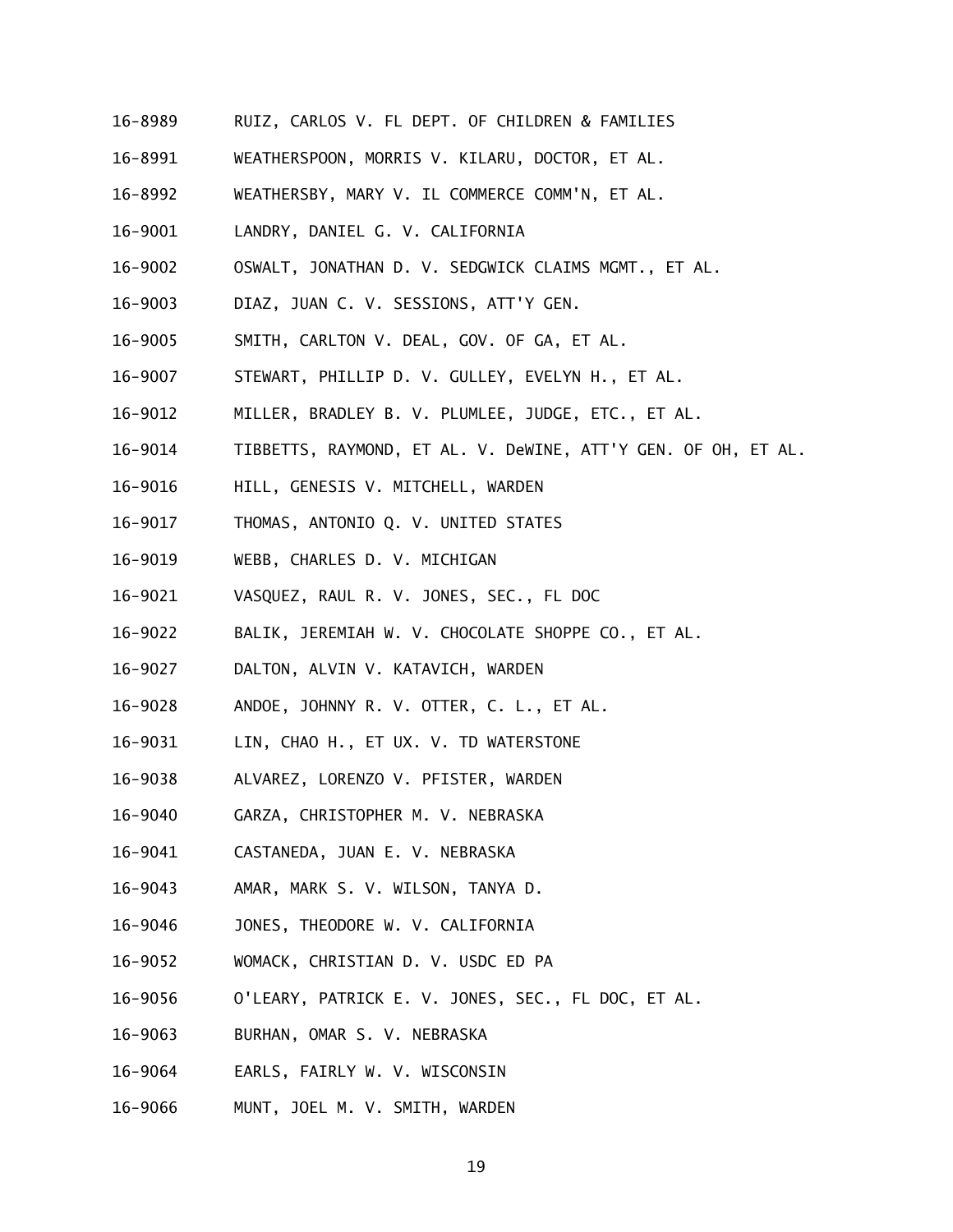- 16-9070 SMITH, RANDALL D. V. DAVIS, DIR., TX DCJ
- 16-9072 DUARTE, JOSE V. MADDEN, WARDEN
- 16-9073 CARTER, SHAN E. V. THOMAS, WARDEN
- 16-9075 ROSAS, ABEL V. MONTGOMERY, WARDEN
- 16-9076 RUSH, UBEN V. UNITED STATES
- 16-9078 RUDGE, WILLIAM J. V. STUART, FL
- 16-9081 BAUSCH, JOSHUA A. V. SOUTH DAKOTA
- 16-9082 BELYEW, LISA V. SUPERIOR COURT OF CA, ET AL.
- 16-9086 FUALEFEH, AKA L. V. DOOLEY, WARDEN
- 16-9087 McCRAY, RENEE V. WELLS FARGO BANK
- 16-9093 WASALAAM, SULYAMAN A. V. YOUNG, CHRIST, ET AL.
- 16-9094 VARNO, BETSY P. V. CANFIELD, DONALD, ET AL.
- 16-9096 VALENZUELA, MICHAEL V. CALIFORNIA
- 16-9098 WASHINGTON, PHILLIP V. TICE, SUPT., SMITHFIELD, ET AL.
- 16-9099 YORGENSEN, DENNIS N. V. UNITED STATES
- 16-9100 STEWART, BENNY V. GREEN, WARDEN, ET AL.
- 16-9101 SILVA, KEITH A. V. McDOWELL, WARDEN
- 16-9103 SHOEMAKER, PAUL J. V. DAVIS, DIR., TX DCJ
- 16-9104 RICHMOND, MARSHALL C. V. MARTIN, JENNIFER, ET AL.
- 16-9109 McCOY, FRANKIE L. V. CONROY, WARDEN
- 16-9112 COLE, JAIME P. V. TEXAS
- 16-9115 SEATON, MICHAEL A. V. TEXAS
- 16-9120 McSMITH, DEREK L. V. BANK OF AMERICA
- 16-9124 BENSON, RODNEY B. V. UTAH LABOR COMMISSION, ET AL.
- 16-9125 PITTS, RODNEY W. V. BISHOP, WARDEN, ET AL.
- 16-9126 WILLIAMS, TAVARES E. V. JONES, SEC., FL DOC
- 16-9128 MATTHEWS, ALPHONSO, ET UX. V. BROWN, KRISTINE, ET AL.
- 16-9130 JONES, STACEY V. MARYLAND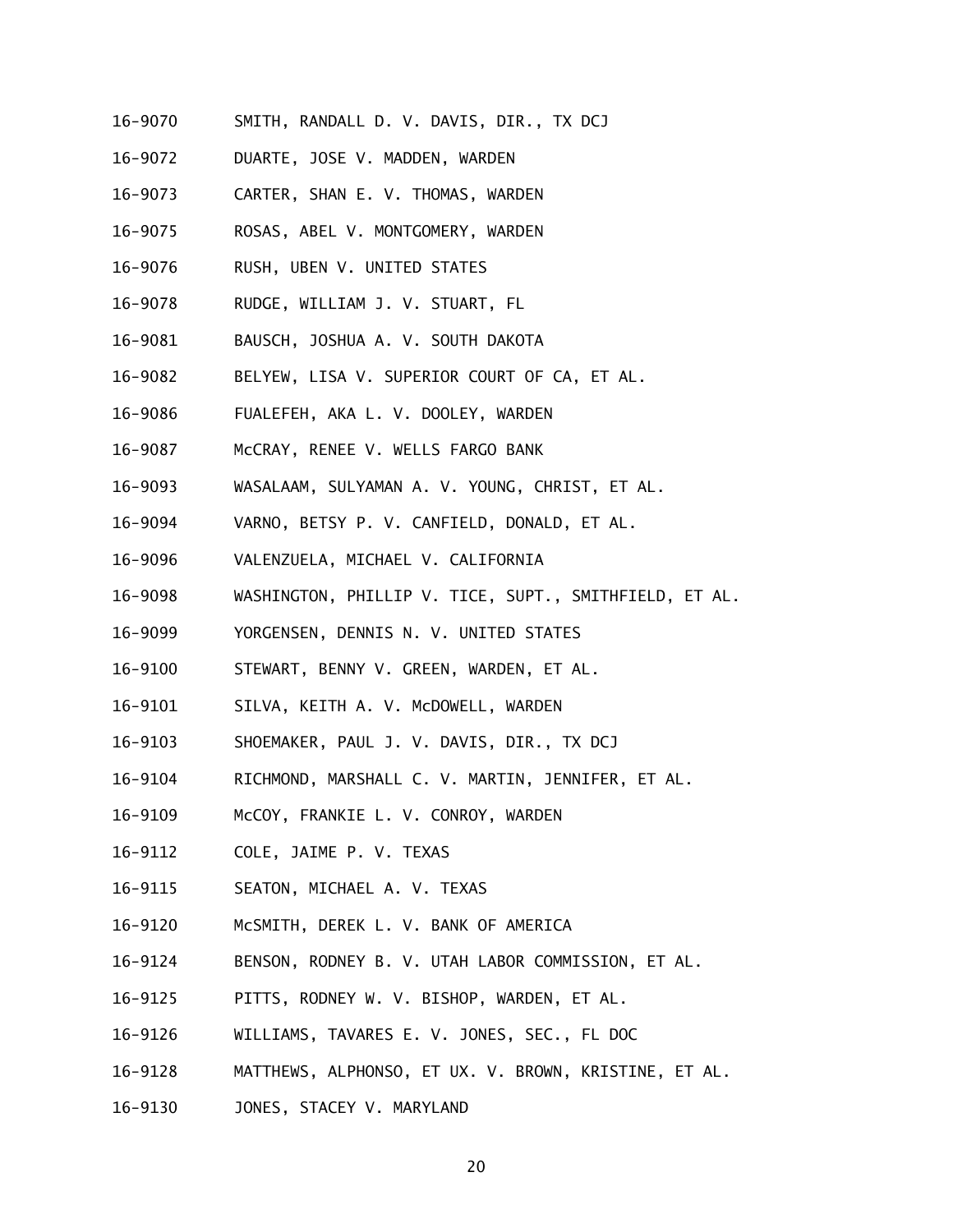- 16-9140 WHITE, DOUGLAS K. V. ILLINOIS
- 16-9145 16-9145 AMEZCUA, CASIMIRO V. SPEARMAN, WARDEN
- 16-9146 ZAPIEN, CONRAD V. DAVIS, WARDEN
- 16-9151 RODRIGUEZ, RIGOBERTO V. MSPB
- 16-9153 SIMMS, JEFFREY A. V. UNITED HEALTH CARE
- 16-9155 ROBINSON, EDDIE V. KINGS CTY. DIST. ATT'Y
- 16-9157 ROBINSON, THEAOLA V. WALT DISNEY CO.
- 16-9159 BRYANT, JAMES V. MORRISS, WARDEN
- 16-9162 HAARER, BRITTANY M. V. RIZO, ALEXIS, ET AL.
- 16-9165 CHILDS, LEANDRE L. V. MICHIGAN
- 16-9168 CUMMINGS, ANNETTE V. NLRB

- 16-9169 ) DAKER, WASEEM V. WARREN, SHERIFF, ET AL.
- 16-9170 ) DAKER, WASEEM V. WARREN, SHERIFF, ET AL.
- 16-9173 WIMBERLEY, FRED M. V. SCHOONOVER, BOB, ET AL.
- 16-9175 LEJI, VICTOR V. DEPT. OF HOMELAND SEC., ET AL.
- 16-9180 BRIDGER, RYAN C. V. LEWIS, WARDEN
- 16-9182 BURTON, FRANKIE G. V. BUREAU OF CORRECTIONS INDUSTRIES
- 16-9186 SMITH, ALAN J. V. WASHINGTON, ET AL.
- 16-9188 ENGLISH, RODERICK V. BUSH, WARDEN
- 16-9193 PEREZ, TITO V. SHERMAN, S.
- 16-9194 PENN, GORDON L. V. UNITED STATES
- 16-9198 LITTLEBRAVE, KENNETH V. COURT OF CRIMINAL APPEALS OF TX
- 16-9199 BIGBEE, ROOSEVELT V. LINDAMOOD, WARDEN
- 16-9200 HURICK, DALE A. V. WOODS, WARDEN
- 16-9202 BENITEZ, OSVALDO V. FLORIDA
- 16-9203 ACHEKZAI, ALI V. McDOWELL, WARDEN
- 16-9207 CHANEY, TONY V. LA BOARD OF REVIEW, ET AL.
- 16-9215 SMITH, WILLIE G. V. CARSON, SEC. OF HUD, ET AL.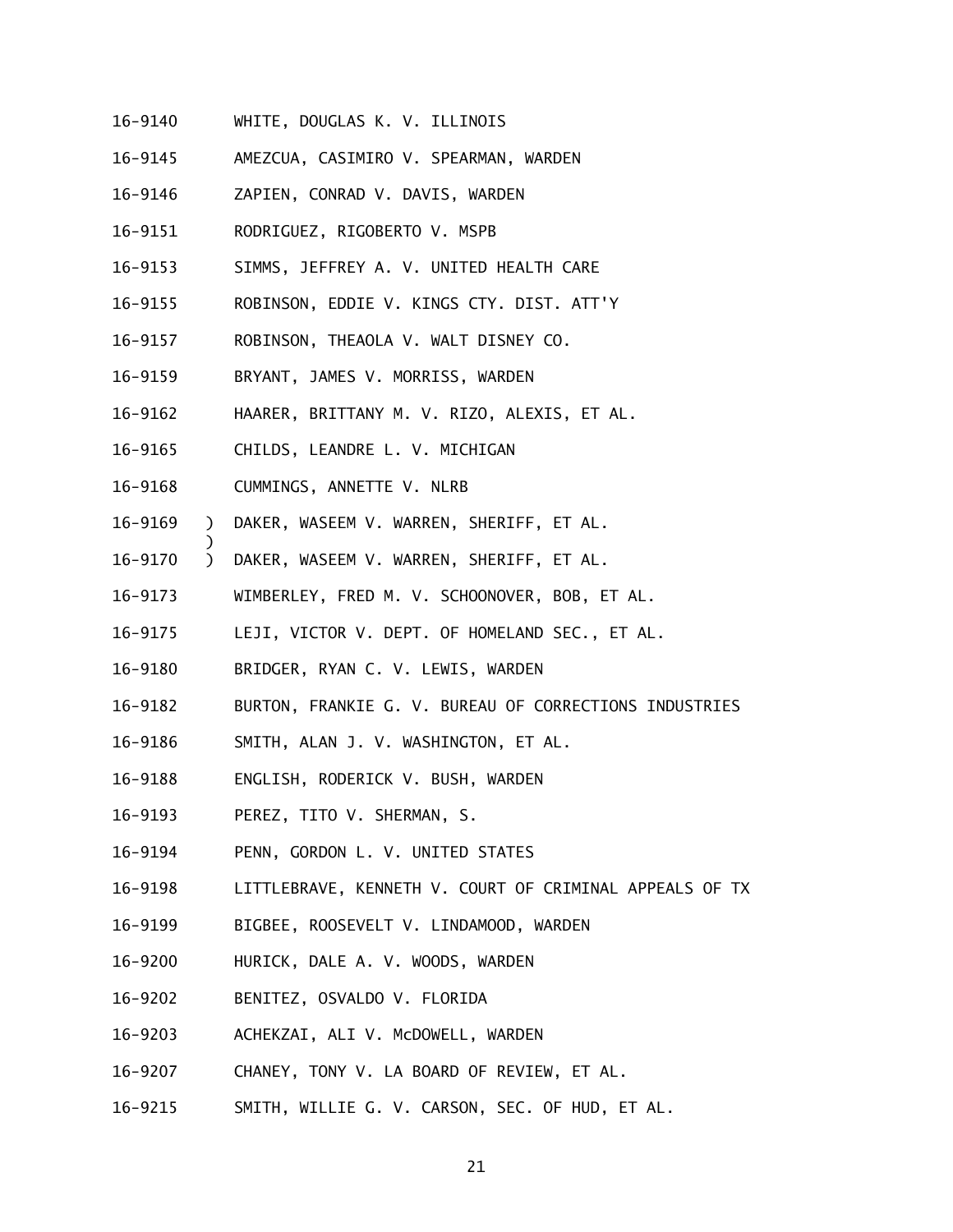- 16-9216 RIVERA-HERNANDEZ, ISRAEL V. SESSIONS, ATT'Y GEN.
- 16-9217 FRENCH, MARK P. V. MARYLAND
- 16-9218 FRALEY, SHAWN G. V. NORTH CAROLINA
- 16-9219 GARCIA, JOHNNY V. CALIFORNIA
- 16-9220 SCOTT, BOBBY J. V. RYAN, DIR., AZ DOC, ET AL.
- 16-9224 DELGIUDICE, NELSON V. PRIMUS, JARVIS, ET AL.
- 16-9228 COOPER, TIFFANY V. GEORGIA
- 16-9235 HARRELL, LUCILLA R. V. GEORGIA
- 16-9236 FIELDS, LARRY M. V. FLORIDA
- 16-9242 SOWELL, ANTHONY V. OHIO
- 16-9244 GRUNTZ, ROBERT V. OREGON
- 16-9245 WYNN, NELSON V. HOLLAND, WARDEN
- 16-9246 WRIGHT, MARQUISE V. CALUMET CITY, IL
- 16-9248 MOSSBURG, CHRISTOPHER M. V. MARYLAND
- 16-9250 MUHAMMAD, ABDAL H. V. UNEMPLOYMENT COMP. BD.
- 16-9254 DAVALL, JOSEPH C. V. CALIFORNIA
- 16-9259 JONES, MATTHEW V. CRISIS INTERVENTION SERVICES
- 16-9260 LYTE, NIARE Q. V. TEXAS
- 16-9261 16-9261 CARTER, BRANDON V. KELLEY, DIR., AR DOC
- 16-9262 TATE, RAYMOND V. UNITED STATES
- 16-9263 WILLIAMS, MARIO V. V. CALIFORNIA
- 16-9265 WATSON, TERRY G. V. LOMBARDI, DIR., MO DOC, ET AL.
- 16-9266 THOMAS, VINCENT V. MICHIGAN CITY, IN
- 16-9267 WATKINS, THELMA A. V. UNIV. OF MEMPHIS POLICE
- 16-9268 LEE, RONALD J. V. FLORIDA
- 16-9269 LOWE, GEORGE V. JONES, SEC., FL DOC, ET AL.
- 16-9271 KANU, FATMATA V. SESSIONS, ATT'Y GEN.
- 16-9272 ROBINSON, KATHERINE B., ET AL. V. DEA, ET AL.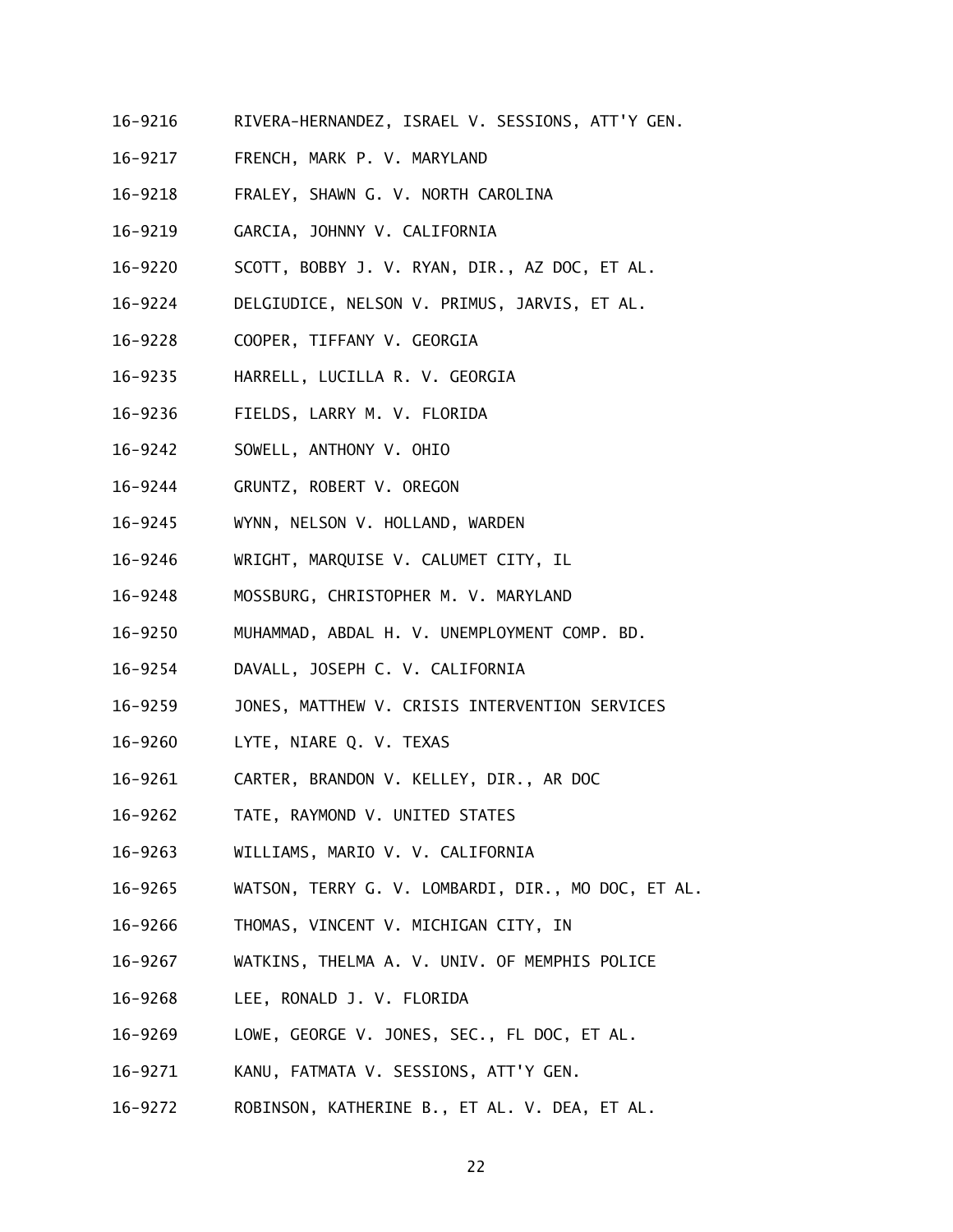- 16-9273 HEARD, LEON V. GA DEPT. OF HUMAN SERVICES
- 16-9274 IBN-SADIIKA, ABDULLAH H. V. WETZEL, SEC., PA DOC, ET AL.
- 16-9275 JOHNSON, VESTER V. VANNOY, WARDEN
- 16-9276 JOHNSON, RICKY J. V. DOZIER, COMM'R, GA DOC
- 16-9278 DAVIDSON, LEMARICUS D. V. TENNESSEE
- 16-9280 MASON, DESHAWN T. V. MICHIGAN
- 16-9284 SANDOVAL, ERNIE V. LONG, WARDEN
- 16-9285 SADLOWSKI, GLORIA V. MIDDLEFIELD, CT
- 16-9287 CASWELL, PETER E. V. KIRKEGARD, WARDEN, ET AL.
- 16-9288 ARBELAEZ, GUILLERMO O. V. JONES, SEC., FL DOC
- 16-9289 BENZ, CHARLES W. V. FLORIDA
- 16-9291 McWATERS, THOMAS D. V. ARIZONA
- 16-9292 DEERE, ARTHUR R. V. CALIFORNIA
- 16-9293 SAIDIN, MOHAMMAD V. NEGRON, SAM, ET AL.
- 16-9294 GRASON, RONALD J. V. PRICE, SEC. OF H&HS
- 16-9295 BESSETTE, ALLIE C. V. JONES, SEC., FL DOC, ET AL.
- 16-9296 WILLIAMS, HENRY V. GARMAN, SUPT., ROCKVIEW, ET AL.
- 16-9297 VEGA, JUAN F. V. FLORIDA
- 16-9300 WALKER, SAMUEL R. V. DAVIS, DIR., TX DCJ
- 16-9301 WILLIAMS, KAI W. V. CALIFORNIA
- 16-9302 WILLIAMS, SHASHAWN V. USDC SD OH
- 16-9303 WALKER, ANTHONY G. V. DAVIS, DIR., TX DCJ
- 16-9306 SIMPSON, WILLIE C. V. ECKSTEIN, WARDEN
- 16-9308 DUMA, KHADIJA V. U.S. BANK, N.A.
- 16-9309 CARVALHO, JONATHAN V. MASSACHUSETTS
- 16-9310 RINGGOLD, DEBORAH V. JOHNS HOPKINS HOSPITAL, ET AL.
- 16-9315 MICHUDA, STEPHEN M. V. MINNESOTA
- 16-9321 KUSALICH, NICHOLAS V. CALIFORNIA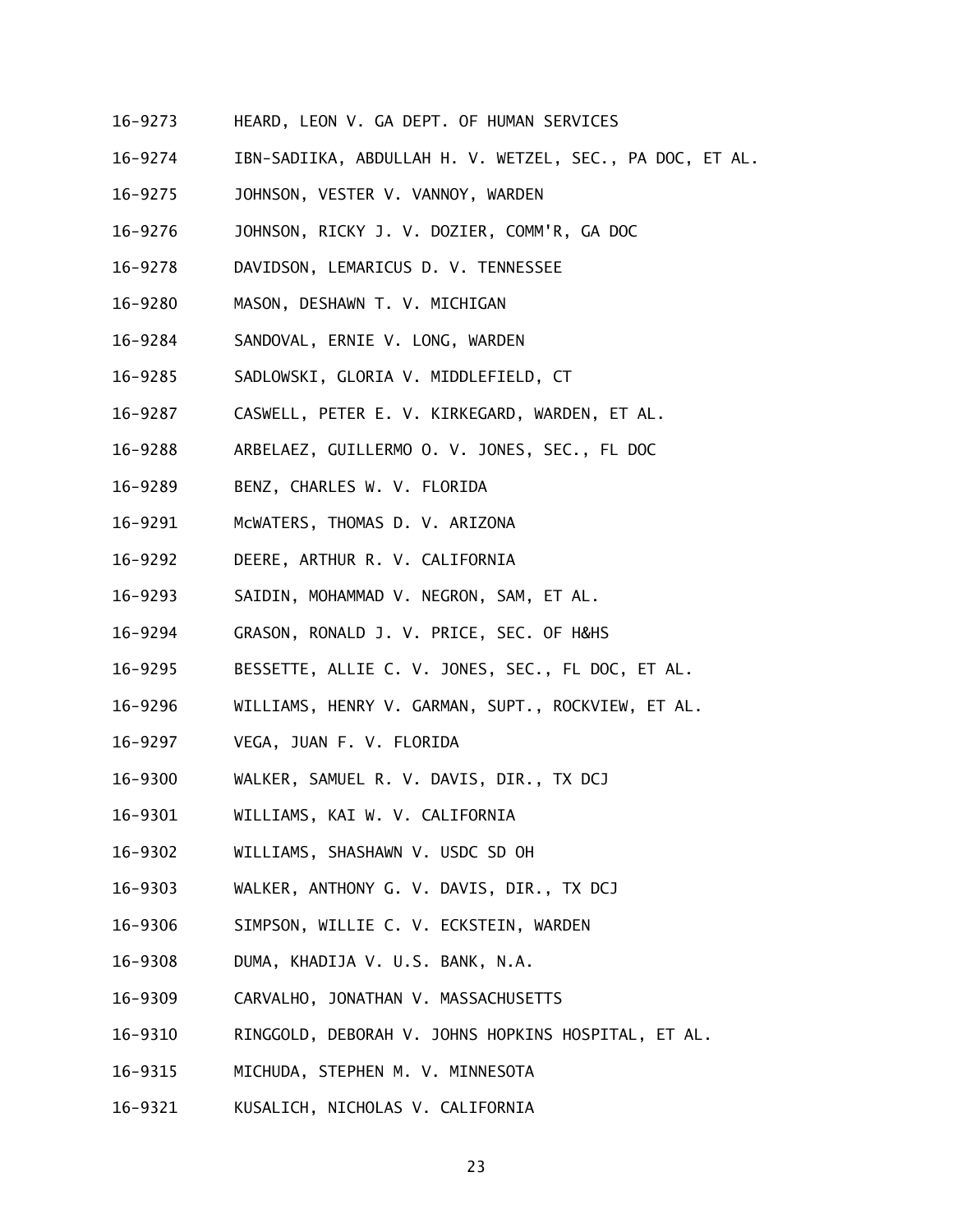- 16-9323 SANCHEZ, JUAN A. V. RYAN, DIR. AZ DOC, ET AL.
- 16-9325 EVANS-MAYES, TYREEK V. DELAWARE
- 16-9326 CALLAHAN, RODNEY E. V. FLORIDA
- 16-9327 CAMPBELL, ERICA A. V. CALIFORNIA
- 16-9328 DUGAN, ROBERT F. V. MIDDLEBROOKS, WARDEN, ET AL.
- 16-9329 CADET, JOSE H. V. NEW YORK
- 16-9331 CHAMPA, DERRICK S. V. RYAN, DIR., AZ DOC, ET AL.
- 16-9332 SHOALS, BOBBY D. V. KERNAN, SEC., CA DOC
- 16-9334 SULLIVAN, MONTY V. WILSON, WARDEN, ET AL.
- 16-9335 RIVERA, KENNETH V. STIRLING, BRYAN, ET AL.
- 16-9336 RIVERA, KENNETH V. STIRLING, BRYAN, ET AL.
- 16-9337 RIVERA, KENNETH V. STIRLING, BRYAN, ET AL.
- 16-9338 PIERRE, JEAN G. V. AIRSERV SECURITY
- 16-9341 COBB, DEON C. V. CLARKE, DIR., VA DOC
- 16-9342 BRENSON, JAMES A. V. MARQUIS, WARDEN
- 16-9344 JACKSON, NATHANIEL V. OHIO
- 16-9345 CIAVONE, ANTHONY E. V. SCHULMAN, SANFORD
- 16-9346 CASTILLO, JAMES G. V. KEY, SUPT., AIRWAY HEIGHTS
- 16-9347 VIZCARRA, TOMAS V. REAGANS, WARDEN
- 16-9349 TOLIVER, JONATHAN L. V. UNITED STATES
- 16-9350 WALLACE, CHARLES K. V. LOUISIANA, ET AL.
- 16-9351 SAFRANY, JOSEPH A. V. JONES, SEC., FL DOC, ET AL.
- 16-9352 VALENZUELA, RAFAEL H. V. UNITED STATES
- 16-9353 STEWART, FENYANG A. V. UNC SYSTEM, ET AL.
- 16-9354 DIZAK, STUART V. COLVIN, SUPT., FIVE POINTS
- 16-9355 ARVAKHI, JULIET V. CARSON, SEC. OF HUD
- 16-9356 RIVERA, KENNETH V. STIRLING, BRYAN, ET AL.
- 16-9357 CEJA, RAUL C. V. ILLINOIS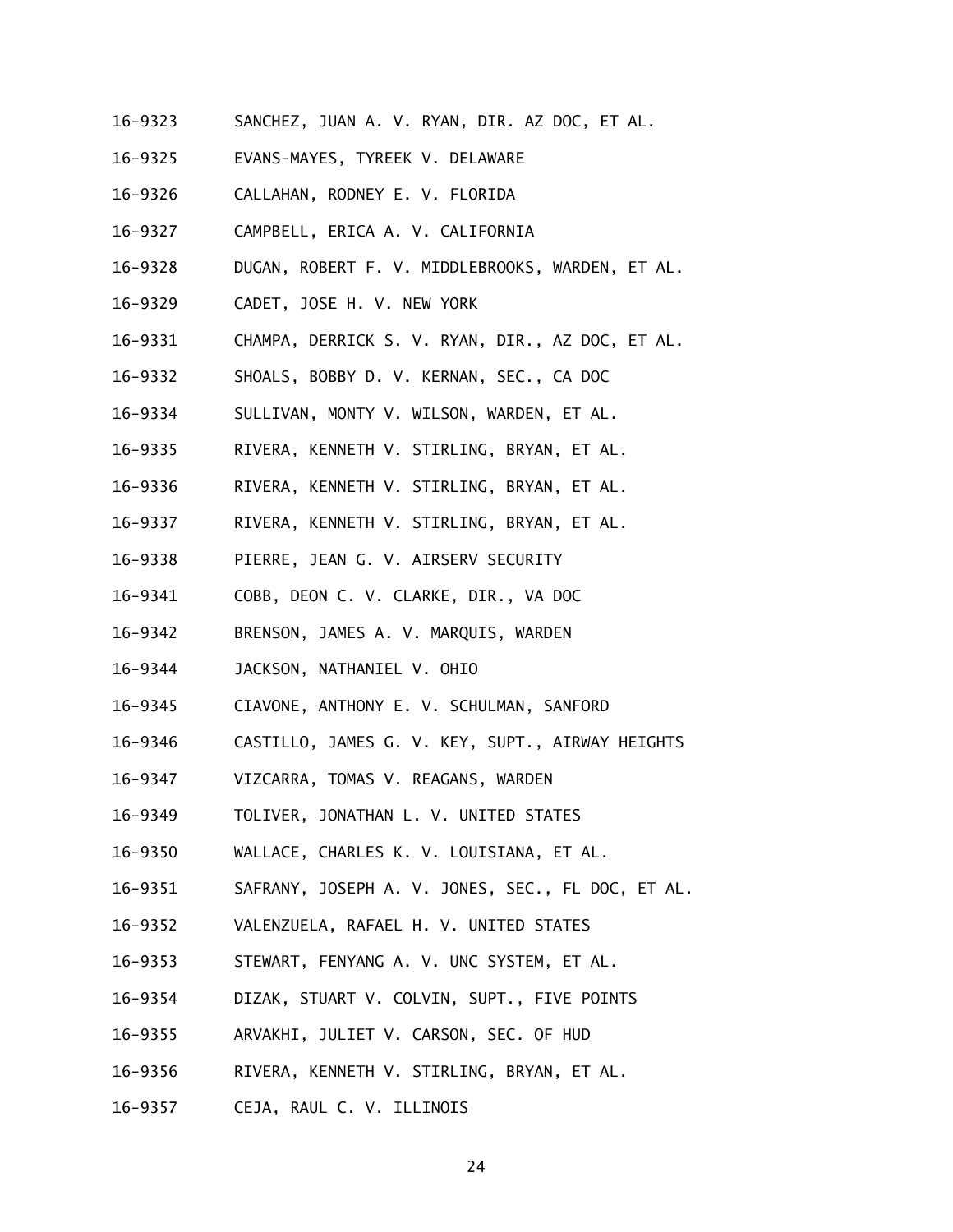- 16-9358 COLE, BRANDON V. ILLINOIS
- 16-9359 RIVERA, KENNETH V. LEONARD, SERGEANT, ET AL.
- 16-9360 RIVERA, KENNETH V. STIRLING, BRYAN, ET AL.
- 16-9361 RIVERA, KENNETH V. STIRLING, BRYAN, ET AL.
- 16-9362 RIVERA, KENNETH V. STIRLING, BRYAN, ET AL.
- 16-9365 JACKSON, DAVID V. MISSISSIPPI
- 16-9368 SROUR, ALBERT V. MIZRAHI-SROUR, SHELLEY
- 16-9369 SUTHERLAND, FRED V. V. UNITED STATES
- 16-9371 RAINEY, EUGENE H. V. McGINLEY, SUPT., COAL, ET AL.
- 16-9372 SHEALEY, DEVON V. PENNSYLVANIA
- 16-9373 MOORE, ANTHONY V. RHODE ISLAND
- 16-9374 MITCHELL, ROLLIE M. V. UNITED STATES
- 16-9375 WILLIAMS, JUSTIN V. UNITED STATES
- 16-9377 JEFFERSON, WESLEY V. KELLEY, DIR., AR DOC
- 16-9378 CAMPBELL, DELLANDO R. V. UNITED STATES
- 16-9380 ALFONSO, RICARDO V. UNITED STATES
- 16-9382 LACEY, ADRIAN V. UNITED STATES
- 16-9383 RECTOR, JOSEPH M. V. UNITED STATES
- 16-9384 WILLIAMS, DAVE N. V. PENNSYLVANIA
- 16-9388 WARREN, GREGORY V. FISCHL, ROBERT, ET AL.
- 16-9391 MAHONEY, BRIAN E. V. UNITED STATES
- 16-9392 KOUSTAS, KOSMAS V. UNITED STATES
- 16-9393 PARNESS, MARTIN S. V. CHRISTIE, GOV. OF NJ, ET AL.
- 16-9394 PHILLIPS, SONNY L. V. UNITED STATES
- 16-9395 BAILEY, WILLIAM M. V. MARYLAND
- 16-9396 HUMPHREY, KENNETH D. V. DEPT. OF HOMELAND SECURITY
- 16-9397 FINLEY, RUSSELL L. V. UNITED STATES
- 16-9398 HESTER, WARREN C. V. BALLARD, WARDEN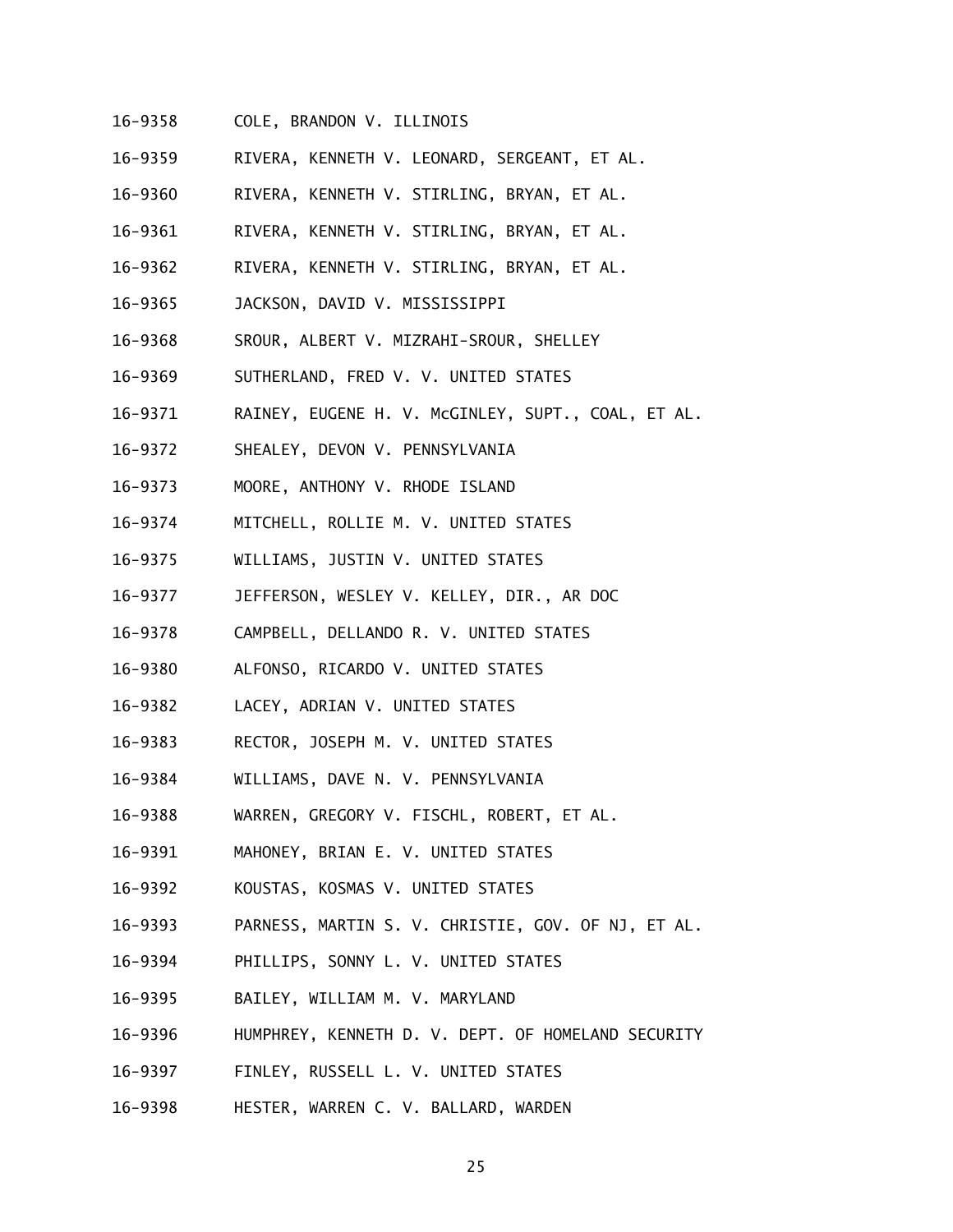- 16-9400 MOREHEAD, LaTOYA N. V. UNITED STATES
- 16-9401 NEIL, MIGUEL E. V. OHIO
- 16-9402 BELNAVIS, JUSTIN H. V. CLARKE, DIR., VA DOC
- 16-9403 JOEY, ROY R. V. UNITED STATES
- 16-9404 LEON-CORDOVA, JUAN V. UNITED STATES
- 16-9405 LOWE, LAMALSKIOU V. UNITED STATES
- 16-9406 EMTER, CHRISTOPHER M. V. UNITED STATES
- 16-9407 WALLER, JAY V. RAPELJE, WARDEN
- 16-9408 WATSON, TAVARES J. V. JONES, SEC., FL DOC, ET AL.
- 16-9409 TEASLEY, CHRISTOPHER V. McLAUGHLIN, WARDEN
- 16-9410 SEATON, TRAVIS V. SMITH, WARDEN
- 16-9412 GONZALEZ-ANDRADE, ARTEMIO V. UNITED STATES
- 16-9413 RIDEAUX, KENNETH V. PERRY, WARDEN
- 16-9414 BAILEY, KENTRAY D. V. VIRGINIA
- 16-9417 TROLLINGER, KALVIN V. OKLAHOMA
- 16-9418 DONAHUE, JOSEPH P. V. UNITED STATES
- 16-9419 MANTICH, DOUGLAS M. V. NEBRASKA
- 16-9420 JACOB, STEVEN M. V. NE DOC, ET AL.
- 16-9421 HASAN, MOHAMMAD HAIDER A. V. SUPERIOR COURT OF CA, ET AL.
- 16-9422 VILLASENOR-ORTIZ, ROBERTO V. UNITED STATES
- 16-9423 WOODSON, FRIZZELL C. V. UNITED STATES
- 16-9426 WILSON, JOHNER T. V. SHULTZ, LON W.
- 16-9427 WILLIAMS, SAIPEN C. V. UNITED STATES
- 16-9428 COOPER, LANNELL N. V. UNITED STATES
- 16-9429 BLACKMON, MARCUS V. JONES, SEC., FL DOC, ET AL.
- 16-9430 BROWN, GABRIEL J. V. UNITED STATES
- 16-9431 MUNOZ-GARCIA, MARIO V. UNITED STATES
- 16-9432 BELTRAMEA, RANDY V. UNITED STATES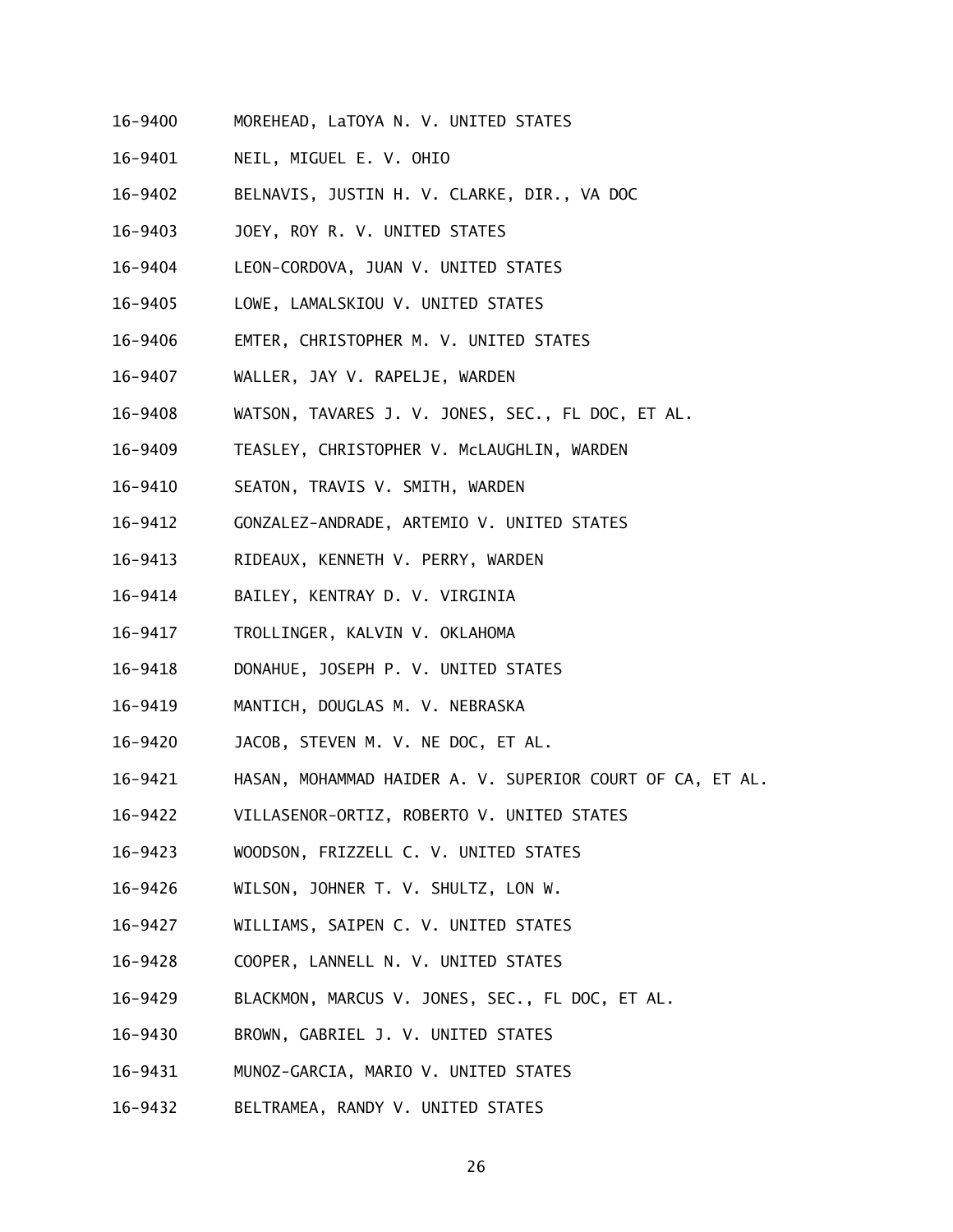- 16-9433 BRIGGS, KEVIN D. V. BURKE, GAIL, ET AL.
- 16-9436 LIVIZ, ILYA V. MA DEPT. OF CHILDREN & FAMILIES
- 16-9437 LANGAN, MORGAN J. V. DOWNIE, MARGARET, ET AL.
- 16-9438 RIBERA, ELEANOR V. CALIFORNIA
- 16-9440 GUTIERREZ-CRUZ, CLAUDIO V. UNITED STATES
- 16-9441 GONZALEZ-PINA, EDGAR V. UNITED STATES
- 16-9442 GAULDIN, MARIO D. V. KERNAN, SEC., CA DOC
- 16-9443 CARTAGENA, OMAR V. NEW YORK
- 16-9444 FISHER, LATEEF V. UNITED STATES
- 16-9447 COOK, ANTHONY D. V. UNITED STATES
- 16-9449 HARMON, DARYL V. CALIFORNIA
- 16-9452 VIOLA, ANTHONY L. V. UNITED STATES
- 16-9453 WHITE, GARCIA G. V. TEXAS
- 16-9455 THOMAS, SHIRLEY V. BERRYHILL, ACTING COMM'R OF SSA
- 16-9456 FELIX, TIMOTHY L. V. WI UNEMPL. INS. DIVISION
- 16-9457 NEWMAN, SHANE V. GASTELO, WARDEN
- 16-9458 PALMER, DOYLE V. WOODS, WARDEN
- 16-9459 PEAKE, STEPHON B. V. UNITED STATES
- 16-9460 PERALTA, GUSTAVO A. V. FLORIDA
- 16-9462 JORDAN, TYRONE E. V. UNITED STATES
- 16-9463 HOWES, DAVID W. V. WISCONSIN
- 16-9464 DUNHAM, RUSSELL P. V. BURT, WARDEN
- 16-9465 HEYLIGER, DYHANI V. VIRGIN ISLANDS
- 16-9466 JOHNSON, KEVIN V. MISSOURI
- 16-9468 ARNOLD, JUDITH L. V. ASHWORTH, JERRY K.
- 16-9469 ROBERSON, LAVERT V. DAVIS, DIR., TX DCJ
- 16-9470 HARPER, GERALD A. V. CALIFORNIA
- 16-9471 GUSSIE G. V. TX DEPT. OF FAMILY SERVICES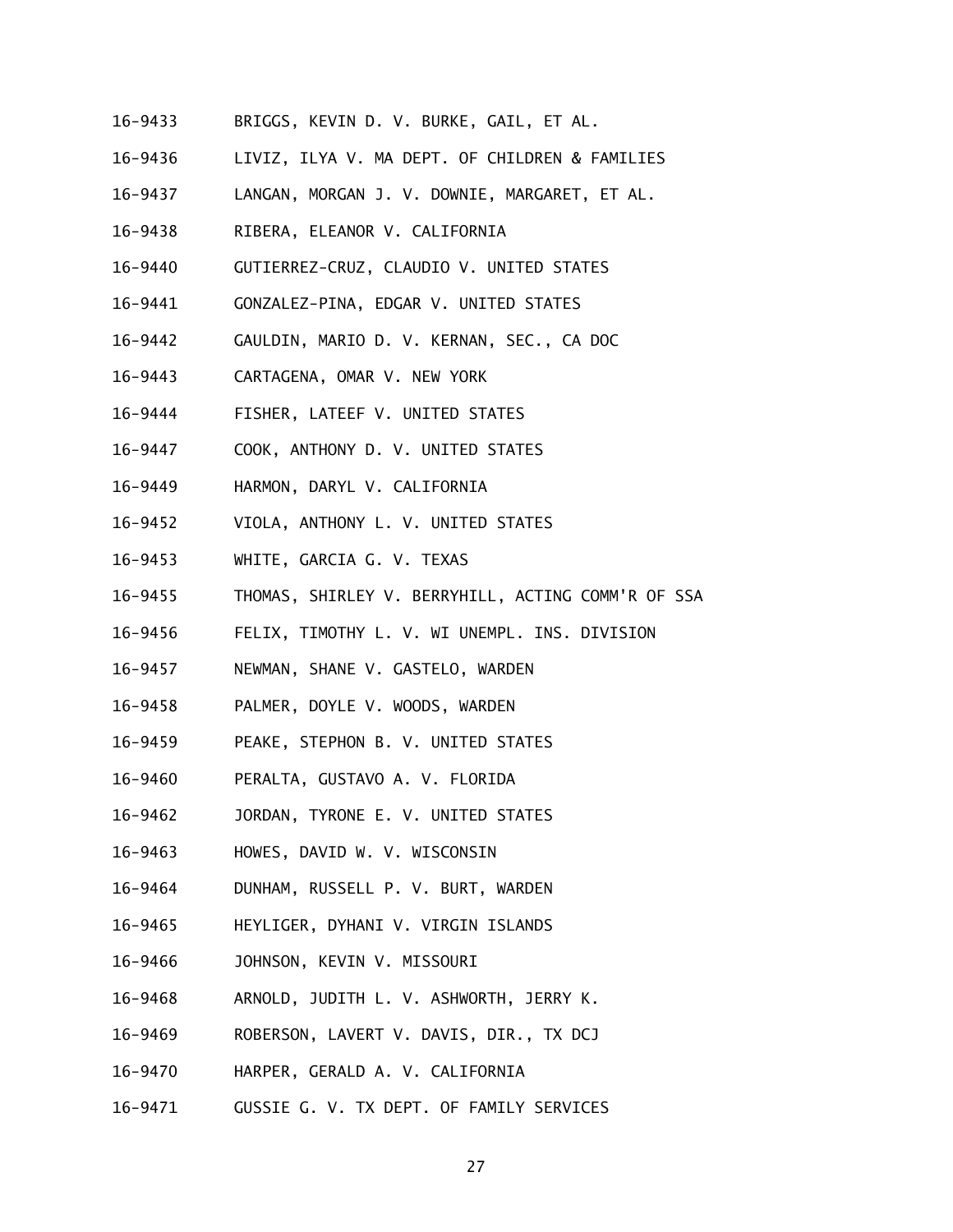- 16-9473 FLEMING, RICHARD M. V. IA BD. OF MEDICINE, ET AL.
- 16-9474 GRAY, ISAAC V. STOUFFER, J. MICHAEL, ET AL.
- 16-9475 RODRIGUEZ, ERIC L. V. SESSIONS, ATTY. GEN.
- 16-9477 SANDERS, RAMOS V. ILLINOIS
- 16-9478 HARRIS, TAROME A. V. VANNOY, WARDEN
- 16-9479 HERRILL, RAHMAN J. V. JOHNSON, ADM'R, NJ, ET AL.
- 16-9480 HARRIS, MACK E. V. UNITED STATES
- 16-9481 MARTINEZ-RAMIREZ, VICTOR V. UNITED STATES
- 16-9482 FUQUA, KEVIN V. UNITED STATES
- 16-9483 HALL, GORDON L. V. UNITED STATES
- 16-9484 McCLOUD, MICHAEL V. FUNAIOCK, A. M., ET AL.
- 16-9486 HUNTSBERRY, DIANNE T. V. SHIELDS, JULIE A., ET AL.
- 16-9487 HARMON, DASHUNDA V. UNITED STATES
- 16-9488 KIEFFER, CARL F. V. UNITED STATES
- 16-9489 MARTIN, DENNIS V. BEAR, WARDEN
- 16-9491 ROBLES-GARCIA, GERMAN V. UNITED STATES
- 16-9494 ROUNDSTONE, DALE A. V. UNITED STATES
- 16-9495 SPENCER, JAMES V. UNITED STATES
- 16-9496 SCHERMERHORN, RONALD F. V. TEXAS
- 16-9497 BOWSHER, CHARLES A. V. LEXINGTON-FAYETTE URBAN GOVT.
- 16-9498 CARLOS-BANUELOS, JACINTO V. UNITED STATES
- 16-9499 WHEELDON, RICKY L. V. CAMPBELL, WARDEN
- 16-9500 RANDALL, KIMOTHY V. LAMB, WARDEN
- 16-9501 SMITH, DANIEL A. V. UNITED STATES
- 16-9502 THOMAS, JOEL L. V. UNITED STATES
- 16-9503 WILLIS, LEROY V. PARAMO, WARDEN
- 16-9504 VIGIL, MICHAEL V. SOUTHERN NV HOUS. AUTH., ET AL.
- 16-9505 WHITE, DONALD V. O'REILLY, TIMOTHY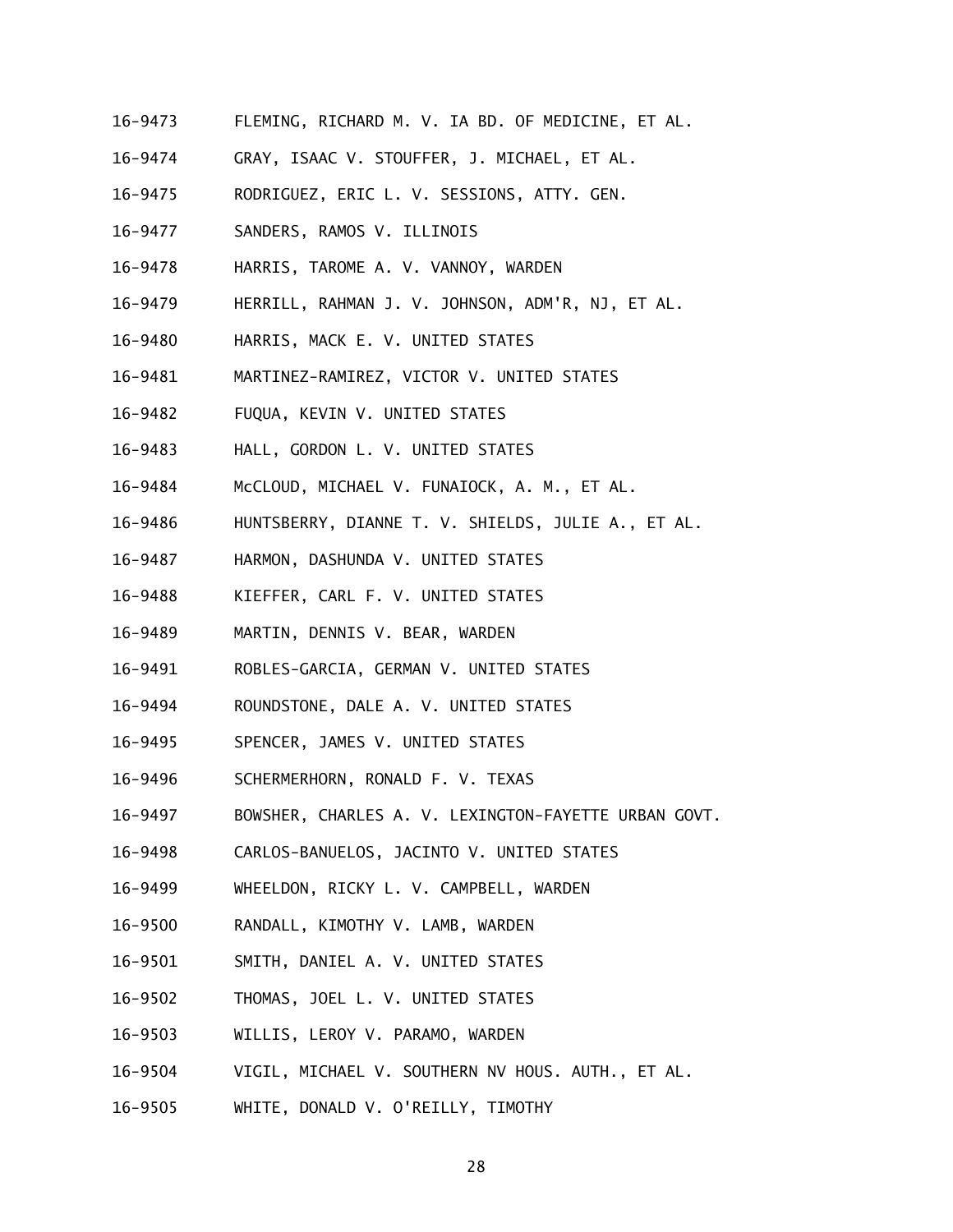- 16-9506 BOYKIN, CURLEY J. V. USDC SD TX
- 16-9507 ARNOLD, RICHARD T. V. MELWANI, MANU P., ET AL.
- 16-9508 BELSER, MARVIN V. EVANS, VONDA R., ET AL.
- 16-9509 BOWMAN, JOHN J. V. IDDON, KIMBERLY, ET AL.
- 16-9510 LARA, JUAN E. V. UNITED STATES
- 16-9511 JOHNSON, JOHNNY L. V. IOWA
- 16-9512 BALL, CHARLES A. V. SLAGLE, ADM'R, MOUNTAIN VIEW
- 16-9513 MOORE, JOHN V. UNITED STATES
- 16-9514 MINA, ANTHONY S. V. CHESTER COUNTY, PA, ET AL.
- 16-9515 PISCIOTTA, VINCENT F. V. UNITED STATES
- 16-9516 16-9516 FOXX, EDGAR E., ET UX. V. UNITED STATES
- 16-9517 HARRIS, RUFUS P. V. UNITED STATES
- 16-9518 PICO, MARCOS A. V. OREGON
- 16-9519 ALFORD, SAM S. V. FLORIDA
- 16-9520 BUCK, CLARENCE B. V. UNITED STATES
- 16-9521 VALE, JESSE J. V. GIBSON, WARDEN
- 16-9522 WHITE, WILLIAM A. V. UNITED STATES
- 16-9523 MORALES, CATHERINE V. UNITED STATES
- 16-9524 SYKES, WILLIAM V. UNITED STATES
- 16-9525 REILLY, SEAN V. FLORIDA
- 16-9526 STEVENSON, PRESTON L. V. UNITED STATES
- 16-9527 MASSARO, JAMES W. V. UNITED STATES
- 16-9528 JONES, RONELL V. UNITED STATES
- 16-9529 MARKS, STEVEN S. V. CLARKE, DIR., VA DOC
- 16-9530 ) DAKER, WASEEM V. GEORGIA

- 16-9531 ) DAKER, WASEEM V. GEORGIA
- 16-9532 ) DAKER, WASEEM V. GEORGIA
- 16-9533 JORDAN, WILLIAM M. V. MISSISSIPPI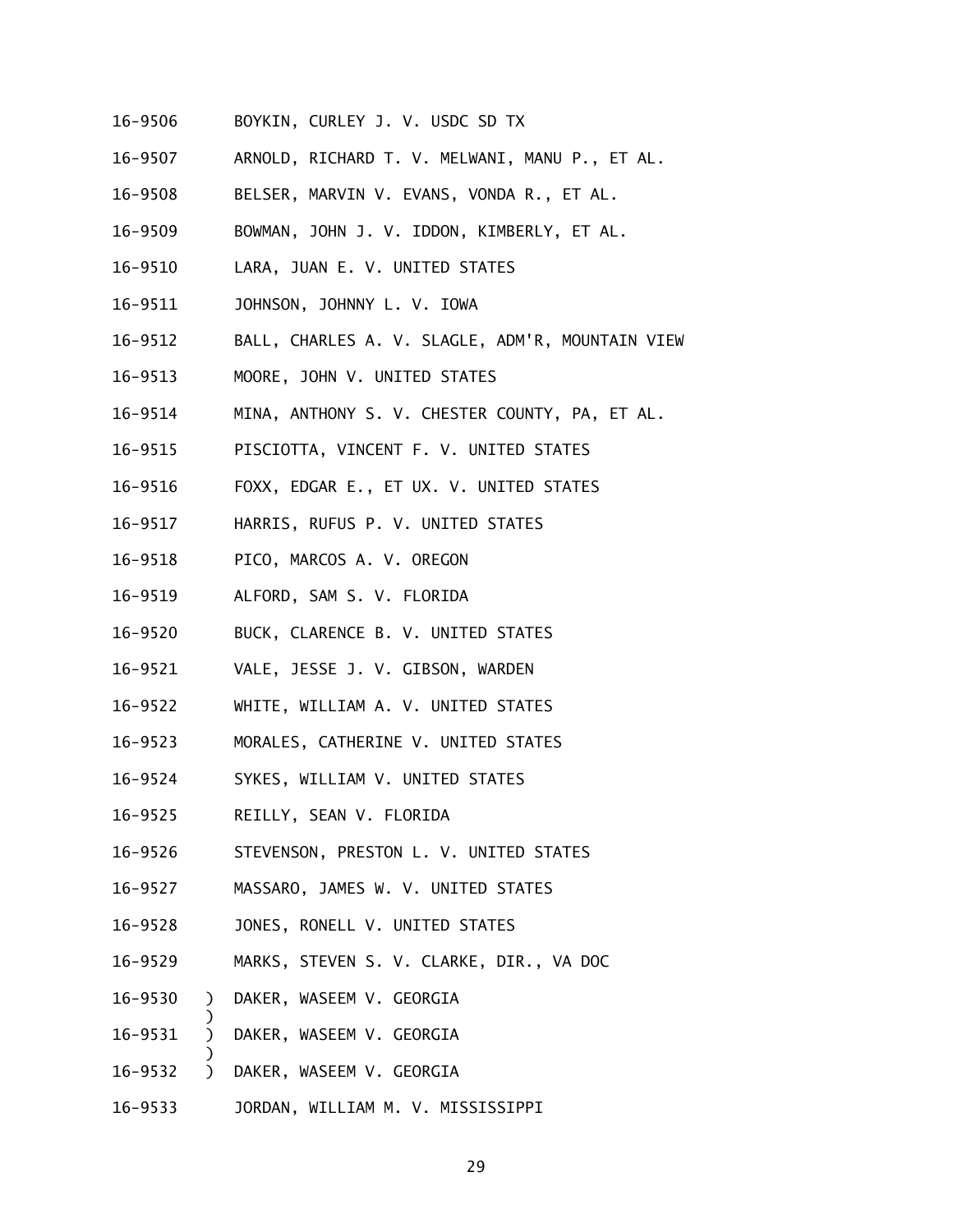- 16-9534 LOWE, JAMES R. V. ND WORKFORCE SAFETY & INS.
- 16-9535 DICKINSON, JOSEPH V. PIERCE, WARDEN, ET AL.
- 16-9537 BROWN, JAMES A. V. UNITED STATES
- 16-9538 BRIDDON, JASON V. MASSACHUSETTS
- 16-9540 CURRIE, MARQUAIL L. V. UNITED STATES
- 16-9542 SATCHER, STEPHEN V. WILSON, WARDEN
- 16-9543 ALI, MALIK-IMARI V. JOHNSON, ADM'R, NJ, ET AL.
- 16-9544 BERG, JEREMIAH S. V. UNITED STATES
- 16-9545 BROWN, WILLIAM A. V. UNITED STATES
- 16-9547 PATTERSON, DENNIS W. V. WASHINGTON
- 16-9548 OGUNSALU, CORNELIUS O. V. SUPERIOR COURT OF CA
- 16-9549 MOOREFIELD, BRANDON V. UNITED STATES
- 16-9550 JIMENEZ, RAFAEL V. UNITED STATES
- 16-9551 LOMAX, ARTHUR J. V. RAEMISCH, DIR., CO DOC, ET AL.
- 16-9552 STEWART, CARL W. V. LOUISIANA, ET AL.
- 16-9554 AKEL, ANTONIO V. FLORIDA
- 16-9555 ANDERSON, SHANNON J. V. MACKIE, WARDEN
- 16-9556 BROWN, TERRENCE M. V. NASH, WARDEN, ET AL.
- 16-9557 16-9557 PARIS, ROBERT M. V. UNITED STATES
- 16-9558 ALSTON, RONNIE L. V. DORE, THOMAS P., ET AL.
- 16-9559 RODRIGUEZ-SALOMON, ERICK V. UNITED STATES
- 16-9560 SUN, ANDREW V. UNITED STATES
- 16-9561 STETSON, JACKIE V. JPMORGAN CHASE BANK, ET AL.
- 16-9562 CRAMER, DAVID V. CALIFORNIA
- 16-9563 MENDES DA COSTA, JOSE A. V. MARCUCILLI, SERGEANT, ET AL.
- 16-9564 PENDLETON, CHARLIE W. V. UNITED STATES
- 16-9566 McFADDEN, BERNARD V. DUNLAP, WARDEN
- 16-9568 SMITH, ZACHARY A. V. MISSOURI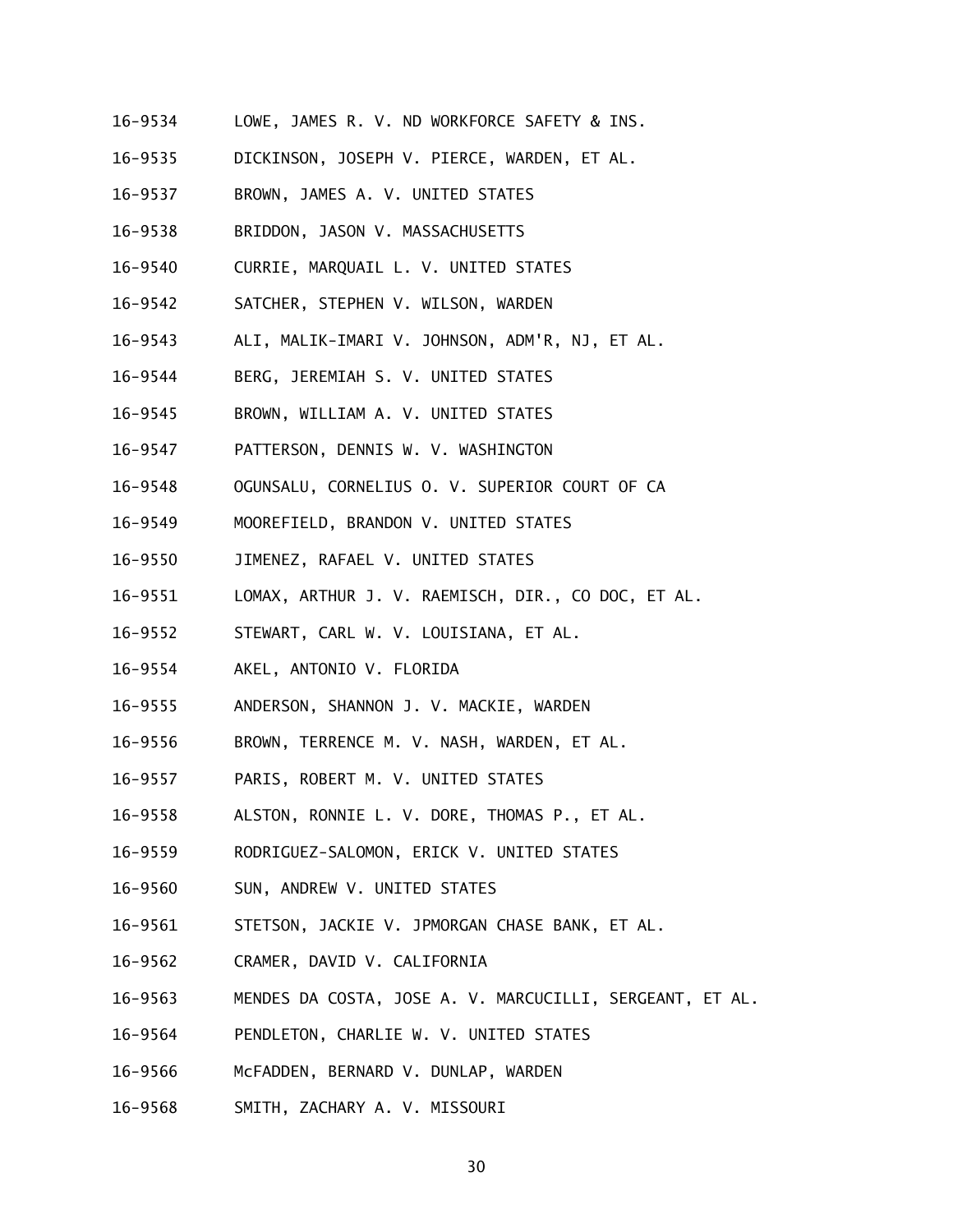- 16-9569 SALUJA, RUPAM V. ADVANCE AMERICA CASH
- 16-9570 BYRD, PHILLIP V. McFADDEN, WARDEN
- 16-9571 WHITLOW, THOMAS V. UNITED STATES
- 16-9572 BARNER, MICHAEL E. V. MACLAREN, WARDEN
- 16-9573 BASTIEN, JACQUES V. GROCERY MFRS. ASSN.
- 16-9574 ROUNDTREE, ALVIN L. V. UNITED STATES
- 16-9576 SANDOVAL, SANTIAGO V. UNITED STATES
- 16-9578 REYNOLDS, MICHAEL C. V. STEWART, WARDEN
- 16-9579 MOORE, NORVELL V. UNITED STATES
- 16-9580 McINTOSH, RICHARD S. V. UNITED STATES
- 16-9581 MENDOZA, ALEX K. V. LONG, WARDEN
- 16-9582 STOUNE, JON C. V. UNITED STATES
- 16-9583 DUNCAN, DEMETRIUS V. UNITED STATES
- 16-9585 COLEMAN, JOE V. UNITED STATES
- 16-9586 RUGAMBA, MARTIN V. HAZUDA, MARK J., ET AL.
- 16-9588 CARTER, MARK R. V. MATIAS, MARIANA
- 16-9589 JORDAN, ANTHONY V. UNITED STATES
- 16-9590 DAVIS, KHALIL V. UNITED STATES
- 16-9591 MASSEY, JOHN R. V. UNITED STATES
- 16-9592 JACOBS, DEAN R. V. LONG, WARDEN
- 16-9593 MARIN-PINA, RAFAEL A. V. UNITED STATES
- 16-9594 KAR, ERNEST V. UNITED STATES
- 16-9595 ROBLES, ALEX V. NEW JERSEY
- 16-9596 LANDRUM, LAWRENCE A. V. OHIO
- 16-9597 DuFOUR, TIMOTHY L. V. McGINLEY, SUPT., COAL TOWNSHIP
- 16-9598 ROBERTS, SHAWN V. FLORIDA
- 16-9599 GANNAWAY, SHAKUR C. V. PRIME CARE MEDICAL, ET AL.
- 16-9600 FLECK, MARCUS S. V. DAVIS, DIR., TX DCJ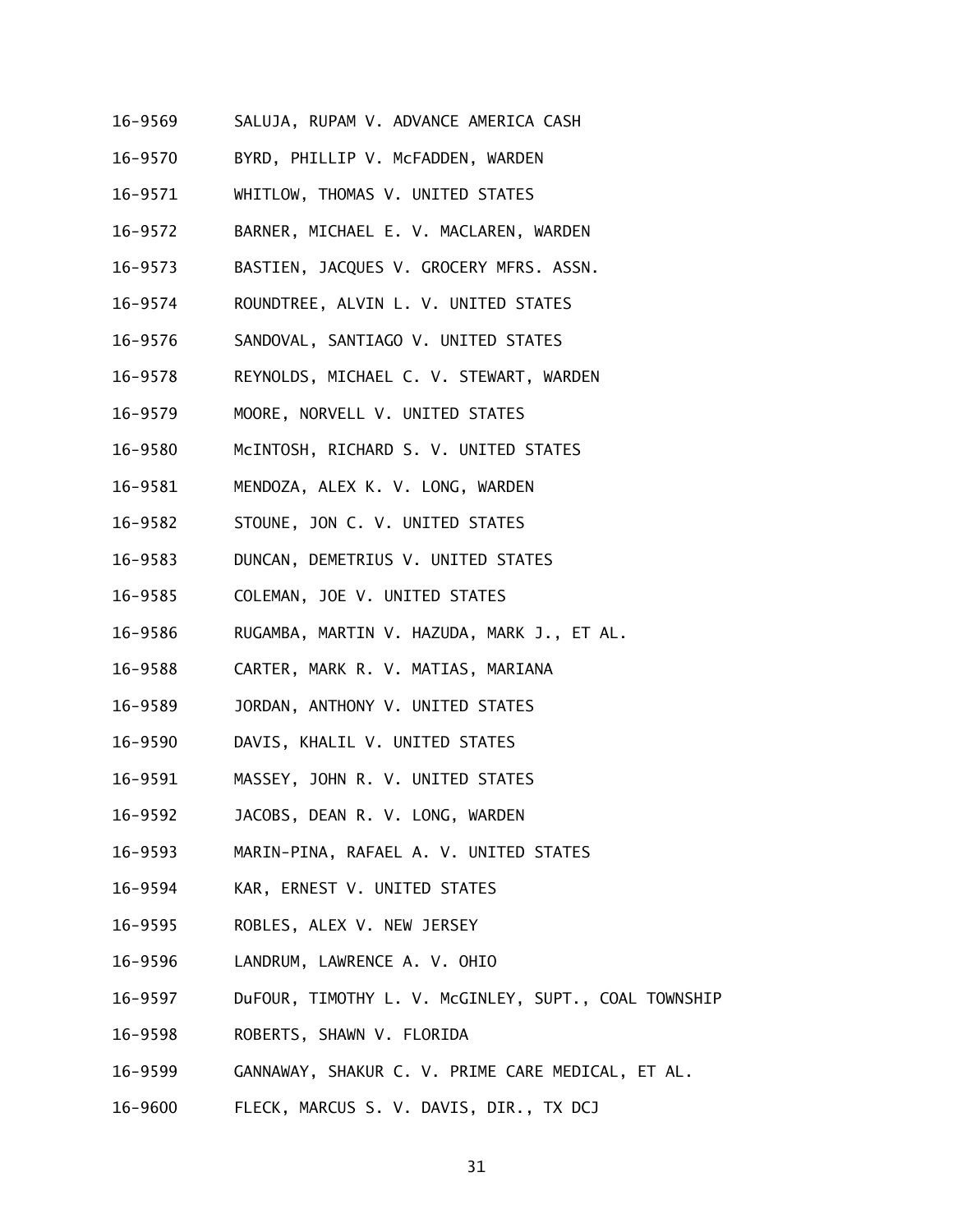- 16-9601 FORBESS, STEVEN C. V. AMSBERRY, SUPT., TWO RIVERS
- 16-9602 GENTHNER, DEBBY V. SMITH, JUDGE, ET AL.
- 16-9603 ISKANDER, SOBHY FAHMY A. V. BORDERS, WARDEN
- 16-9605 RODRIGUEZ-ADORNO, RUBEN V. UNITED STATES
- 16-9606 SUKONIK, PATRICIA V. WALLACK, HOLLY
- 16-9609 NOLLEN, DALE V. V. NEBRASKA
- 16-9610 DUTCHER, BRIAN V. UNITED STATES
- 16-9612 WILMER, CHRISTOPHER C. V. UNITED STATES
- 16-9613 WINKLER, LOUIS M. V. SOUTH CAROLINA
- 16-9614 WOODSON, FRIZZELL C. V. CREWS, JENNIFER M.
- 16-9615 ZOULEK, DAVID A. V. MICHIGAN
- 16-9616 VELEZ, GIOVANNI V. JONES, SEC., FL DOC, ET AL.
- 16-9617 WILLIAMS, MICHAEL B. V. PHILIPS, DEBBIE
- 16-9618 WILKINS, DANIEL E. V. SEVIER, SUPT., MIAMI
- 16-9619 UNRUH, DAVID R. V. CALIFORNIA
- 16-9620 JOHNSON, IVAN V. JAIMET, WARDEN
- 16-9621 MASON, RODNEY S. V. NEBRASKA
- 16-9622 SOLOMON, DAVID I. V. UNITED STATES
- 16-9623 SELGJEKAJ, GEZIM V. UNITED STATES
- 16-9625 RAGOSTA, NICHOLAS M. V. UNITED STATES
- 16-9626 STUART, GARY I. V. STUART, OLIVA
- 16-9627 GILLIAM-FRENCH, DARRYL L. V. UNITED STATES
- 16-9629 GRADNEY, MICHAEL P. V. UNITED STATES
- 16-9630 HOVARTER, JOHN S. V. CALIFORNIA, ET AL.
- 16-9631 HODGE, DERRICK V. TENNESSEE
- 16-9632 HEUSTON, BRIAN K. V. SPITZER, JILL
- 16-9633 GRANILLO-HERRERA, SAMUEL V. UNITED STATES
- 16-9634 GONZALEZ, MICHAEL V. FLORIDA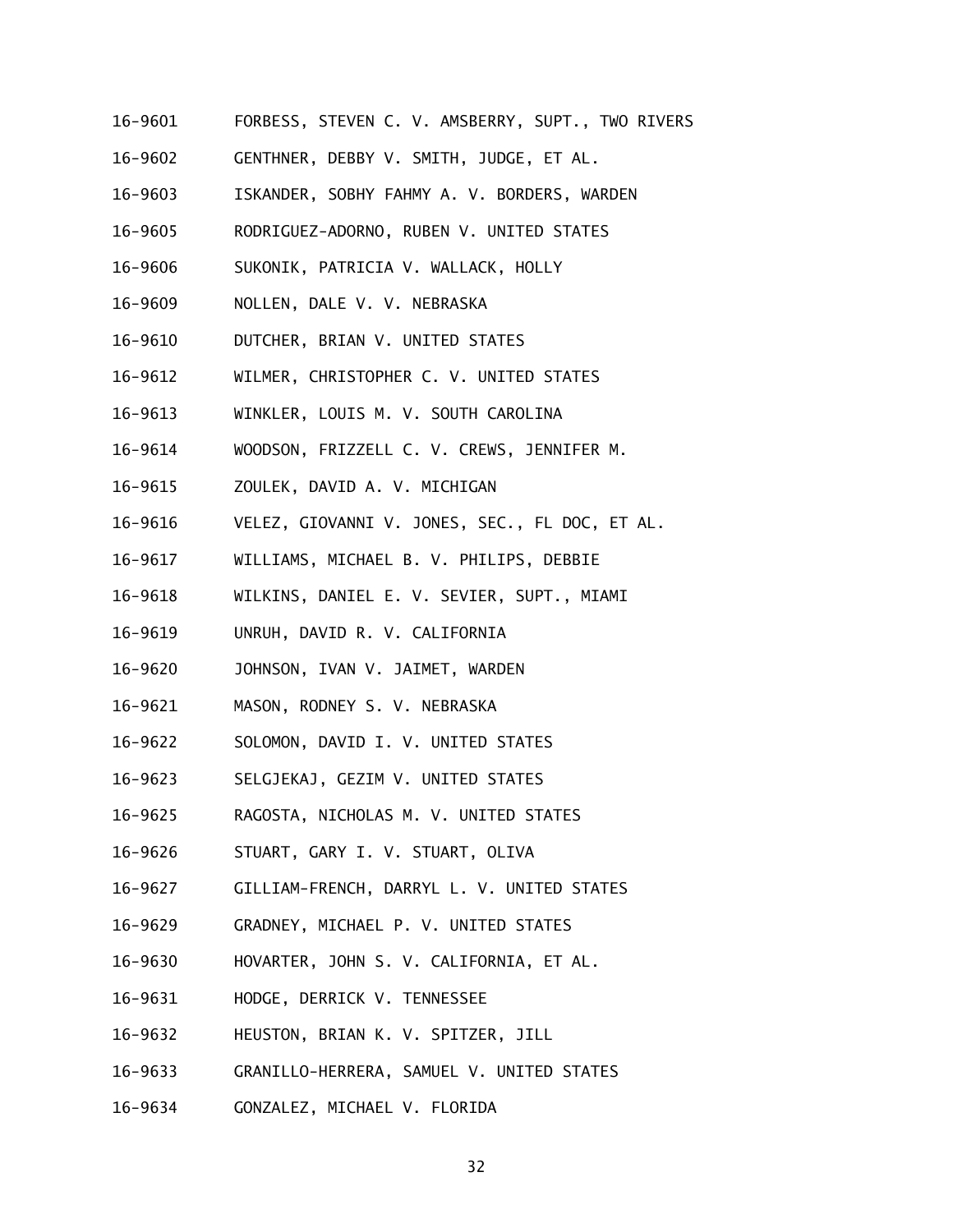- 16-9635 HOULIHAN, JOHN V. UNITED STATES
- 16-9636 GARCIA, ARMANDO V. BLADES, WARDEN
- 16-9637 POWELL, JOHN V. ILLINOIS
- 16-9638 PERRY, ADAM L. V. BRITT, JUDGE, USDC ED NC
- 16-9639 McNAMARA, GREGG V. CALIFORNIA
- 16-9640 STROUSE, ANDY R. V. TEXAS
- 16-9643 HICKINGBOTTOM, MICHAEL D. V. INDIANA
- 16-9644 FUQUA, LEONARD D. V. BRENNAN, POSTMASTER GEN., ET AL.
- 16-9645 GUNNELLS, JAMES V. CARTLEDGE, WARDEN
- 16-9646 GALLOWAY, DARIUS L. V. UNITED STATES
- 16-9647 BROOKS-ALBRECHTSEN, MARK A. V. MITCHELL, JASON
- 16-9648 BROOKS-ALBRECHTSEN, MARK A. V. INDIANAPOLIS, IN, ET AL.
- 16-9650 KNIGHT, NICHE V. WORKERS' COMPENSATION APP. BD.
- 16-9651 JONES, HENRY L. V. FLORIDA
- 16-9652 LEDESMA, JUAN V. DAVIS, DIR., TX DCJ
- 16-9653 ARMSTRONG, R. MARK V. WY DEPT. OF ENV. QUALITY, ET AL.
- 16-9654 BELTRAN, CRESCENCIO C. V. FLORIDA
- 16-9655 MORGAN, JOHNNY V. UNITED STATES
- 16-9656 MBUENCHU, JEFF V. UNITED STATES
- 16-9657 HICKS, CHARLES R. V. PENNSYLVANIA
- 16-9658 GRAY, CALVIN G. V. BALLARD, WARDEN
- 16-9659 HUDSON, KEVIN D. V. UNITED STATES
- 16-9661 ARMSTRONG, NEHEMIAH V. KELLEY, DIR., AR DOC
- 16-9662 ACEVEDO, HECTOR V. UNITED STATES
- 16-9665 CONNER, TERRY L. V. UNITED STATES
- 16-9666 EARLY, LOUIS H. V. UNITED STATES
- 16-9667 COBBS, THEODORE V. CARTLEDGE, WARDEN
- 16-9668 DAVIS, DANIEL M. V. UNITED STATES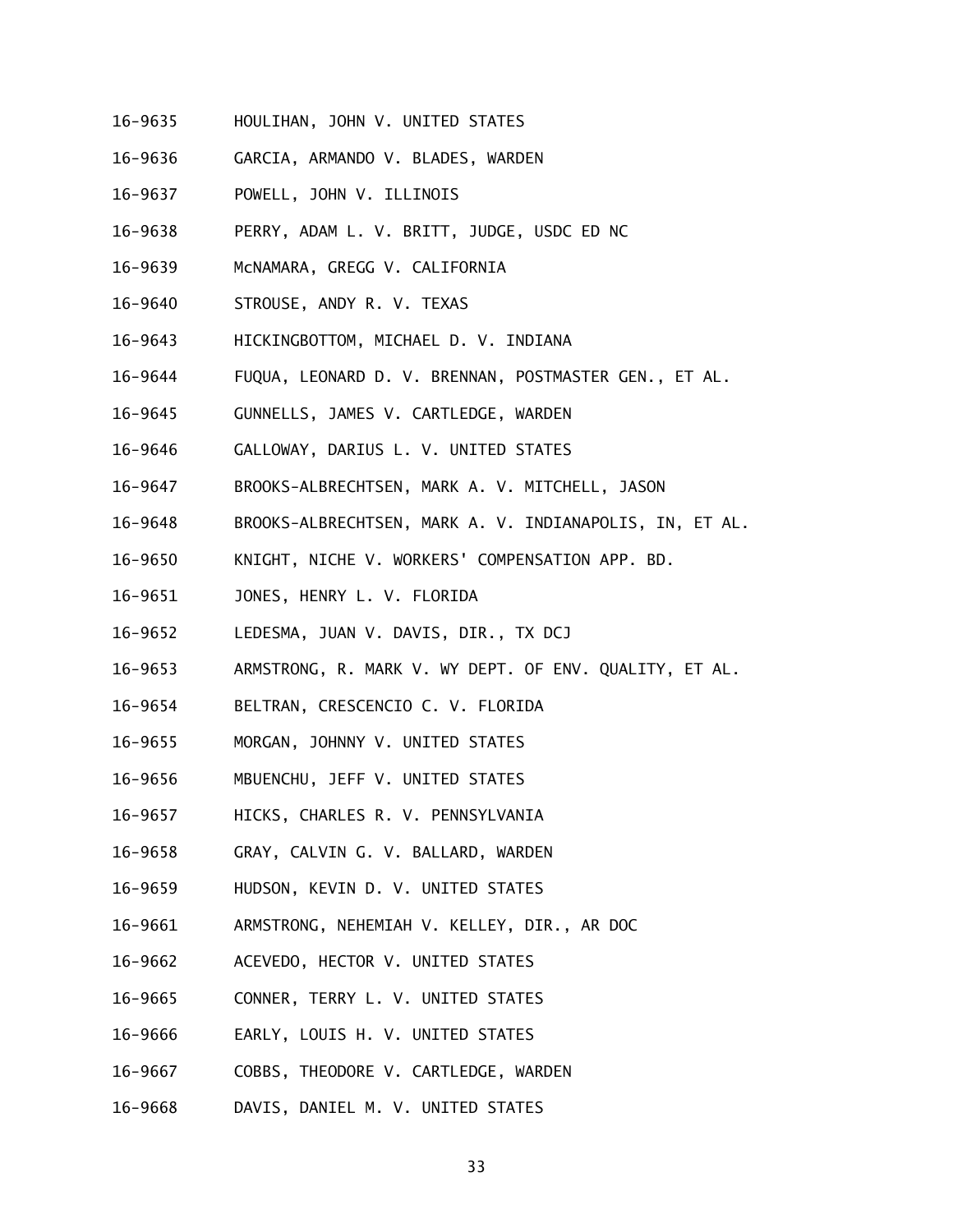- 16-9669 JONES, MARVEL V. RACETTE, STEVEN
- 16-9670 KIMBALL, KENNETH V. UNITED STATES
- 16-9673 PEARSON, LARRY D. V. MINNESOTA
- 16-9674 NGUYEN, THOMAS V. LOPEZ, EDUADOR, ET AL.
- 16-9675 MONTGOMERY, RONNIE H. V. TEXAS
- 16-9676 MILLS, BAILEY J. V. UNITED STATES
- 16-9677 LOCKE, DAVID M. V. JONES, SEC., FL DOC
- 16-9678 WILLIAMS, ROBERT V. JENKINS, WARDEN
- 16-9679 WARD, KEVIN V. SMITH, BRADLEY, ET AL.
- 16-9680 BRYAN, QUISI V. JENKINS, WARDEN
- 16-9681 BURNS, KEVIN V. TENNESSEE
- 16-9682 WATKINS, VICTOR V. MARTIN, ANTHONY
- 16-9683 BROWN, MICHAEL O. V. UNITED STATES
- 16-9684 TIBBS, MARK V. MARYLAND
- 16-9685 THOMPSON, WESLEY V. COULTER, MEL
- 16-9686 TUBENS, PETER A. V. UNITED STATES
- 16-9689 LETTSOME, WENFORD V. DAVIS, DIR., TX DCJ
- 16-9690 LIVESAY, JOHN A. V. VIRGINIA
- 16-9692 METLOCK, MANUEL V. PFISTER, RANDY
- 16-9694 NOYES, JEREMY V. UNITED STATES
- 16-9696 SICA, DENNIS V. UNITED STATES
- 16-9697 SMITH, LEE V. FLORIDA
- 16-9698 RODRIGUEZ, JERARDO V. LARABEE, JUDY, ET AL.
- 16-9699 HALL, VIRGIL V. BUREAU OF PRISONS, ET AL.
- 16-9701 HATFIELD, SANDRA V. UNITED STATES
- 16-9702 GIPSON, ETHAN V. GRANVILLE, JUDGE, ET AL.
- 16-9703 HARPER, HENRY N. V. SCOTT, WARDEN
- 16-9704 FLORES, JESUS V. KAUFFMAN, SUPT., ET AL.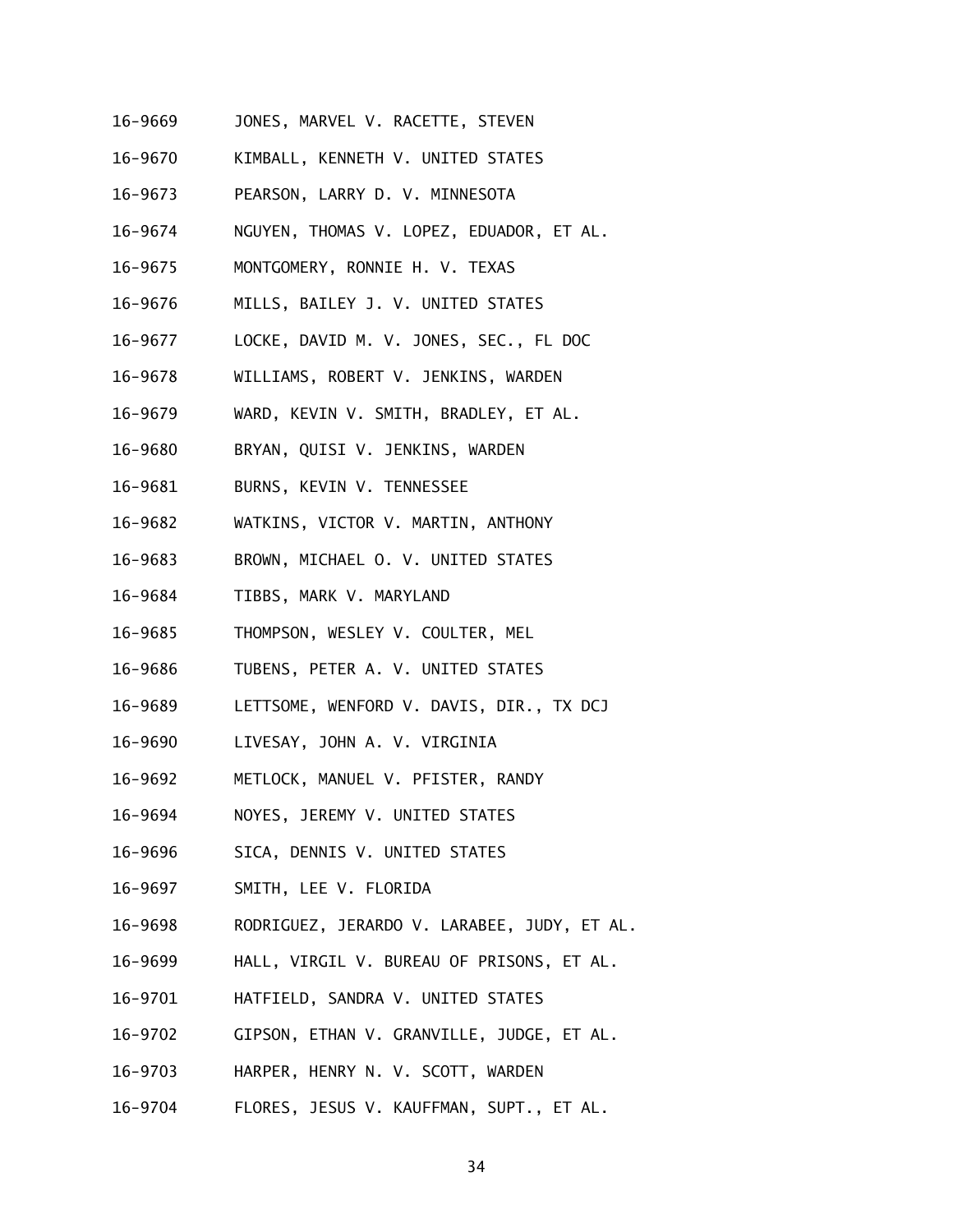- 16-9706 EOFF, TY K. V. TEXAS
- 16-9709 IXCOTOYAC, MIGUEL V. FLORIDA
- 16-9710 GUESS, THURMOND R. V. ADAMS, DAVID, ET AL.
- 16-9711 GORDON, RICHARD T. V. KELLEY, DIR., AR DOC
- 16-9712 HUGHES, PHILIP V. DZURENDA, DIR., NV DOC, ET AL.
- 16-9713 HOEVER, CONRAAD L. V. FL DOC
- 16-9714 HAMILTON, KENRICK V. TSA
- 16-9715 HAWKINS, GENO L. V. FLORIDA
- 16-9716 HALL, MICHAEL V. BERGHUIS, WARDEN
- 16-9717 HANDY, MARK G. V. BISHOP, WARDEN
- 16-9718 HERNANDEZ ROJAS, JULIO V. JONES, SEC., FL DOC, ET AL.
- 16-9719 GRIMES, REGINALD E. V. SABRI, LIDIA, ET AL.
- 16-9720 FERRANTI, JACK V. LANE, WARDEN
- 16-9722 HOWARD, CURTIS T. V. MILLER, WARDEN
- 16-9723 GONZALES, JOSE L. V. WELLS, BRYAN
- 16-9724 POWERS, RYAN V. UNITED STATES
- 16-9726 PUTTEN, CARL V. V. EBBERT, WARDEN
- 16-9728 POWELL, THEODORE E. V. BOWSER, MAYOR, ET AL.
- 16-9729 SEARLES, CORRY D. V. ILBERTY INS. CORP., ET AL.
- 16-9730 SUDDUTH, CHRISTOPHER D. V. DAVEY, WARDEN
- 16-9731 SKOW, CARL V. UNITED STATES
- 16-9732 SEVILLA-ACOSTA, CESAR V. UNITED STATES
- 16-9733 SMITH, TODD V. DUNLAP, WARDEN
- 16-9734 SINGH, SATNAM V. ARNOLD, ACTING WARDEN
- 16-9735 REDD, STEVEN R. V. CORPE, SANDRA, ET AL.
- 16-9736 HAYWORTH, JOSHUA V. UNITED STATES
- 16-9737 GRADY, BOBBY R. V. GREENFIELD, FANE, ET AL.
- 16-9738 GREENE, JIMMY V. CLARKE, DIR., VA DOC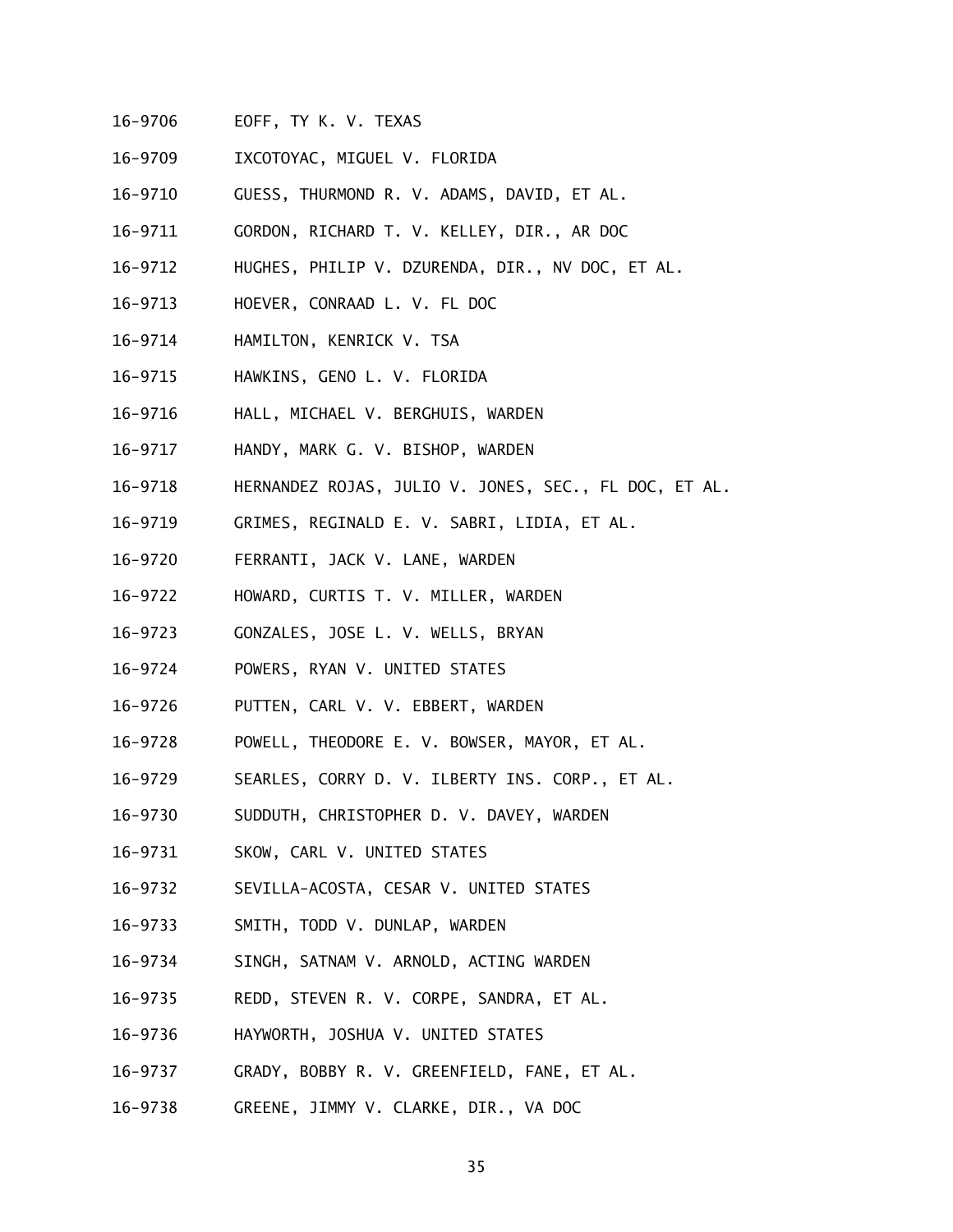- 16-9739 GONZALEZ, JAIME V. DUCART, WARDEN
- 16-9740 HERNANDEZ, ENRIQUE V. CALIFORNIA
- 16-9741 FERST, VINCENT W. V. TICE, SUPT., SMITHFIELD, ET AL.
- 16-9742 GARRISON, CURTIS A. V. TEXAS
- 16-9743 GRINOLS, JOHN V. DEPT. OF HOMELAND SEC., ET AL.
- 16-9744 HALL, MARVIN F. V. DAVIS, DIR., TX DCJ
- 16-9745 TIMMONS, FRITZ A. V. SOUTH CAROLINA
- 16-9746 AKEFE, ADEREMI J. V. UNITED STATES
- 16-9748 TAYLOR, MARK Q. V. LOUISIANA
- 16-9749 WEBSTER, JONIQUE R. V. DAVIS, DIR., TX DCJ
- 16-9750 EVANS, MICHAEL S. V. UNITED STATES
- 16-9751 FLORES, JOSE E. V. UNITED STATES
- 16-9753 DAY, ROGER C. V. DANIELS, WARDEN
- 16-9754 DANIEL, CRISTINE V. UNITED STATES
- 16-9755 NAVARRO, NEIL V. UNITED STATES
- $17 1$ SAMSUNG TELECOMM., ET AL. V. NORCIA, DANIEL
- $17 3$ PETRO, RICK V. IOWA
- $17 4$ MORRIS, MEREDITH, ET VIR V. THOMPSON, MICHAEL J.
- $17 5$ 17-5 MEISNER, RHONDA L. V. NATIONSTAR MORTGAGE
- $17 6$ BALU, AUGUSTINA V. NEW YORK, NY, ET AL.
- $17 7$ TABB, DAVID C. V. CTY. COMM'N, JEFFERSON
- $17 9$ SHU, DAVID V. MSPB
- $17 11$ HAHN, DAWN V. LOCH, CYNTHIA, ET AL.
- $17 12$ 17-12 GUPTA, RAHUL V. MARYLAND
- $17 13$ GULF COAST ROD, ET AL. V. ARMY CORPS OF ENGINEERS, ET AL.
- $17 14$ HANZADA FOR IMPORT & EXPORT V. ALY, HASSANIN
- $17 15$ VERMILLION, STEVE, ET AL. V. WEST, ARTHUR
- $17 16$ FISHER, SUSAN A. V. MEDICAL CENTER OF PLANO, ET AL.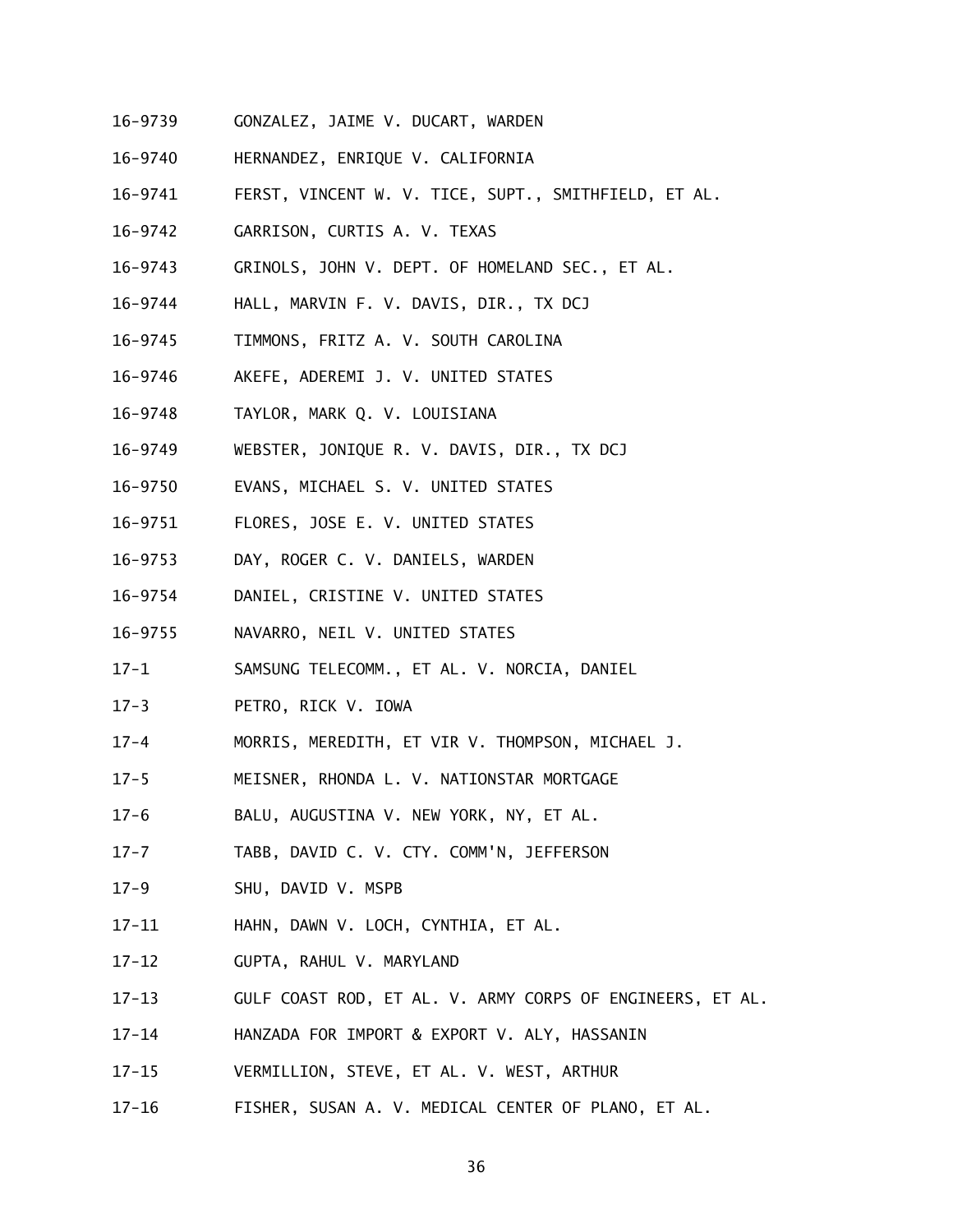- $17 18$ GRAMERCY ADVISORS, ET AL. V. KHAN, SHAHID R., ET AL.
- $17 19$ GRAMERCY ADVISORS, ET AL. V. KHAN, SHAHID R., ET AL.
- $17 20$ KAPLAN, ELLIOT, ET UX. V. MAYO CLINIC, ET AL.
- $17 24$ MUHAMMAD, KALIM A. V. AT&T, ET AL.
- $17 26$ McGEE, JAMES P. V. DUNN, JAMES, ET AL.
- $17 27$ UNITED STATES, EX REL. HAYES V. ALLSTATE INSURANCE CO., ET AL.
- $17 28$ HICKS, ARSEAN L. V. CLARKE, DIR., VA DOC
- $17 29$ HORNBERGER, GEORGE V. MERRILL LYNCH, ET AL.
- $17 30$ 17-30 HAENDEL, DAN V. VIRGINIA
- $17 31$ 17-31 FERRER, MARIA V. BAYVIEW LOAN SERVICING
- $17 32$ BEJAR, JOSE M. V. DEPT. OF VETERANS AFFAIRS
- $17 33$ BAILEY, CAROLYN V. ZUCKER, GOLDBERG & ACKERMAN
- $17 34$ OKRIE, THOMAS R. V. MICHIGAN, ET AL.
- $17 35$ BUHL, PAUL D., ET UX. V. GRADY, WILLIAM D., ET AL.
- $17 36$ BRIDGES, CHARLES V. BERRYHILL, ACTING COMM'R OF SSA
- $17 37$ KOHLI, NAEEM M. V. UNITED STATES
- $17 45$ PARK, JOSHUA V. TSIAVOS, LEONIDAS, ET AL.
- $17 46$ GUO, ZHI V. CHINESE PEN CENTER, ET AL.
- $17 48$ CHEE-WAH, CELIA D. V. MAURER, HENRY, ET AL.
- $17 49$ LIN, ROGER C., ET AL. V. UNITED STATES, ET AL.
- $17 50$ JOHNSON, MICHAEL M. V. MARYLAND
- $17 51$ CARABAJAL, MATHEW, ET AL. V. CHEYENNE, WY, ET AL.
- $17 52$ PABLO, JUAN P., ET AL. V. SESSIONS, ATT'Y. GEN., ET AL.
- $17 54$ 17-54 CALLAGHAN, STEPHEN O. V. WV JUDICIAL INVESTIGATION COMM'N
- $17 55$ WALLACE, SHARETTA M., ET AL. V. UNITED STATES
- $17 56$ OLENICOFF, IGOR, ET AL. V. WAKEFIELD, DONALD
- $17 59$ ATAIN SPECIALTY INSURANCE CO. V. ALLEN, FRANKLIN
- $17 61$ ALARDIN, ANTHONY V. UNITED STATES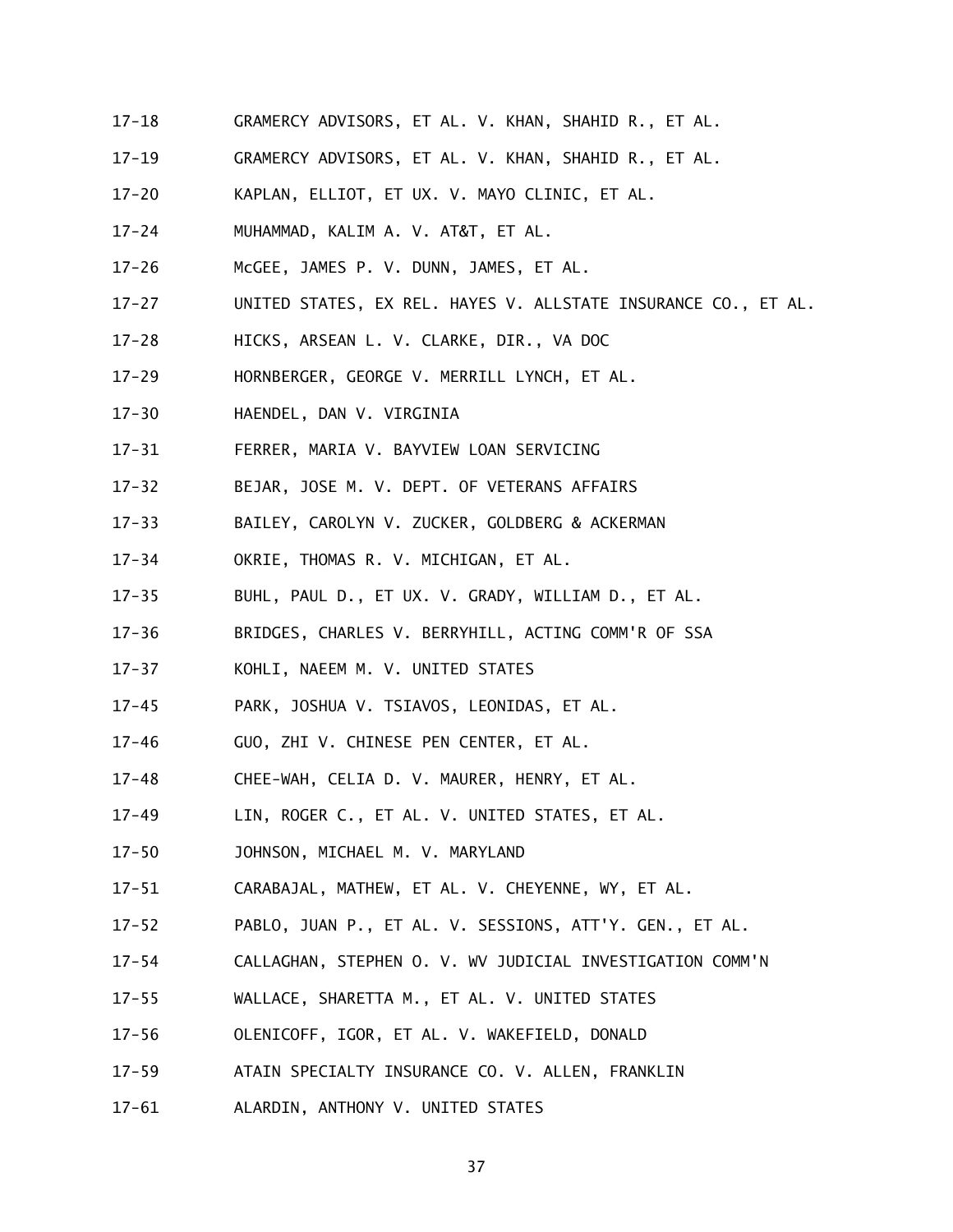- $17 62$ 17-62 RODRIGUEZ, NORA G. V. CORPUS CHRISTI, TX
- $17 63$ BROOKS, LARRY V. DEPT. OF AIR FORCE
- $17 65$ IKEA U.S.A. WEST, INC. V. MEDELLIN, RITA
- $17 66$ HOOD, JULIAN R. V. BRENNAN, POSTMASTER GEN.
- $17 67$ FRESNO, CA, ET AL. V. WILLIS, CHRIS, ET AL.
- $17 70$ SPRINGS, VENUS V. ALLY FINANCIAL INC., ET AL.
- $17 72$ LOUIS VUITTON MALLETIER, S.A. V. MY OTHER BAG, INC.
- $17 73$ KENNER, BRIAN, ET UX. V. UNITED STATES, ET AL.
- $17 75$ 17-75 GOETHEL, DAVID, ET AL. V. DEPT. OF COMMERCE, ET AL.
- $17 76$ FITZPATRICK, MARGARITA D. V. SESSIONS, ATT'Y GEN.
- $17 77$ SCHOTTLER, PAT V. WISCONSIN, ET AL.
- $17 78$ STAHL, DANIEL D. V. NEW YORK
- $17 79$ SELDEN, GREGORY V. AIRBNB INC.
- $17 80$ MALONE, JACOBI P. V. HINMAN, ROBERT, ET AL.
- $17 82$ SHAO, LINDA V. MCMANIS FAULKNER, LLP
- $17 83$ 33 SEMINARY LLC, ET AL. V. BINGHAMPTON, NY, ET AL.
- $17 84$ T. RYAN LEGG IRREVOCABLE TRUST V. TESTA, TAX COMM'R OF OHIO
- $17 89$ MAINS, ERIC V. CITIBANK, N.A., ET AL.
- $17 90$ 17-90 ESCALANTE-OROZCO, JOEL R. V. ARIZONA
- $17 91$ 17-91 IRWIN NATURALS V. WA DEPT. OF REVENUE
- $17 92$ PREWITT, GEORGE D. V. SHULKIN, SEC. OF VA
- $17 93$ MORROW, CASSANDRA L., ET AL. V. KROGER LIMITED PARTNERSHIP I
- $17 96$ SARO, JOSAIA T. V. SESSIONS, ATT'Y GEN.
- $17 100$ MWAIPUNGU, JAMES E. V. SESSIONS, ATT'Y. GEN.
- $17 101$ CHOATE, JEFF H., ET UX. V. BANK OF CADIZ & TRUST CO.
- $17 102$ HACKNEY, JAMES V. ALLMED HEALTHCARE
- $17 103$ GRIFFIN, W. A. V. COCA-COLA
- $17 105$ 17-105 FITZGERALD, DANIEL V. COLORADO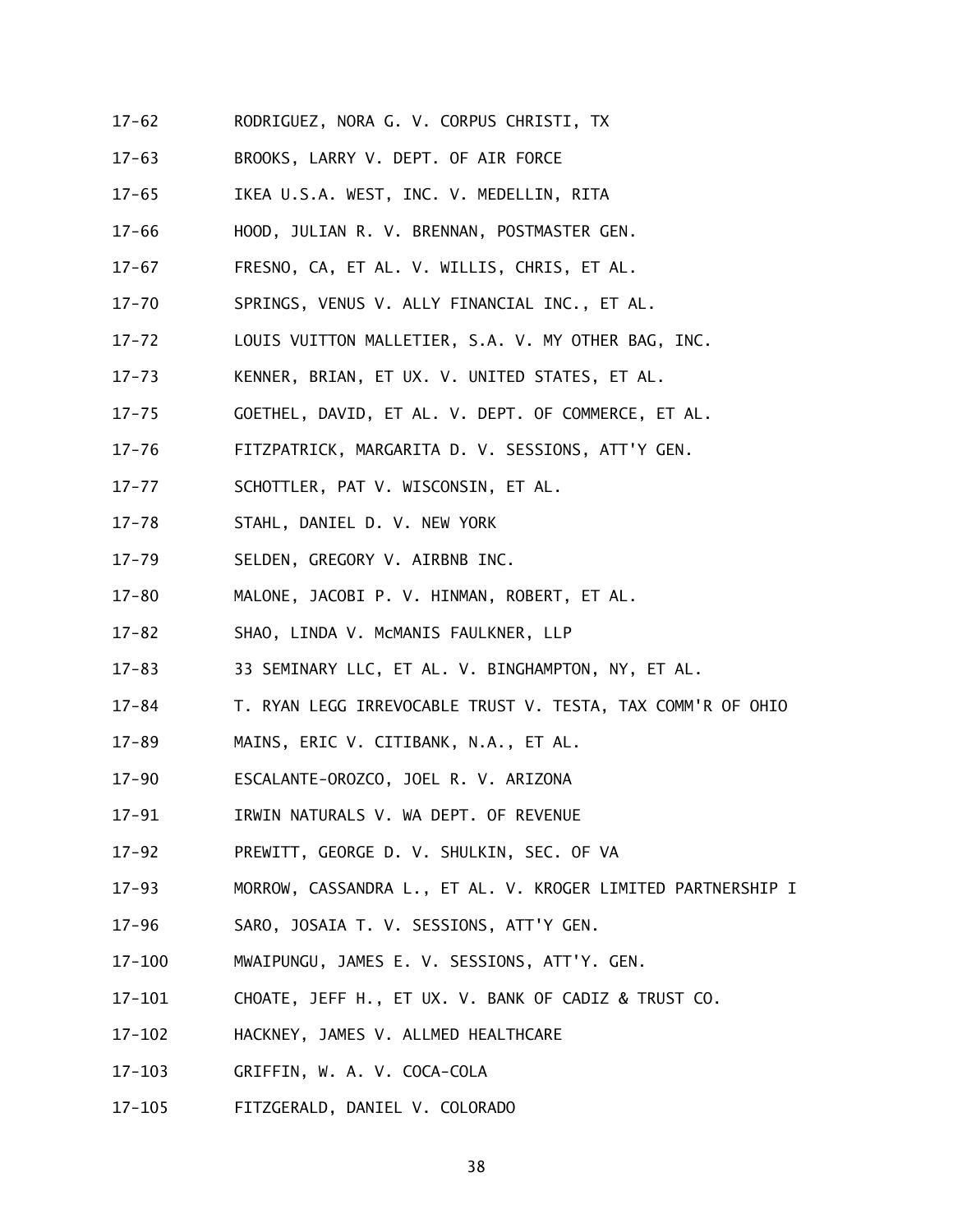- $17 106$ HILL, LAVAR V. WILLIAMS, WARDEN
- $17 107$ DETERS, DENNIS V. FAA
- $17 119$ MANSOORI, MOHAMMAD V. UNITED STATES
- $17 120$ KRAUSS, KIRK J., ET UX. V. FAA, ET AL.
- $17 121$ 17-121 TELLEZ, JESSICA J. V. SESSIONS, ATT'Y GEN.
- $17 122$ BWP MEDIA USA, INC., ET AL. V. T & S SOFTWARE ASSOCIATES
- $17 124$ VISTA-GRAPHICS, INC., ET AL. V. VA DOT, ET AL.
- $17 125$ MINA, ANTHONY S. V. CHESTER COUNTY COURT, ET AL.
- $17 126$ 17-126 HOLKESVIG, RANDY V. SUPREME COURT OF ND
- $17 137$ OGDEN, MILLIE V. KWOK, GRANT, ET AL.
- $17 140$ BALK, DENNIS V. NY INSTITUTE OF TECHNOLOGY
- $17 142$ MAY, DAVID T. V. UNITED STATES
- $17 145$ WA TRUCKING ASSOCIATIONS, ET AL. V. WA EMPLOY. SEC. DEPT., ET AL.
- $17 146$ HEWSON, JACK M. V. KEY, SUPT., AIRWAY HEIGHTS
- $17 149$ THOMAS, ANDREW L. V. UNITED STATES
- $17 152$ DIERLAM, JOHN J. V. TRUMP, PRESIDENT OF U.S., ET AL.
- $17 157$ HSU, DARRU V. UBS FINANCIAL SERVICES, INC.
- $17 158$ HARVEY, MARK J. V. UNITED STATES
- $17 165$ WILLBANKS, TIMOTHY S. V. MO DOC
- $17 173$ SANTERAMO, PATRICK V. UNITED STATES
- $17 174$ STOYANOV, YURI J. V. STACKLEY, SEC. OF NAVY, ET AL.
- $17 176$ FLORIDA V. WORSHAM, CHARLES W.
- $17 179$ 17-179 BLACKORBY, EDWARD V. BNSF RAILWAY CO.
- $17 185$ LOPEZ, ADRIAN V. CALIFORNIA
- $17 188$ MAURICIO, AMBER, ET AL. V. DAUGAARD, GOV. OF SD, ET AL.
- $17 200$ HEIM, KELLY V. BNSF RAILWAY CO.
- $17 203$ HEE, ALBERT S. V. UNITED STATES
- $17 226$ PRIME INCOME ASSET MGMT., ET AL. V. HOMETOWN 2006-1 1925 VALLEY VIEW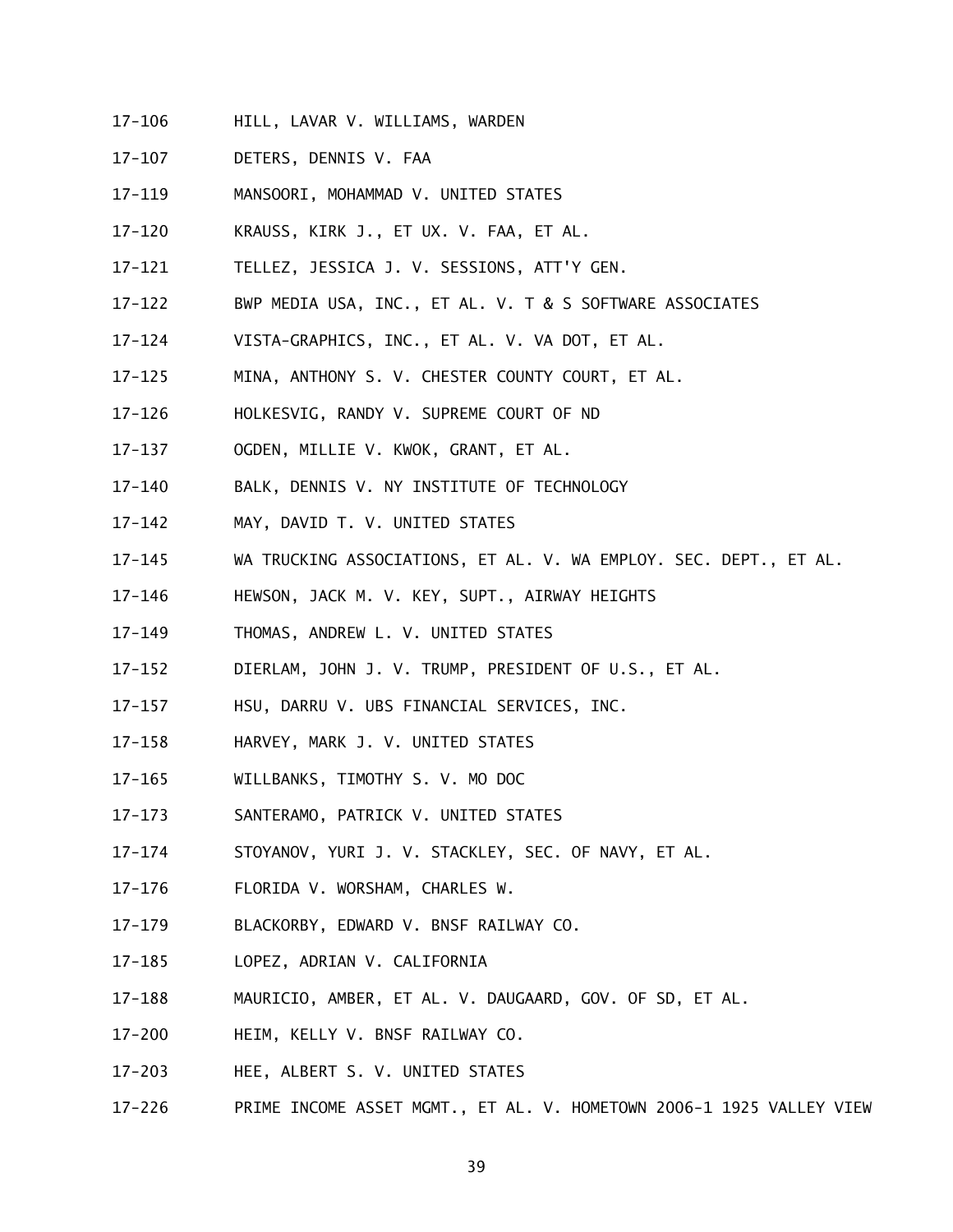- $17 234$ TMC FUEL INJECTION SYSTEM V. FORD MOTOR CO.
- $17 237$ DUNLAP, JAMES M. V. COTTMAN TRANSMISSIONS SYSTEMS
- $17 238$ O'HARA, DENNIS M. V. COMPTROLLER OF MARYLAND, ET AL.
- $17 244$ ANNA'S BAR-B-Q PIT, LTD., ET AL. V. RAKER, JESSICA L.
- $17 264$ CASTRO, CARLO D. V. UNITED STATES
- $17 265$ ABB, INC., ET AL. V. TUSSEY, RONALD C., ET AL.
- $17 266$ CHAWLA, JAIDEEP S. V. HEFFERNAN, MICHAEL J., ET AL.
- $17 275$ REICH, OTTO J., ET AL. V. LOPEZ, LEOPOLDO A., ET AL.
- $17 281$ BENNETT, ANDREW, ET AL. V. JEFFERSON COUNTY, AL, ET AL.
- $17 284$ BYAM, EDWARD V. UNITED STATES
- $17 285$ FARNUM PLACE, LLC V. KRYS, KENNETH M.
- $17 292$ TOMITA TECHNOLOGIES USA, ET AL. V. NINTENDO CO., LTD., ET AL.
- $17 298$ RENZI, RICHARD G. V. UNITED STATES
- 17-5001 GASTON, MARTY T. V. PERRY, SEC., NC DPS
- 17-5003 SANCHEZ, JUAN C. V. SHERMAN, WARDEN
- 17-5004 SKLAR, LORI J. V. CALIFORNIA BAR
- 17-5005 SANTANA-GUZMAN, GASPAR V. UNITED STATES
- 17-5006 RICHARDS, JAMES D. V. CALIFORNIA
- 17-5009 BLACK, JASON V. SUTTON, WARDEN
- 17-5010 FEARS, ANGELO, ET AL. V. KASICH, GOV. OF OH, ET AL.
- 17-5011 POWELL, NORMAN T. V. WALKER, RICK, ET AL.
- 17-5013 RUNNELS, DONALD V. BORDELON, WARDEN
- 17-5014 ROMERO, CARL V. UNITED STATES
- 17-5015 WILLIAMS, MARQUIST T. V. UNITED STATES
- 17-5016 TEMBLADOR-SANDOVAL, FRANCISCO V. UNITED STATES
- 17-5017 WINBUSH, GRAYLAND V. CALIFORNIA
- 17-5019 VIRIYAPANTHU, PAUL V. BRANDON, ACTING DIR., ATF
- 17-5020 PALMER-SMITH, KWENTON V. ILLINOIS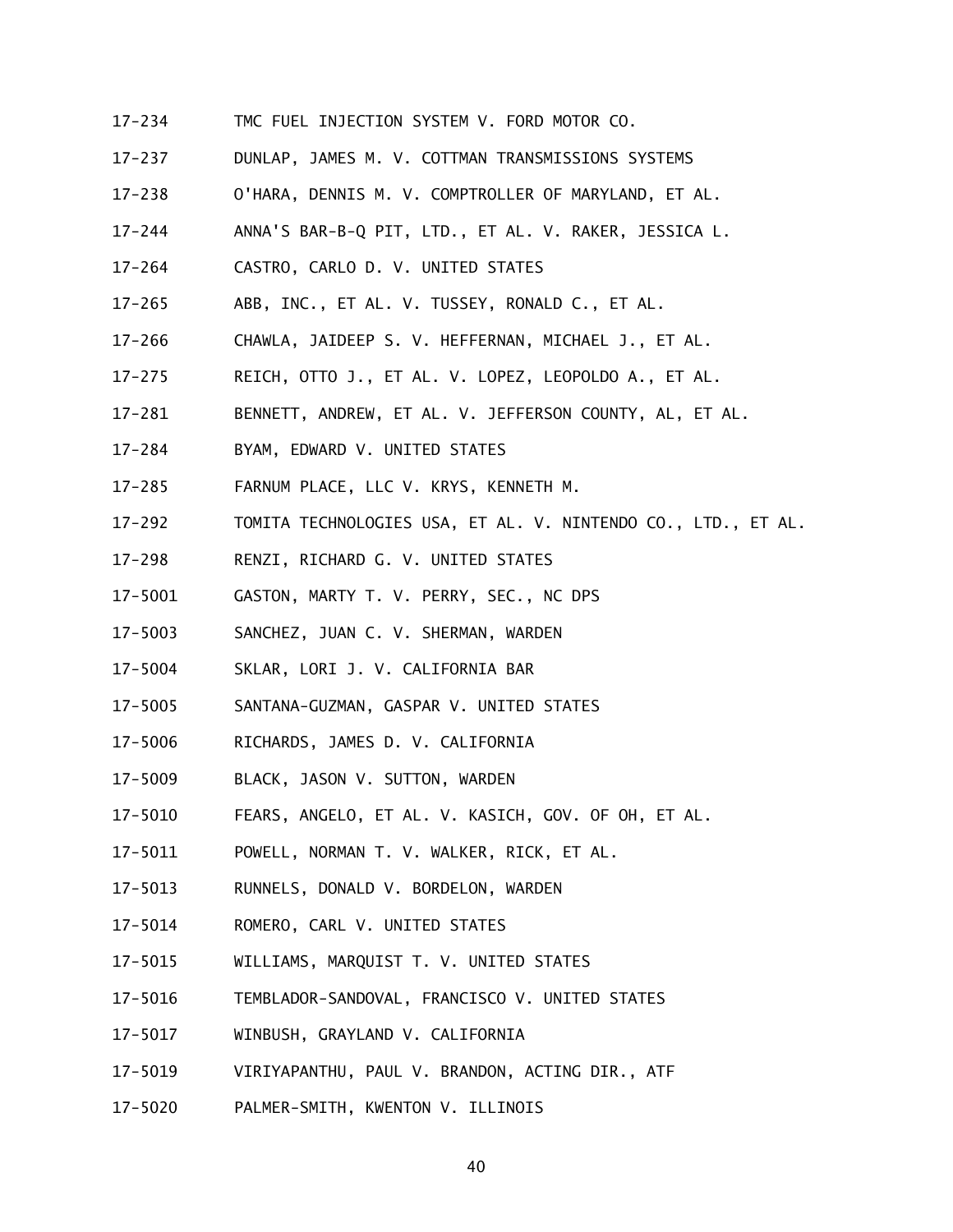- 17-5021 SEAMAN, NANCY V. STEWART, WARDEN
- 17-5024 ANDERSON, ERIC F. V. ARIZONA
- 17-5025 STEIN, RICHARD D. V. SKIPPER, DEPUTY WARDEN, ET AL.
- 17-5027 STECHAUNER, MATTHEW C. V. SMITH, WARDEN
- 17-5028 BURTON, ERIC W. V. CALIFORNIA
- 17-5029 TRABELSI, NIZAR B. V. UNITED STATES
- 17-5030 WILLIAMS, TEON J. V. PERRITT, SUPT., LUMBERTON
- 17-5031 THOMAS, JASON B. V. UNITED STATES
- 17-5032 TIKAL, ALAN D. V. UNITED STATES
- 17-5034 17-5034 MOSS, DEMETRICK V. HORTON, WARDEN
- 17-5035 POE, THOMAS V. RAPELJE, WARDEN
- 17-5036 OWENS, FRANK L. V. FLORIDA
- 17-5038 BROOKS, DENISE L. V. AMERICA HOME KEY, ET AL.
- 17-5040 DAVIS, BARRY L. V. UNITED STATES
- 17-5041 JOSEPH, RAFAEL A. V. SAFEHAVEN CEC, ET AL.
- 17-5042 WILLIAMS, CHARLES A. V. FOLSOM, WARDEN
- 17-5043 WILSON, FREDDIE V. UNITED STATES
- 17-5044 JAMISON, JAMES V. UNITED STATES
- 17-5045 LaSURE, ALFRED W. V. SC DEPT. OF MENTAL HEALTH, ET AL.
- 17-5046 JONES, SHAFT V. UNITED STATES
- 17-5047 ROBERTS, REED L. V. TEXAS
- 17-5048 SAHU, GIRISH V. MN COM. & TECH. COLLEGE, ET AL.
- 17-5049 FREEMAN, JOHNNY V. UNITED STATES
- 17-5050 GOLDEN, WARREN T. V. UNITED STATES
- 17-5052 HERNANDEZ, DARLIN J. V. UNITED STATES
- 17-5053 GARCIA, MARISOL V. UNITED STATES
- 17-5056 McSMITH, DEREK L. V. BANK OF AMERICA
- 17-5057 ANDERSON, MAURICE L. V. MINNESOTA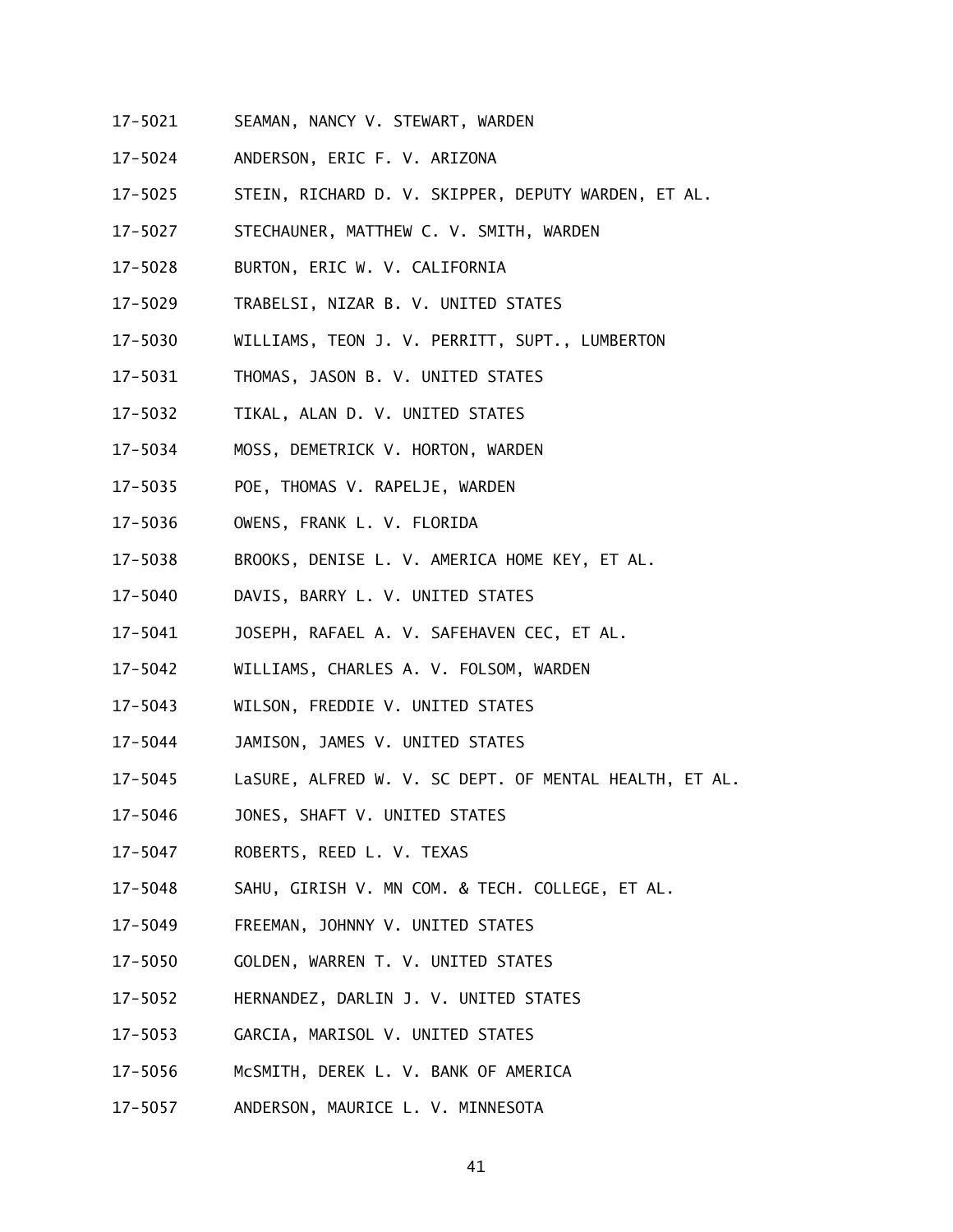- 17-5058 SPILLANE, RICHARD J. V. NJ DOC
- 17-5059 OSTERHOUDT, ALAN V. FLORIDA
- 17-5060 CURTIN, LAWRENCE F. V. RANGER CONSTRUCTION INDUSTRIES
- 17-5061 HIDOU, ASHUR V. ILLINOIS
- 17-5062 FLIE, DONZELL V. CALIFORNIA
- 17-5066 CARTER, KESHAWN V. ILLINOIS
- 17-5067 WILSON, COURTNEY D. V. UNITED STATES
- 17-5068 LOPEZ, MICHAEL O. V. DAVIS, DIR., TX DCJ
- 17-5069 THOMPSON, CATHERINE V. CALIFORNIA
- 17-5070 WILLIAMS, TERRANCE J. V. UNITED STATES
- 17-5071 VENABLE, RAHEEM V. JOHNSON, ADM'R, NJ, ET AL.
- 17-5072 RITTALL, JOANN C. V. UNITED STATES
- 17-5073 CARTWRIGHT, SCYRUS V. MASSACHUSETTS
- 17-5074 RODRIGUEZ, ROBERTO V. UNITED STATES
- $17 5075$ DAVIS, DAVID N. V. HOLLOWAY, WARDEN
- 17-5076 JACKSON, WILLARD V. HOGAN, SHARON, ET AL.
- 17-5077 KORFHAGE, JAMES D. V. UNITED STATES
- 17-5079 CORLEY, ROYCE V. UNITED STATES
- 17-5081 CASILLAS, ADAN V. UNITED STATES
- 17-5082 McKENZIE, CARLOS V. UNITED STATES
- 17-5084 MONTANEZ, ISAAC V. CHEESECAKE FACTORY RESTAURANTS
- 17-5085 KENNEDY, WESTLEY K. V. UNITED STATES
- 17-5086 SALINAS, MIKE R. V. UNITED STATES
- $17 5087$ JOYNER, TERRELL V. VIRGINIA
- 17-5088 JACKSON, WALTER L. V. TEXAS
- 17-5089 PAGLIACCETTI, ANTHONY V. DELBAISO, SUPT., MAHANOY, ET AL.
- 17-5090 McNEAL, PETER V. CALIFORNIA
- 17-5091 McNEAL, PETER V. CALIFORNIA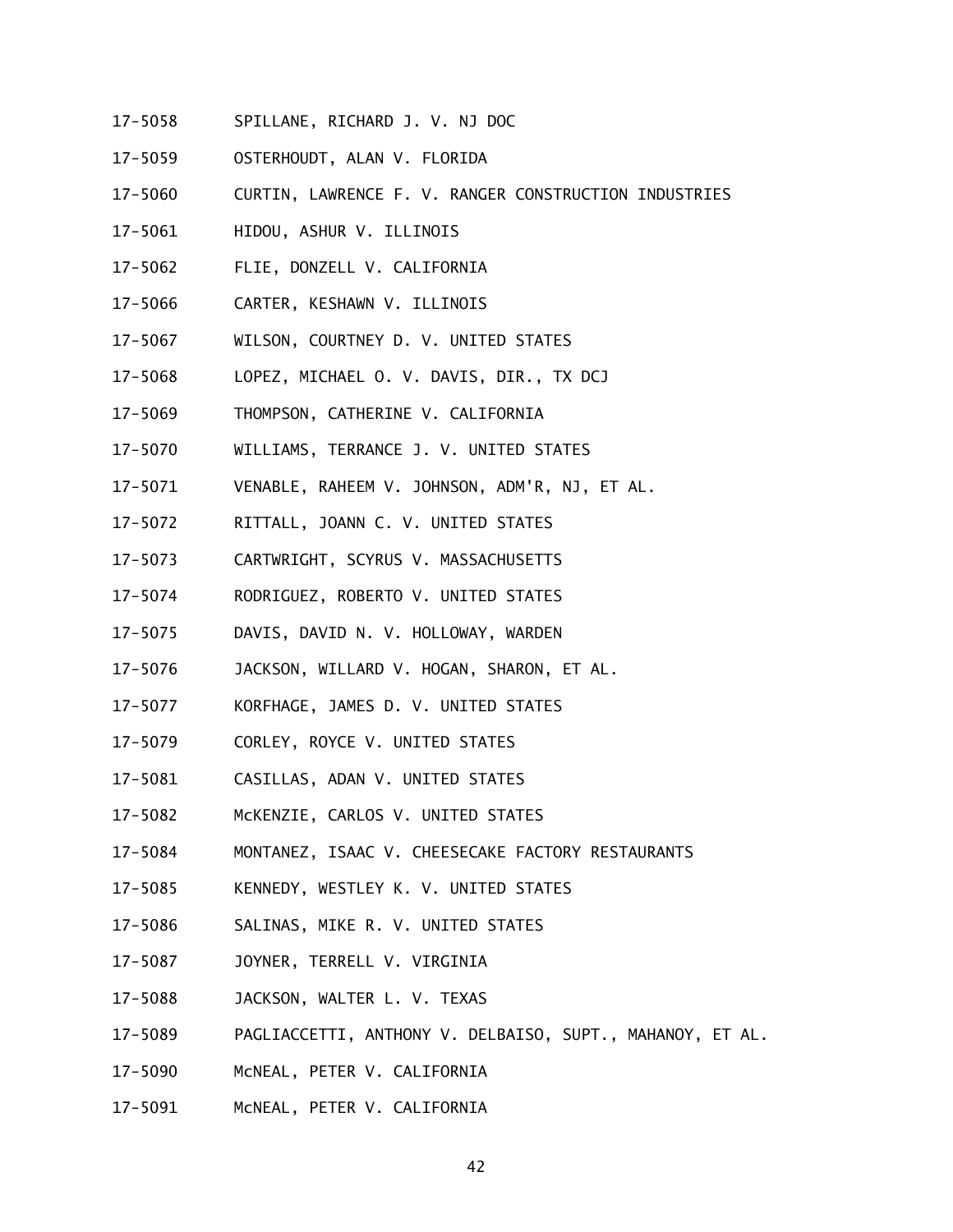- 17-5092 McDONALD, DOMINIC X. V. UNITED STATES
- 17-5093 JONES, MATTHEW V. MIRZA, KHALID, ET AL.
- 17-5094 MAYER, STEPHEN V. UNITED STATES
- 17-5096 BAILEY, DORIAN D. V. DUCART, WARDEN
- 17-5097 POOLE, WALTER V. WALTON, WILLIAM H.
- 17-5098 WILLIAMS, BUD P. V. UNITED STATES
- 17-5099 TIBBS, CHRISTOPHER L. V. UNITED STATES
- 17-5101 CORLEY, ROYCE V. FARRELL, HARRY J., ET AL.
- 17-5103 MALAK, DANIEL V. GRIFFIN, SUPT., GREEN HAVEN
- 17-5104 JHA, MANOJ K. V. UNITED STATES
- 17-5105 OKERE, SYLVESTER O. V. HIGH, MELVIN C., ET AL.
- 17-5106 JORDAN, CLYDE V. MICHIGAN
- 17-5107 MARGHEIM, TERRY V. UNITED STATES
- 17-5109 HENDERSON, ROGER V. UNITED STATES
- 17-5110 GLEASON, SIDNEY J. V. KANSAS
- 17-5113 TIGHE, JOHN C. V. BERGHUIS, WARDEN
- 17-5115 TATUM, JUSTIN D. V. MASSACHUSETTS
- 17-5117 THOMAS, RANDY A. V. OHIO
- 17-5119 TYLER, JOSEPH V. VANNOY, WARDEN
- 17-5121 THOMAS, DIONE M. V. SOTERA DEFENSE SOLUTION, ET AL.
- 17-5123 MAYS, ROBERT E. V. UNITED STATES
- 17-5124 NASH, THOMAS V. OPTOMEC
- 17-5127 PRUETT, ROBERT L. V. TEXAS
- 17-5128 DOUGLAS, FREDERIC M. V. HOVORE, FRANKLIN T., ET AL.
- 17-5129 MOSS, NATHANIEL V. UNITED STATES
- 17-5130 PELINO, VITO A. V. HENS-GRECO, KATHRYN, ET AL.
- 17-5132 MARTINEZ, JUAN J. V. TEXAS
- 17-5133 MURPHY, CRAIG D. V. DEPT. OF EDUCATION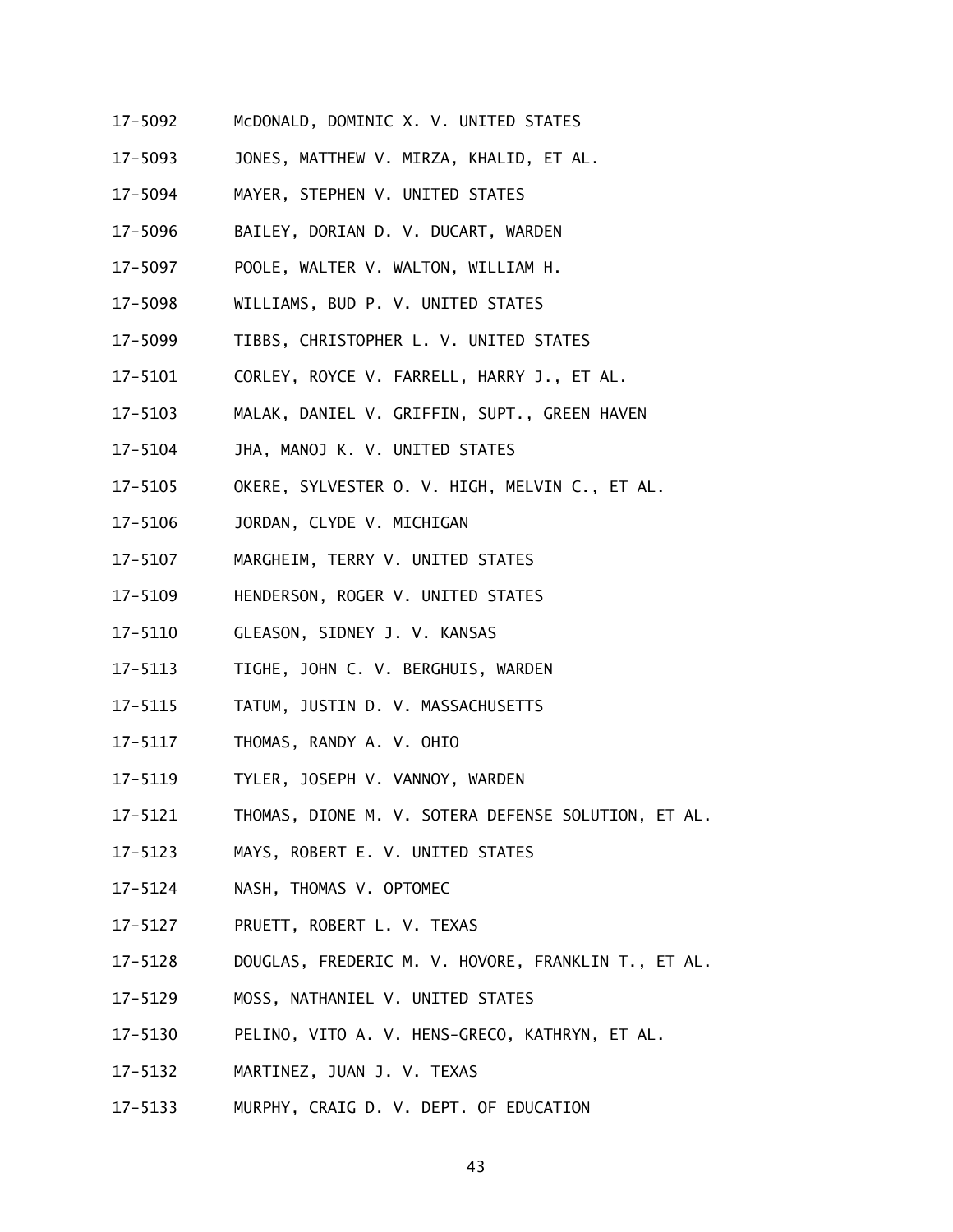- 17-5134 OTROSINKA, JEREMY V. TERRIS, WARDEN
- 17-5135 PRIDGEON, PAUL K. V. UNITED STATES
- 17-5136 MARTINEZ, CRYSTAL Y. V. UNITED STATES
- 17-5137 RAMIREZ, WILLIAM V. JONES, SEC. FL DOC
- 17-5138 ROCKWELL, KWAME A. V. DAVIS, DIR. TX DCJ
- 17-5139 ROBINSON, ANTHONY V. UNITED STATES
- 17-5140 SUAREZ-JIMENEZ, MANUEL R. V. SUPREME COURT OF PR
- 17-5141 SALCEDO, GARY V. DAVEY, WARDEN
- 17-5142 QUADRI, TAOFEEK A. V. SPEER, ACTING SEC. OF ARMY
- 17-5143 SHULMAN, JULIAN A. V. AMAZON.COM.KYDC, INC., ET AL.
- 17-5144 LEE, BRENT M. V. UNITED STATES
- 17-5145 EVANS, FLOYD A. V. UNITED STATES
- 17-5146 DIAZ, KEVIN V. UNITED STATES
- 17-5147 ROSS, JOHN A. V. HALL, COMM'R, MS DOC
- 17-5148 STAUFFER, JERRY V. UNITED STATES
- 17-5149 LEHMAN, RICHARD V. CLARKE, SUPT., ALBION, ET AL.
- 17-5150 LEJI, VICTOR V. METROPOLITAN POLICE DEPT., ET AL
- 17-5151 BUTLER, RODGER N. V. FLORIDA
- 17-5153 LAMBRIX, CARY M. V. JONES, SEC., FL DOC
- 17-5154 LAURSEN, MICHAEL T. V. UNITED STATES
- 17-5156 JACKSON, MICHAEL T. V. NEBRASKA
- 17-5157 ROBINSON, GARY D. V. UNITED STATES
- 17-5158 EAKINS, LEE V. FERGUSON, JAMES, ET AL.
- 17-5159 NESBITT, THOMAS E. V. NEBRASKA
- 17-5160 AGUILAR, MANUEL M. V. UNITED STATES
- 17-5161 BACKSTROM, STEVEN M. V. DAVIS, DIR., TX DCJ
- 17-5162 PARNELL, ALTO V. UNITED STATES
- 17-5163 BIRON, LISA A. V. UPTON, WARDEN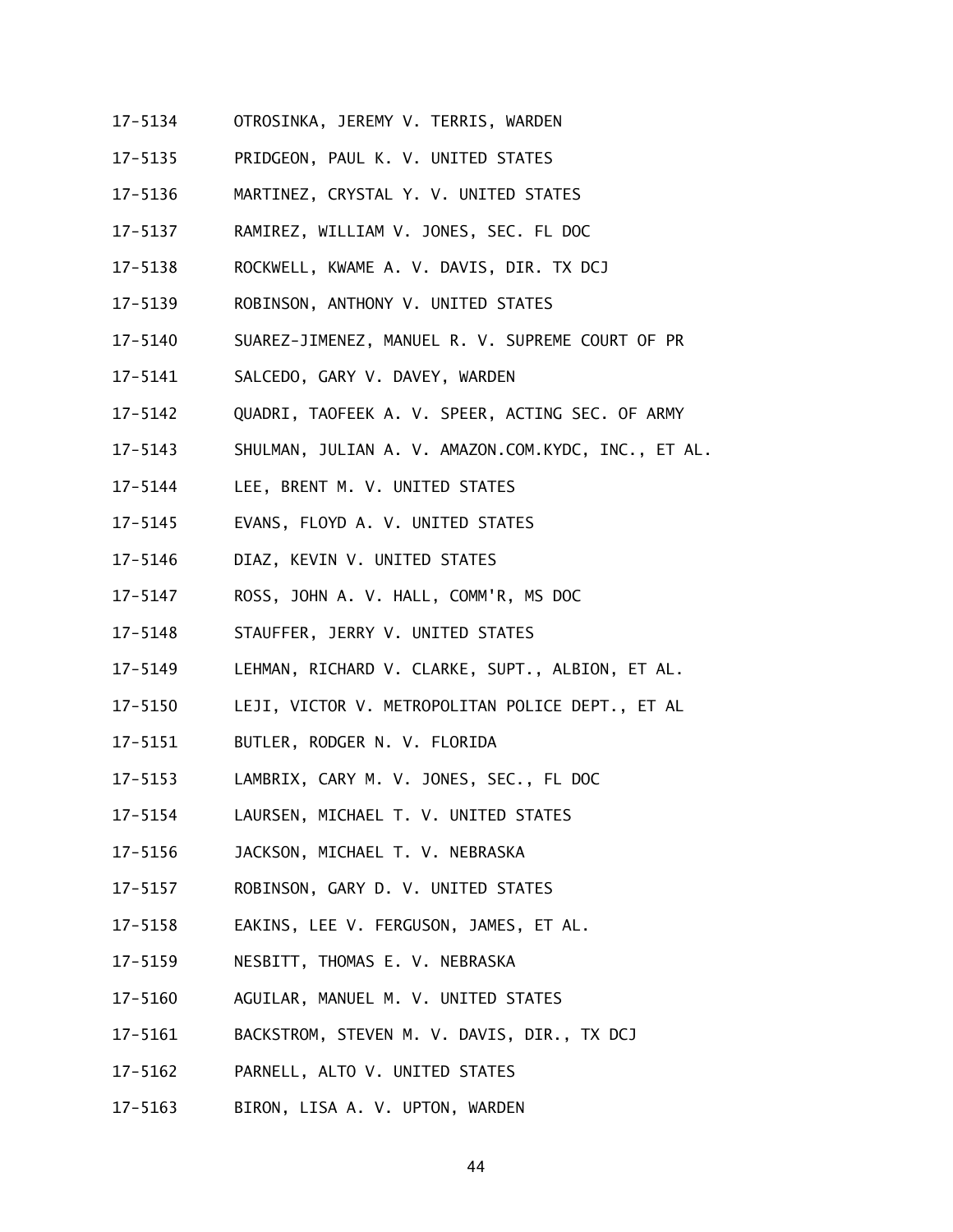- 17-5166 CURINGTON, MICHQUEL V. UNITED STATES
- 17-5167 STEVENSON, RONALD A. V. LeGRAND, WARDEN, ET AL.
- 17-5168 ROBINSON, SHANE R. V. UNITED STATES
- 17-5169 SANCHEZ, MANUEL L. V. ARIZONA
- 17-5170 CHARLES, MATTHEW O. V. UNITED STATES
- 17-5171 CAMACHO-SANTIAGO, CARLOS V. UNITED STATES
- 17-5172 LANDMAN, BURTON K. V. DOOLEY, WARDEN, ET AL.
- 17-5173 JOHNSON, BOBBY L. V. JONES, SEC., FL DOC, ET AL.
- 17-5174 DAVIS, ANTONIO V. STEPHENSON, ACTING WARDEN
- 17-5175 BOLEY, ROBERT V. DURETS, DMITRY, ET AL.
- 17-5176 TUCKER, ERIK A. V. KENTUCKY
- 17-5177 KNOX, WILLIAM V. UNITED STATES
- 17-5178 ROBERSON, TRAVIS A. V. UNITED STATES
- 17-5179 ROEDEL, LAWRENCE V. KIRKEGARD, WARDEN, ET AL.
- 17-5180 RUIZ, DANIEL A. V. CALIFORNIA
- 17-5182 DARNELL, ROBERT L. V. SHERMAN, WARDEN
- 17-5183 KABBAJ, YOUNES V. AMERICAN SCH. OF TANGIER, ET AL.
- 17-5184 MARTINEZ, ROBERT V. WASHINGTON
- 17-5185 DOTHARD, KEVIN P. V. PALMER, WARDEN
- 17-5187 SEN, DHARMINDER V. V. WYOMING
- 17-5188 CASANOVA, ROBERTO C. V. UNITED STATES
- 17-5189 PRICE, CHRISTIAN V. SLOAN, WARDEN
- 17-5190 WRIGHT, WADE P. V. UNITED STATES
- 17-5191 WATTS, KEITH V. ILLINOIS
- 17-5192 WASHINGTON, JARVIS J. V. UNITED STATES
- 17-5194 NASOULUCK, KATAI V. HAAS, WARDEN
- 17-5196 DAVENPORT, KRISTINE V. FALLER, PATRICIA, ET AL.
- 17-5200 CHAMBLIN, JAMES E. V. JENKINS, WARDEN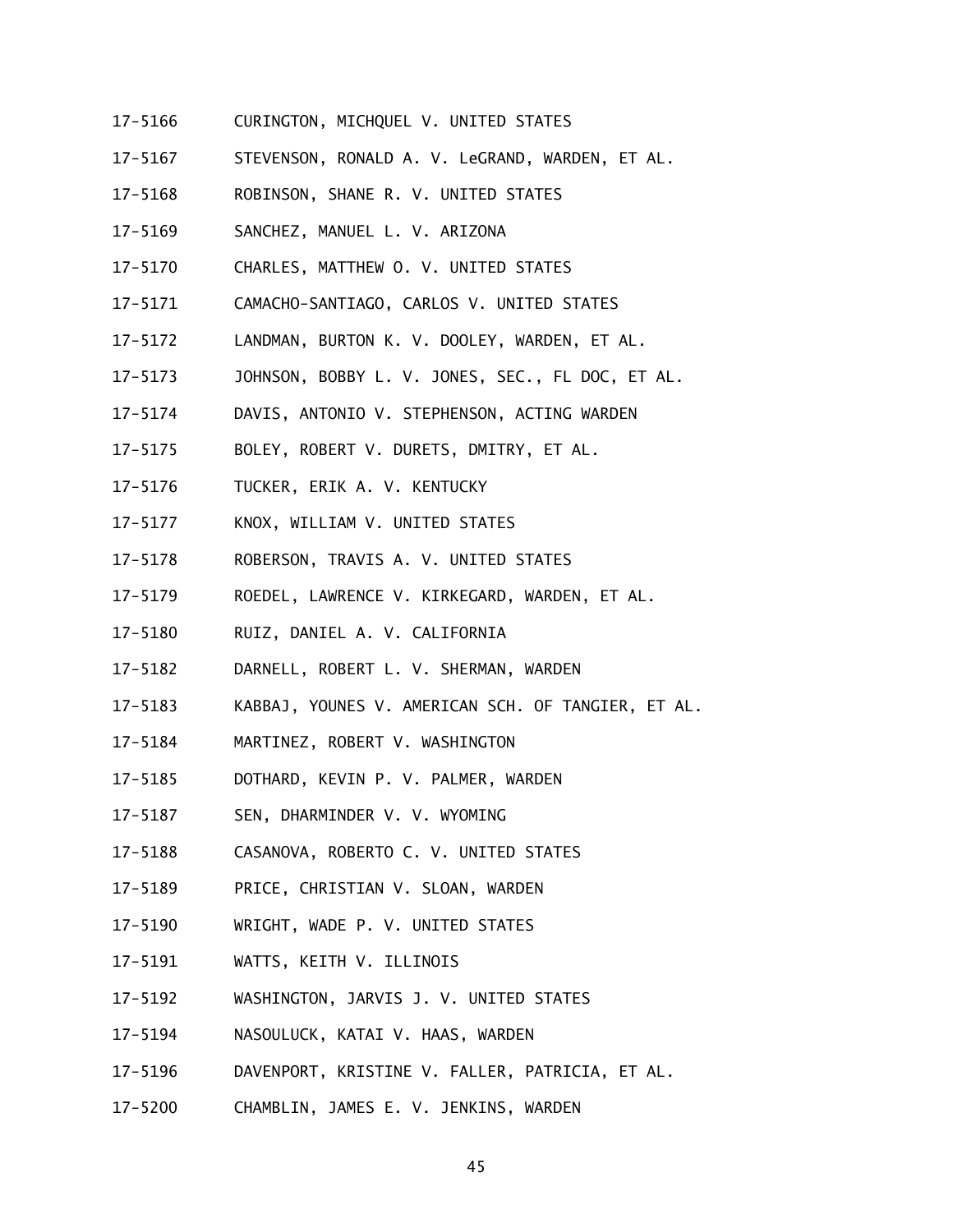- 17-5201 STANTON, LEON V. UNITED STATES
- 17-5202 SNODGRASS, KEVIN D. V. VIRGINIA
- 17-5203 SCHISLER, WILLIAM V. DOMINICO, MARK, ET AL.
- 17-5205 ) ROYSTON, TYRICE G. V. UNITED STATES
- 17-5206 ) ROYSTON, TYRICE G. V. UNITED STATES
- $17 5207$ SIMS, DEBON D. V. UNITED STATES

)

- 17-5208 SCHUMAKER, BRIAN W. V. UNITED STATES
- 17-5209 DUARTE, PAMELA V. NOLAN, MICHAEL E., ET AL.
- 17-5210 BURNS, GLEN S. V. OBENLAND, SUPT., MONROE
- 17-5211 JACKSON, MAGGAE J. V. PEARSON, JUDGE, USDC NDOH
- 17-5212 JACKSON, MAGGAE J. V. LIOI, JUDGE, USDC NDOH
- 17-5213 LUJAN, JAMES C. V. FRAUENHEIM, WARDEN
- 17-5214 JAMES, TORY L. V. UNITED STATES
- 17-5216 COMEAUX, TORIN V. McDOWELL, WARDEN
- $17 5217$ 17-5217 IORDANOV, PLAMEN V. DEUTSCHE BANK NATIONAL TRUST
- 17-5218 GASCA-RUIZ, FRANCISCO J. V. UNITED STATES
- 17-5219 HENSON, LYMON V. CAIN, SUPT., SNAKE RIVER
- 17-5220 GRUBB, WILLIAM R. V. UNITED STATES
- 17-5221 KETCHUM, MONDRE V. DAVIS, DIR., TX DCJ
- 17-5222 LOUISSAINT, EDWIN V. FLORIDA
- 17-5223 JAIMES-MEDERO, CELSO V. UNITED STATES
- 17-5225 POLHILL, JOHN V. UNITED STATES
- 17-5226 PETTIGREW, RODNEY C. V. TEXAS
- 17-5228 NICHOLS, JOSEPH V. CALIFORNIA
- 17-5230 GOUVEIA, JOHN V. UNITED STATES
- 17-5231 FLOYD, BETTY V. GLENN GARDENS ASSOCIATES, ET AL.
- 17-5232 IRIZARRY, DAIMEN J. V. RYAN, DIR., AZ DOC, ET AL.
- 17-5233 WASHINGTON, JOE V. UNITED STATES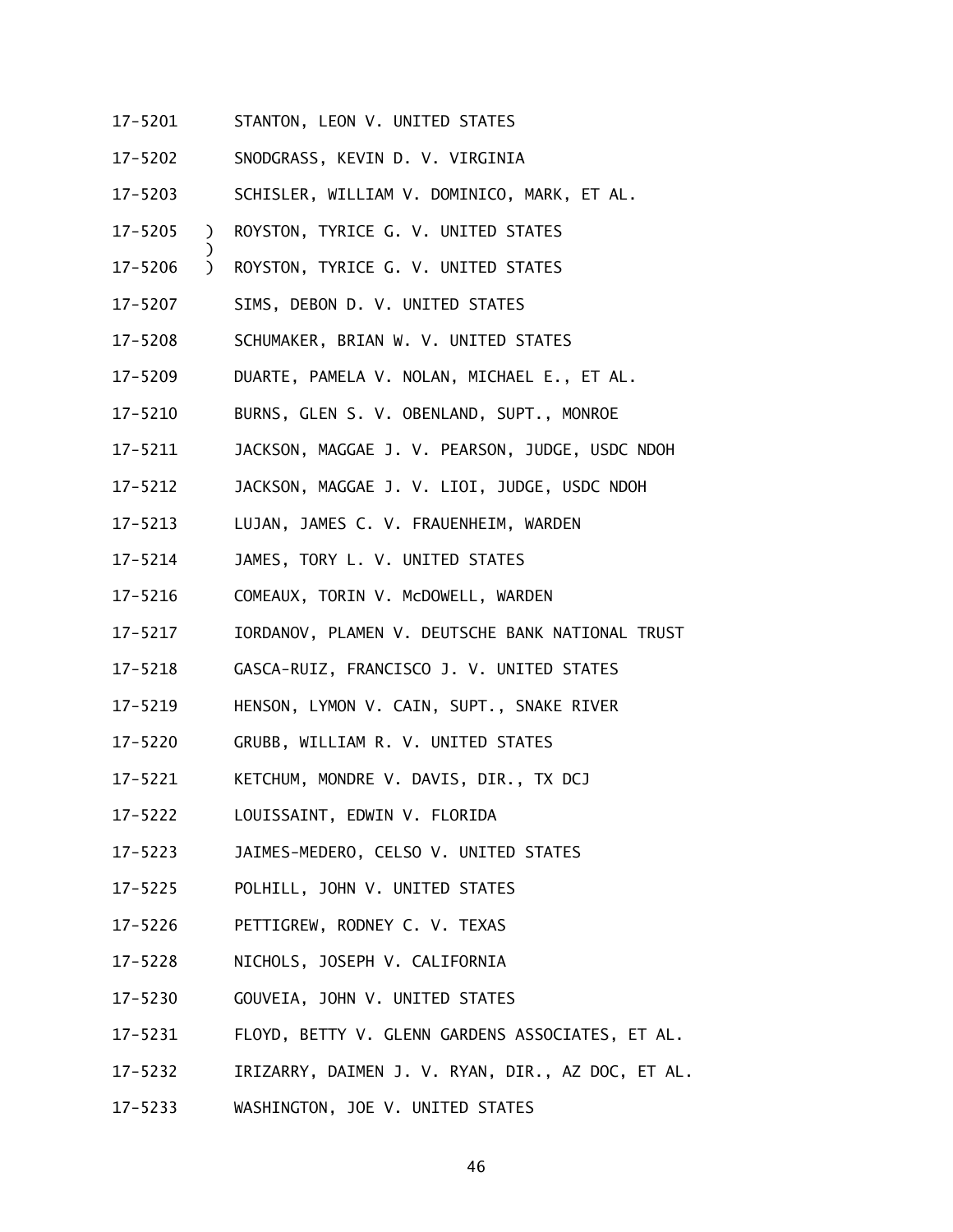- 17-5234 TAUMOEPEAU, RICHARD B. V. UNITED STATES
- $17 5235$ TERRY, LUTHER A. V. UNITED STATES
- 17-5236 YOUNG, RICHARD E. V. UNITED STATES
- 17-5237 TOLLEFSON, BRUCE C. V. UNITED STATES
- 17-5238 FORQUER, SANDRA S. V. SAMUEL I. WHITE, P.C., ET AL.
- 17-5240 ROBERTS, DEWAYNE A. V. BUCHANAH, WILLIAM J.
- 17-5241 SCHWERS, CLAYTON A. V. ALBUQUERQUE, NM, ET AL.
- 17-5245 REILLY, SEAN P. V. FLORIDA
- 17-5246 SMITH, JACOB B. V. TEXAS
- 17-5247 ARPINO, JOHN F. V. WASHOE CTY. BD. OF COMM'RS
- 17-5248 BELYEW, LISA V. SUPERIOR COURT OF CA, ET AL.
- 17-5249 MOLNAR, CHARLES V. UNITED STATES
- 17-5250 PROPHET, SUSAN E. V. UNITED STATES
- 17-5251 PETRUCELLI, JOHN V. RUSIN, KRISTIN
- 17-5253 BOOKER, WALTER D. V. CLARKE, DIR., VA DOC, ET AL.
- 17-5254 SCHMIDT, RICHARD A. V. UNITED STATES
- 17-5258 NEAL, WILLIAM V. PENNSYLVANIA, ET AL.
- 17-5260 MONROE, ERNEST V. CHRISTIANSON, TIM
- 17-5262 BAKER, WILLIAM R. V. UNITED STATES
- 17-5263 MILITELLO, PETER V. UNITED STATES
- 17-5264 JOHNSON, GARLAND S. V. UNITED STATES
- 17-5265 LEE, CHARLES H. V. BORDELON, GENE, ET AL.
- 17-5266 CASTRUITA-ESCOBEDO, ALBERTO V. UNITED STATES
- 17-5268 DYAB, ZACK Z. V. UNITED STATES
- 17-5270 ALLEN, JACK E. V. SUPERIOR COURT OF PA, ET AL.
- 17-5271 WHITIKER, JAMES V. UNITED STATES
- 17-5272 WHATLEY, MICHAEL V. UNITED STATES
- $17 5273$ BROOKS, ANTHONY V. UNITED STATES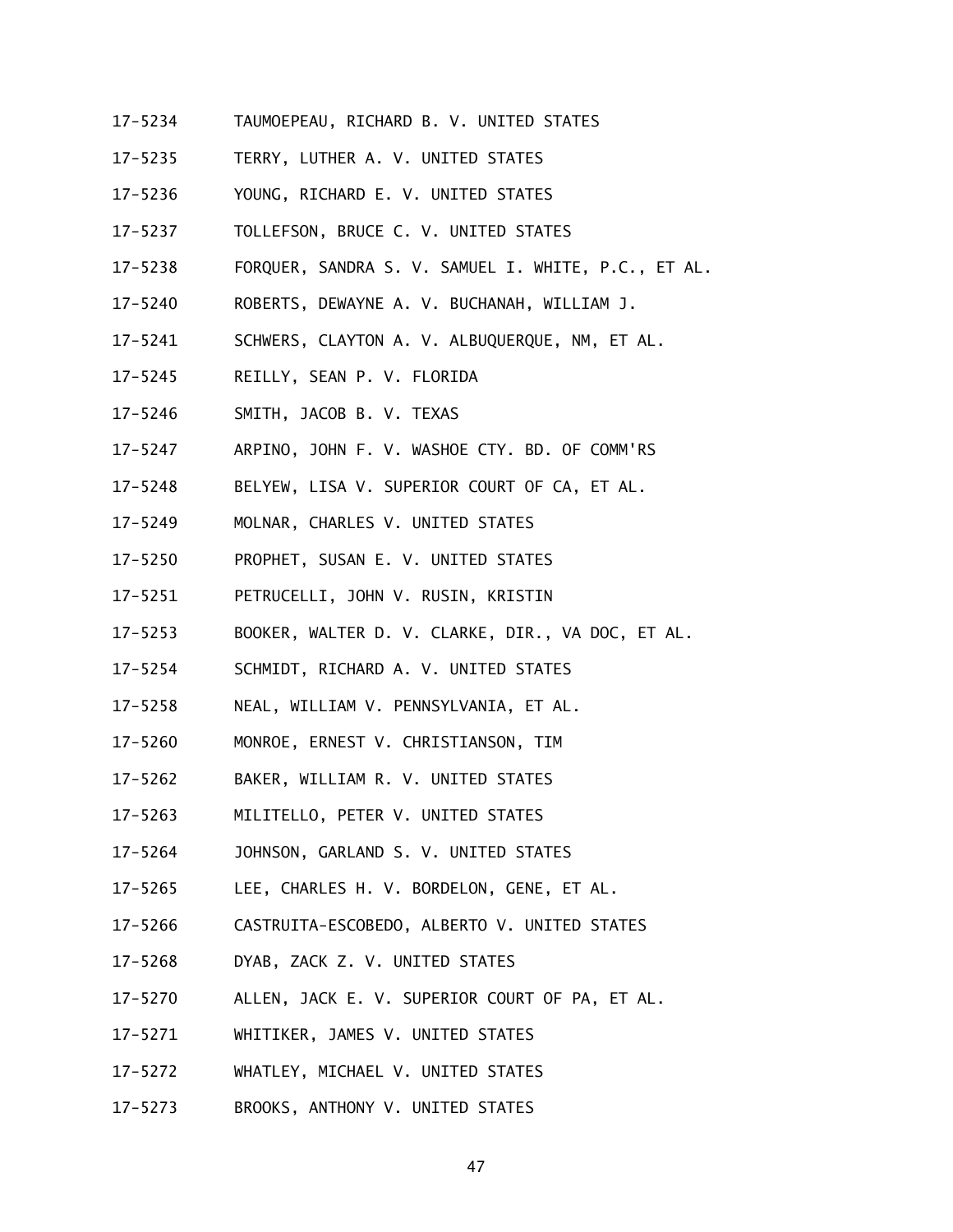- 17-5274 BROWN, CURTIS D. V. UNITED STATES
- $17 5275$ JONES, BRYON V. PAPILLON, BRENDA
- 17-5276 LOPEZ-ROMO, GILBERTO V. UNITED STATES
- $17 5278$ EASON, NICOLE C. V. UNITED STATES
- 17-5279 ESPINOZA-HORIUCHI, NADINE V. WALMART STORES, INC.
- 17-5281 GERALDO, MANUEL V. UNITED STATES
- 17-5282 HOSKINS, TREMEIN V. PIERCE, WARDEN, ET AL.
- 17-5284 HILDERBRAND, RAY V. UNITED STATES
- 17-5285 JONES, DONSHAY V. UNITED STATES
- 17-5286 JONES, DARRON J. V. CRANFORD, FNU
- 17-5287 BECERRADA, RUBEN V. CALIFORNIA
- 17-5288 EBERHARDT, ELLIOTT V. LINK, SUPT., GRATERFORD, ET AL.
- 17-5289 BURKETT, KELLY W. V. UNITED STATES
- 17-5290 KADAMOVAS, JURIJUS V. LOCKETT, WARDEN, ET AL.
- 17-5291 LANCASTER, CHRISTOPHER V. MISSISSIPPI
- 17-5292 LIGHT, VIRGIL L. V. ELLEDGE, JUDGE, ET AL.
- 17-5293 RODRIGUEZ, GERMAN V. DAVIS, DIR., TX DCJ
- 17-5294 SINGLETON, DAVID T. V. COOLEY, WARDEN
- 17-5295 RUSK, ZACHARY R. E. V. WARNER, PAUL
- 17-5297 SIMS, ROBIN M. V. UNITED STATES
- 17-5298 RIVERA, JULIAN V. UNITED STATES
- 17-5299 RILEY, LIVERTIS V. UNITED STATES
- 17-5300 AYALA, REYNALDO M. V. DAVIS, WARDEN
- $17 5301$ MORSE, GEORGE D. V. LAXALT, ATT'Y GEN. OF NV, ET AL.
- 17-5302 O'NEILL, SEAN V. SHERMAN, WARDEN
- 17-5303 MURILLO-SALGADO, ELEUTERIO V. UNITED STATES
- 17-5304 O'NEIL, CHARLES T. V. UNITED STATES
- 17-5306 17-5306 CASILLAS-PEREZ, ERNESTO V. UNITED STATES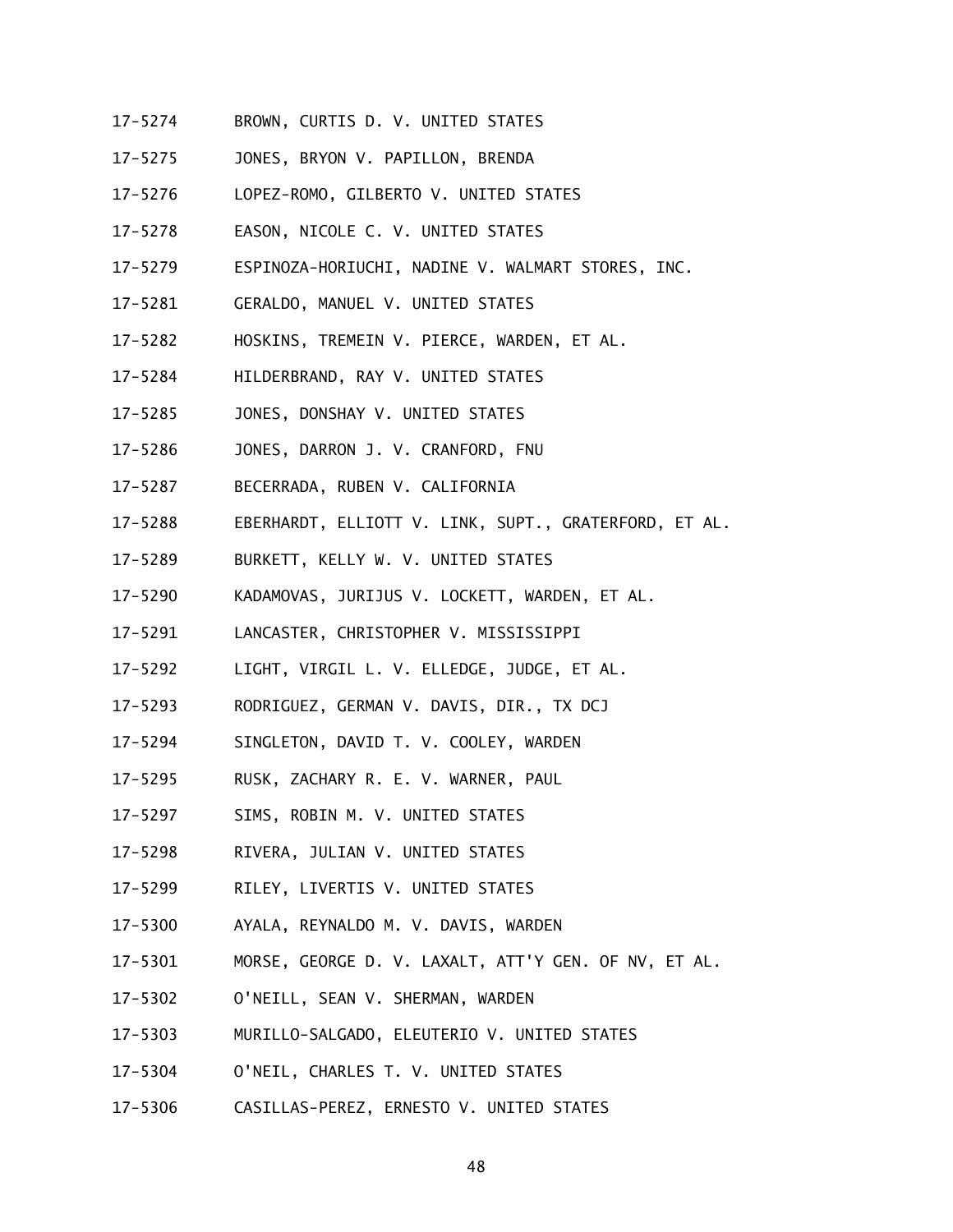- 17-5307 CHELMOWSKI, JAMES V. AT&T MOBILITY, LLC
- 17-5308 ALVEAR, CANDIDO O. V. UNITED STATES
- 17-5309 BUSH, PHILLIP R. V. BALLARD, WARDEN
- 17-5311 THORN, DARREL V. McGARY, MELVIN, ET AL.
- 17-5312 WILLIAMS, RICHARD L. V. CLARKE, DIR., VA DOC
- 17-5313 WILKINS, DANA V. WILKINS, ARMSTEAD
- 17-5314 YOUNG, EMERY M. L. V. PEREZ, TIM, ET AL.
- 17-5315 WILSON, LARRY V. BRITTAIN, SUPT., FRACKVILLE
- 17-5316 VICTORIA, KENNETH B. V. JONES, SEC., FL DOC, ET AL.
- 17-5317 VENTURA, DOMINGO V. UNITED STATES
- 17-5318 VAZQUEZ, CARLOS V. UNITED STATES
- 17-5320 RALPH, LAWRENCE D. V. PHILLIPS, WARDEN
- 17-5321 CARDENA, ROBERT, ET AL. V. UNITED STATES
- 17-5322 BENNER, THURIN G. V. JOHNSON, KAROLYN B.
- 17-5323 MITCHELL, RODGER D. V. PSZCZOLKOWSKI, WARDEN
- 17-5324 OLSON, AARON V. KOPEL, CHRISTOPHER, ET AL.
- 17-5325 OWENS, JAMES V. DUNCAN, WARDEN, ET AL.
- 17-5327 COOK, KENTA V. UNITED STATES
- 17-5328 JOHNSON, KAREN A. V. MURPHY, JUDGE
- 17-5329 PRYOR, OLIVER M. V. RYAN, DIR., AZ DOC, ET AL.
- 17-5330 COLEMAN, JERMAINE V. UNITED STATES
- 17-5332 DAY, ROGER C. V. UNITED STATES
- 17-5333 DAVIS, CHARLES T. V. SIMMERSON, EDDIE, ET AL.
- 17-5334 ELLIOTT, ALLEN V. DAVIS, DIR., TX DCJ
- 17-5335 CROSBY, WILLIAM L. V. ALABAMA
- 17-5336 ELLIS, RUSSELL V. WERLICH, WARDEN
- 17-5337 CRUTCHFIELD, STEVEN M. V. WILLIAMSON CTY. PUBLIC DEFENDER
- 17-5338 SILLAS, XZANDRE V. POLLARD, WARDEN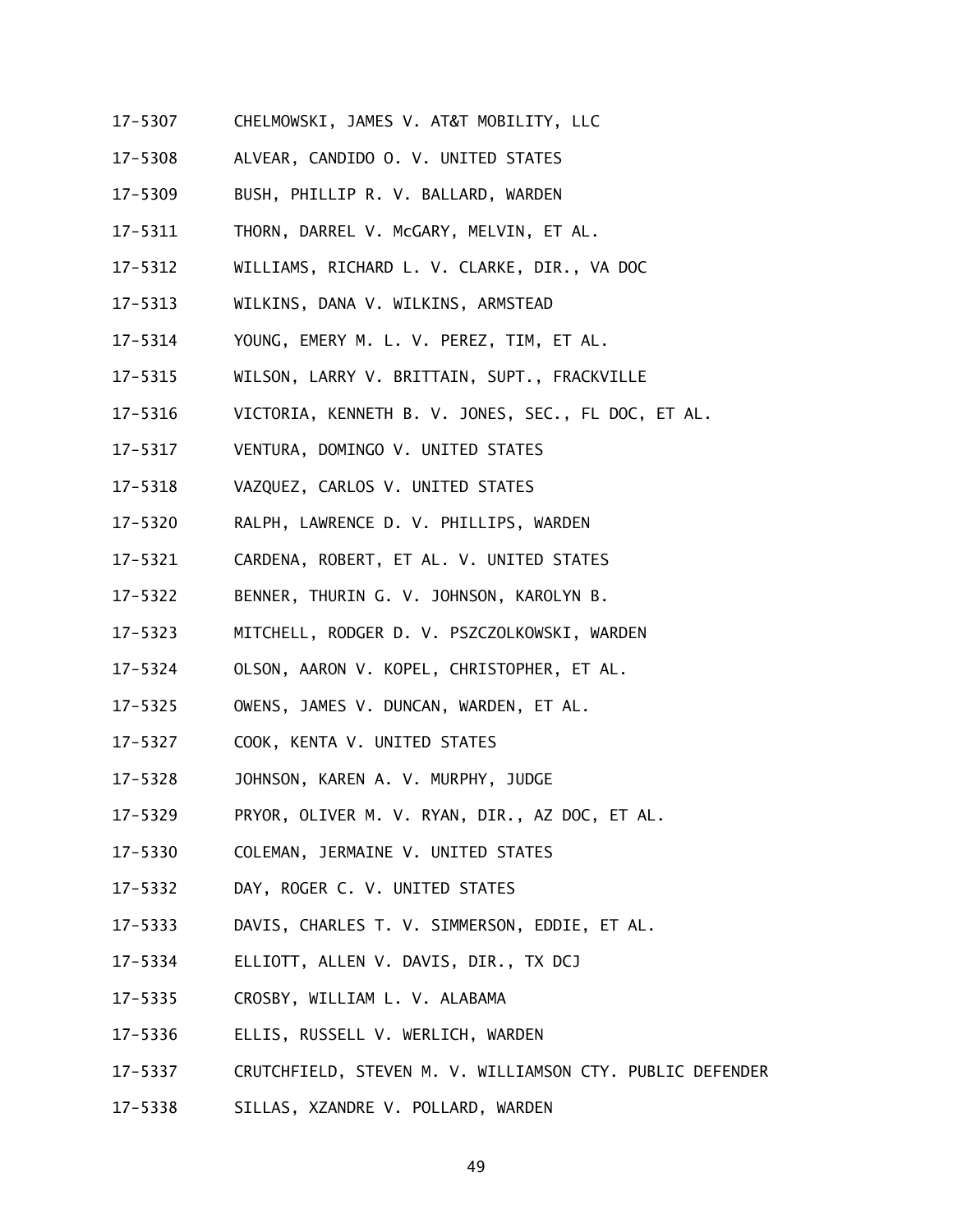- 17-5339 RAY, EDWARD V. V. CALIFORNIA
- 17-5340 SANJAR, MANSOUR V. UNITED STATES
- 17-5341 STEELE, LYLE V. SSA
- 17-5342 PARKER, RAY E. V. HUNTING POINT APARTMENTS, ET AL.
- 17-5345 KINNEMORE, SHIRLEY A. V. MOORE, MATTHEW
- 17-5348 NETZER, RANDY J. V. OFFICE OF LAWYER REG., ET AL.
- 17-5349 PEREZ-DIAZ, JORGE V. UNITED STATES
- 17-5353 SWEETS, JAMES D. V. UNITED STATES
- 17-5355 BROOKS, DAREN A. V. UNITED STATES
- 17-5357 CARTER, JAMIL S. V. MICHIGAN
- 17-5358 CONSTANCE, DINO V. UTTECHT, SUPT., COYOTE RIDGE
- 17-5359 CURTIS, REGINALD S. V. KEMPER, WARDEN
- 17-5360 COLEMAN, SAAHDI V. HILL, WARDEN
- 17-5361 COOK, ROBERT C. V. MICHIGAN
- 17-5364 KO, DAE H. V. UNITED STATES
- 17-5365 MARTINEZ, ANTONIO V. DELBALSO, SUPT., MAHANOY, ET AL.
- 17-5366 BURKHARDT, MICHAEL V. BRADT, SUPT., ATTICA
- 17-5367 MOORE, LOUIS J. V. HOLLAND, WARDEN
- 17-5368 DARBY, MICHAEL D. V. McKEE, THEODORE A., ET AL.
- 17-5369 ENMON, CLEVELAND J. V. UNITED STATES
- 17-5370 JAMES, SHIRITA M. V. UNITED STATES
- 17-5371 JOHN, WILLARD V. UNITED STATES
- 17-5372 COOPER, ROBERT E. V. FLORIDA
- 17-5373 DIAZ, ABEL V. BRAGG, WARDEN
- 17-5374 COLEMAN, TYRONE V. LEWIS, WARDEN
- 17-5375 GOUCH-ONASSIS, DEBORAH E. V. UNITED STATES
- 17-5376 GIRMA, LULU V. EEOC
- 17-5378 GALLOWAY, ANGELO V. WILSON, WARDEN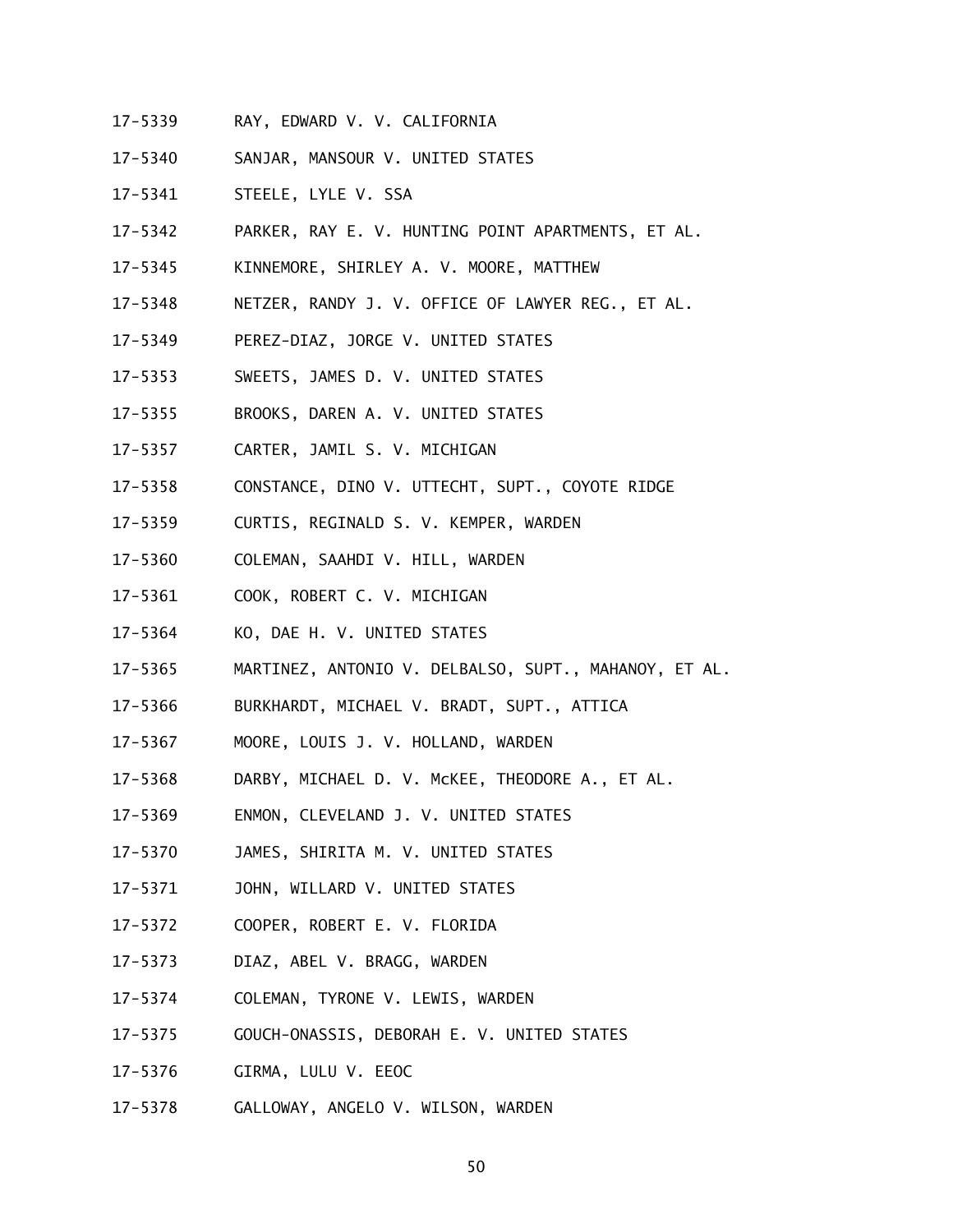- 17-5382 GIPSON, BARBARA L. V. MNUCHIN, SEC. OF TREASURY
- 17-5383 CASTONGUAY, PAUL V. NEBRASKA
- 17-5384 DINNING, BRIAN R. V. UNITED STATES
- 17-5386 GORDON, MARCO V. UNITED STATES
- 17-5387 FLEISCHAUER, JOHN V. UNITED STATES
- 17-5388 GALVAN-SALAZAR, RUBEN V. UNITED STATES
- 17-5389 GARIBO-GALEANA, MARIO V. UNITED STATES
- 17-5390 GRANT, JULIE V. UNITED STATES
- 17-5391 BAKER, PAUL V. UNITED STATES
- 17-5392 BARMORE, SHAWN A. V. UNITED STATES
- 17-5394 BLAKE, QUANTAL V. UNITED STATES
- 17-5395 BROWN, MICHAEL E. V. SCOTT, WARDEN
- 17-5396 GRAMMER, SCOTT W. V. TENNESSEE
- 17-5398 LINDELL, NATE A. V. POLLARD, WILLIAM, ET AL.
- 17-5399 LENOIR, RAY C. V. UNITED STATES
- 17-5400 BRANCH, MONTEL M. V. SHANES, JUDGE, ET AL.
- 17-5401 SMITH, LEROY V. JONES, SEC., FL DOC, ET AL.
- 17-5403 SCOTTON, ROGER C. V. UNITED STATES
- 17-5404 STANISHIA, NICHOLAS V. UNITED STATES
- 17-5405 DURAND, ERIC J. V. MASSACHUSETTS
- 17-5408 ALLEN, GLEN R. V. UNITED STATES
- 17-5413 BOYD, RONALD E. V. UNITED STATES
- 17-5414 CLEMONS, EDDIE L. V. UNITED STATEES
- 17-5418 FORD, RODNEY V. UNITED STATES
- 17-5419 BREWER, ROBERT V. HERALD, RUTLAND, ET AL.
- 17-5421 HERNANDEZ-CARDONA, YINO V. UNITED STATES
- 17-5422 IANNUCCI, YANN V. MICHIGAN, ET AL.
- $17 5428$ 17-5428 HERRERA, JOSHUA S. V. GROUNDS, WARDEN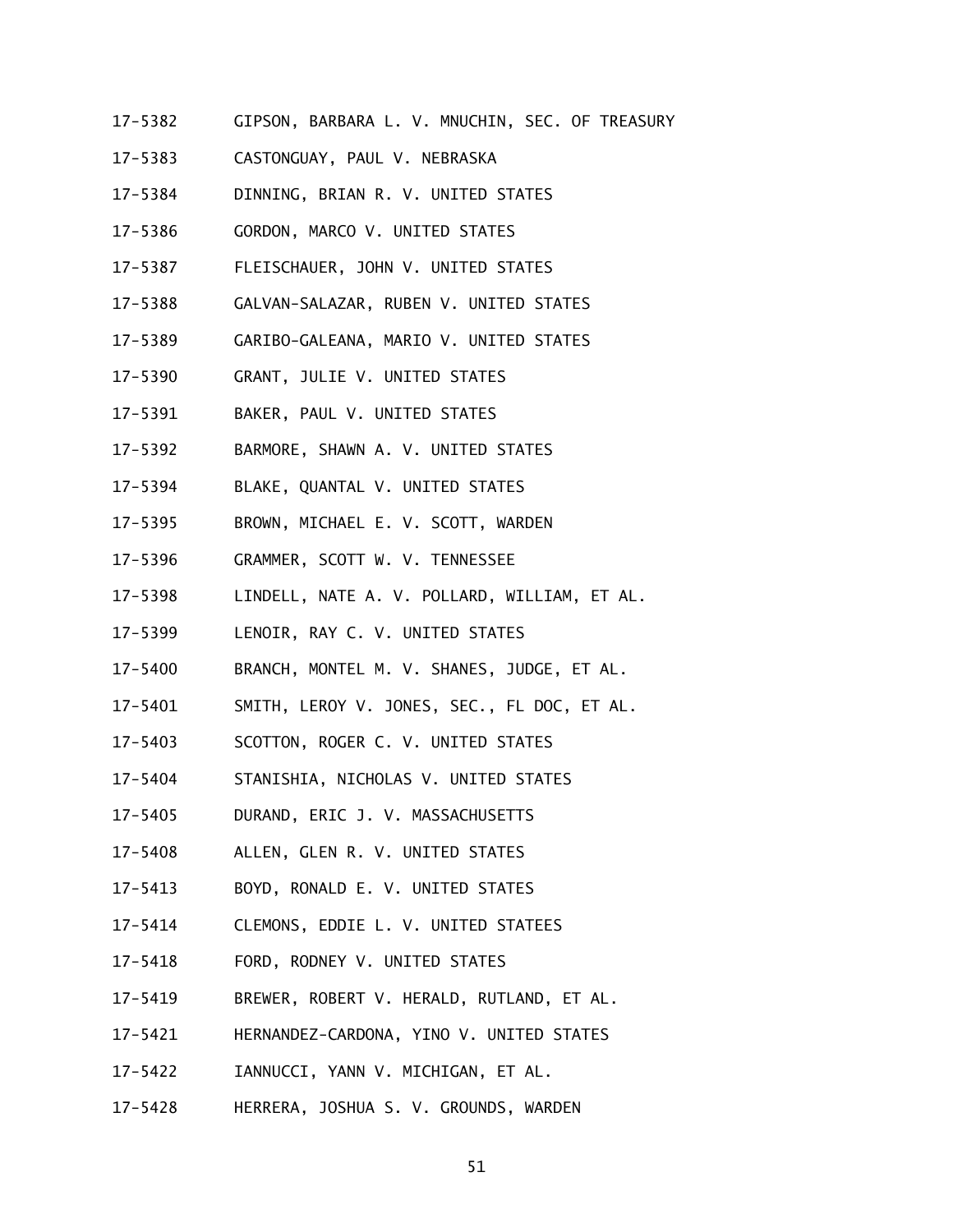- 17-5429 GREEN, GREGORY V. DUNLAP, WARDEN
- $17 5435$ ALLEN, JEREMY G. V. UNITED STATES
- 17-5436 QUINTERO, MIGUEL V. UNITED STATES
- 17-5439 LOPEZ-MARTINEZ, MANUEL F. V. UNITED STATES
- 17-5441 DEWEY, JOHN P. V. UNITED STATES
- $17 5443$ REATH, KIMBERLY A. V. SSA
- 17-5446 VU, NGUYEN V. WETZEL, SEC., PA DOC, ET AL.
- 17-5448 THOMAS, EDDIE J. V. UNITED STATES
- 17-5455 PETERS, SEAN V. UNITED STATES
- 17-5458 OTTOGALLI, MICHAEL V. UNITED STATES
- 17-5459 DOGGINS, JOHNNIE V. UNITED STATES
- 17-5462 ESTY, SEAN P. V. JONES, SEC., FL DOC
- 17-5463 RUSHING, JAMES V. UNITED STATES
- 17-5464 RE, JOHN V. UNITED STATES
- 17-5468 LYLES, LANCE V. JOYNER, WARDEN
- 17-5469 KIRBY, ELBERT, ET AL. V. O'DENS, DAVID, ET AL.
- 17-5470 LOREDO-LOPEZ, JUAN V. UNITED STATES
- 17-5473 HOBBS, ALAN S. V. UNITED STATES
- 17-5475 FOWLER, SKYLER J. V. UNITED STATES
- 17-5481 WILLIAMS, STACEY D. V. GEORGIA
- 17-5482 LITTLES, GINO V. UNITED STATES
- 17-5486 ABSTON, FRANK J. V. UNITED STATES
- 17-5487 WARD, JOHNNER J. V. UNITED STATES
- $17 5492$ LOPEZ, SALVADOR V. UNITED STATES
- 17-5496 WRIGHT, FITZROY V. NEW YORK
- 17-5497 CARROLL, STEVE M. V. UNITED STATES
- 17-5498 BURNS, MICHAEL R. V. UNITED STATES
- 17-5500 DAVIS, FATHIA-ANNA V. UNITED STATES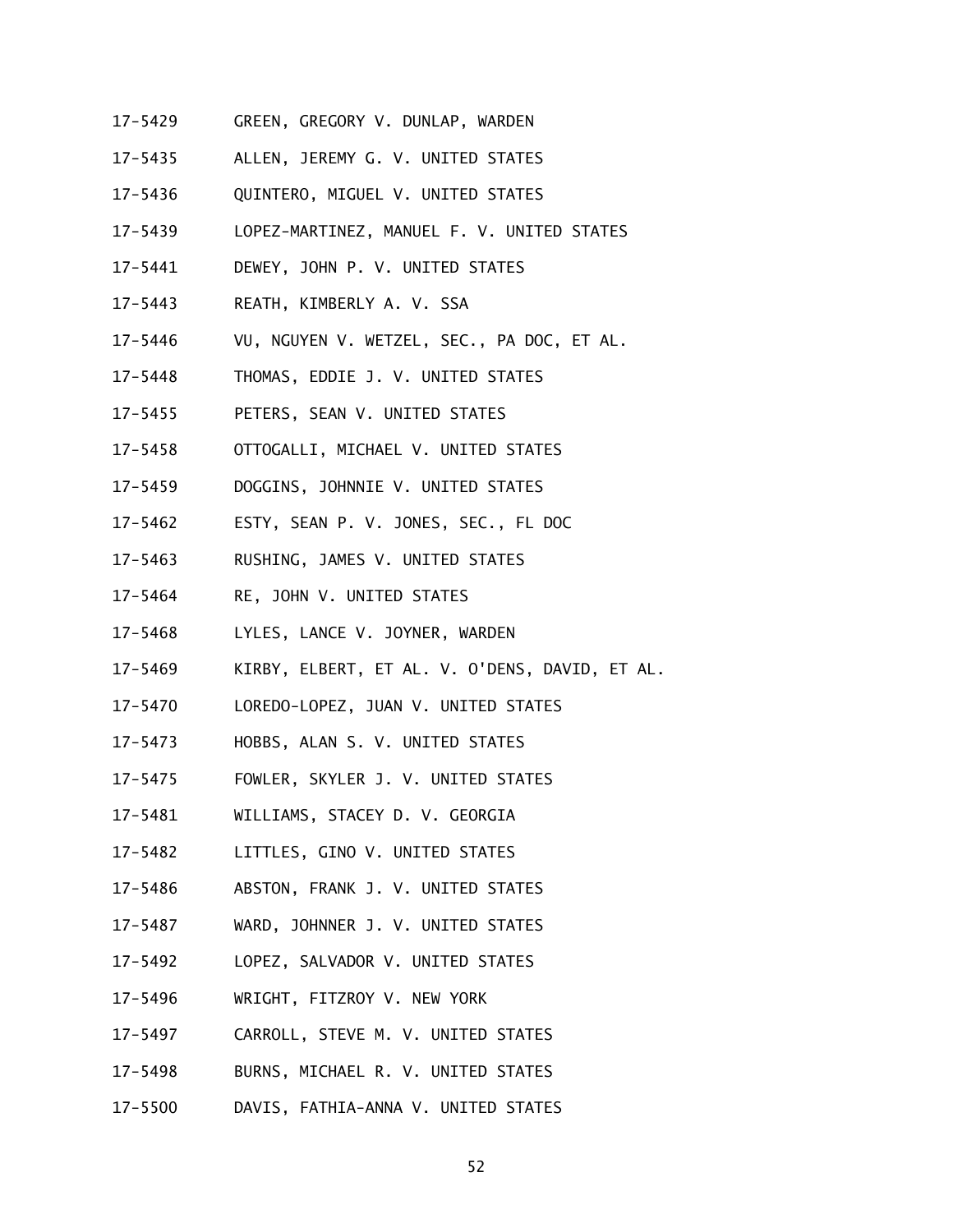- 17-5501 CARSON, WALLACE B. V. UNITED STATES
- 17-5502 ORTIZ, ROBERTO B. V. JONES, SEC., FL DOC, ET AL.
- 17-5504 PASCHALL, DARCY V. UNITED STATES
- 17-5505 LEECH, RAYMOND O. V. UNITED STATES
- 17-5511 SCHUENKE, LLOYD T. V. SMITH, WARDEN
- 17-5514 STONE, CARL W. V. EMMONS, WARDEN
- 17-5516 ROBERTSON, WADE V. PICHON, JUDGE, ET AL.
- 17-5517 LISO, JAMES A. V. MARQUIS, WARDEN
- 17-5519 PATEL, VINOD V. MARTUSCELLO, DANIEL F.
- 17-5521 CASTRILLON-SANCHEZ, ROSA E. V. UNITED STATES
- 17-5522 17-5522 DIAZ-ROSADO, LUIS Y. V. UNITED STATES
- 17-5526 BROWDY, JERRY V. UNITED STATES
- 17-5529 HOLT, CODY J. V. TEXAS
- $17 5530$ ALLEN, ISAAC K. V. UNITED STATES
- 17-5534 MANNS, DREW D. V. UNITED STATES
- 17-5537 GLOVER, ABDUL V. UNITED STATES
- 17-5540 LITTRELL, ANTHONY C. V. KRUEGER, JEFFREY
- 17-5542 PRINGLE, STACY W. V. McFADDEN, WARDEN
- 17-5545 DUKA, DRITAN V. UNITED STATES
- 17-5548 WOOTEN, DERRICK D. V. UNITED STATES
- 17-5549 WILLIAMS, JOHNNY M. V. UNITED STATES
- 17-5551 WILLIAMS, JUSTIN V. UNITED STATES
- 17-5552 TATE, LLOYD V. BUNTING, WARDEN
- $17 5555$ SANCHEZ-COLBERG, CHRISTIAN V. UNITED STATES
- 17-5557 RISHOR, KIRK V. UNITED STATES
- $17 5559$ RILEY, DAMIEN V. UNITED STATES
- 17-5564 NUNN, CHANDRA V. UNITED STATES
- 17-5565 PATTERSON, LUKE V. UNITED STATES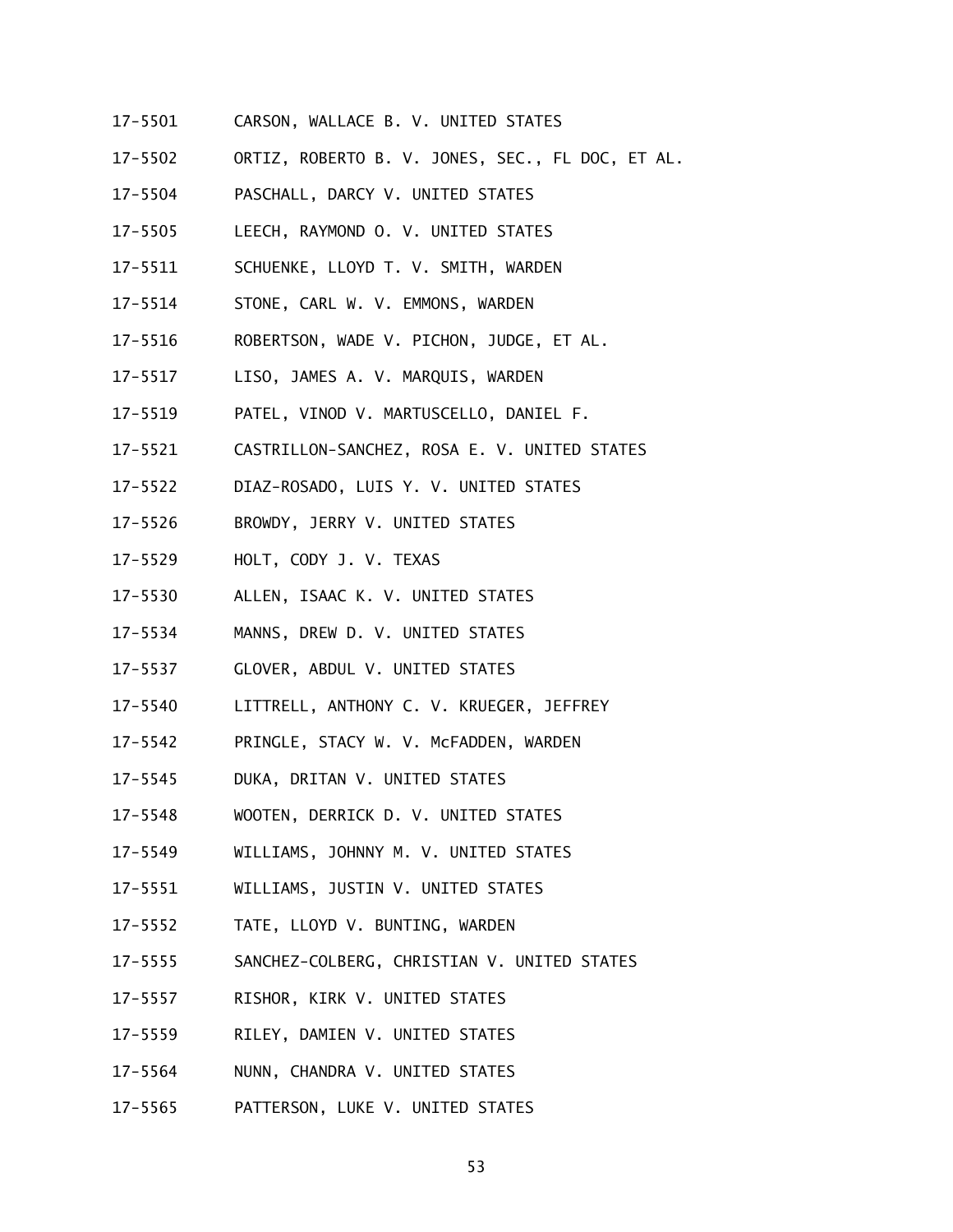- 17-5569 SIMMONS, ANTHONY V. UNITED STATES
- 17-5573 WHITE, CHRISTOPHER V. STEELE, WARDEN
- 17-5574 TAYLOR, SAMUEL A. V. NORTH CAROLINA
- 17-5576 BARR, CLARENCE V. UNITED STATES
- 17-5579 VALDES, LI V. UNITED STATES
- 17-5583 REEVES, MICHAEL L. V. HAMPTON FOREST APTS., ET AL.
- 17-5584 SYMS, MARLON V. MURPHY, WARDEN
- 17-5586 STRONG, WILLIE V. UNITED STATES
- 17-5587 SMITH, JEREMEL R. V. UNITED STATES
- 17-5588 SINCLAIR, CARLOS M. V. UNITED STATES
- 17-5590 MYERS, LOUSHONDA V. NORTH CAROLINA, ET AL.
- $17 5591$ NATAL, HECTOR V. UNITED STATES
- 17-5594 MAGALLANES-FLORES, RAUL V. UNITED STATES
- 17-5595 BROWN, CHERIE V. UNITED STATES
- 17-5597 MONSALVATGE, AKEEM V. UNITED STATES
- 17-5599 CONLAN, JOSHUA V. UNITED STATES
- 17-5600 AUSTIN, GREGORY F. V. UNITED STATES
- 17-5604 WOODLEY, ERIC L. V. UNITED STATES
- 17-5606 BURKE, WILLIE J. V. UNITED STATES
- 17-5608 CHAVEZ, BRANDON L. V. UNITED STATES
- 17-5610 BREEDEN, JACKIE V. KELLEY, DIR., AR DOC
- 17-5612 RUBIO-MUNOZ, MARTIN V. UNITED STATES
- 17-5614 SALWAN, ANGADBIR S. V. MATAL, JOSEPH
- 17-5615 BRANDT, WESLEY W. V. UNITED STATES
- 17-5616 MOOSE, THIRPLUS V. KRUEGER, WARDEN
- 17-5620 BAERT, HAROLD V. MUNIZ, WARDEN, ET AL.
- $17 5621$ PERRY, GEORGE J. V. UNITED STATES
- 17-5624 BROWN, MAURICE O. V. UNITED STATES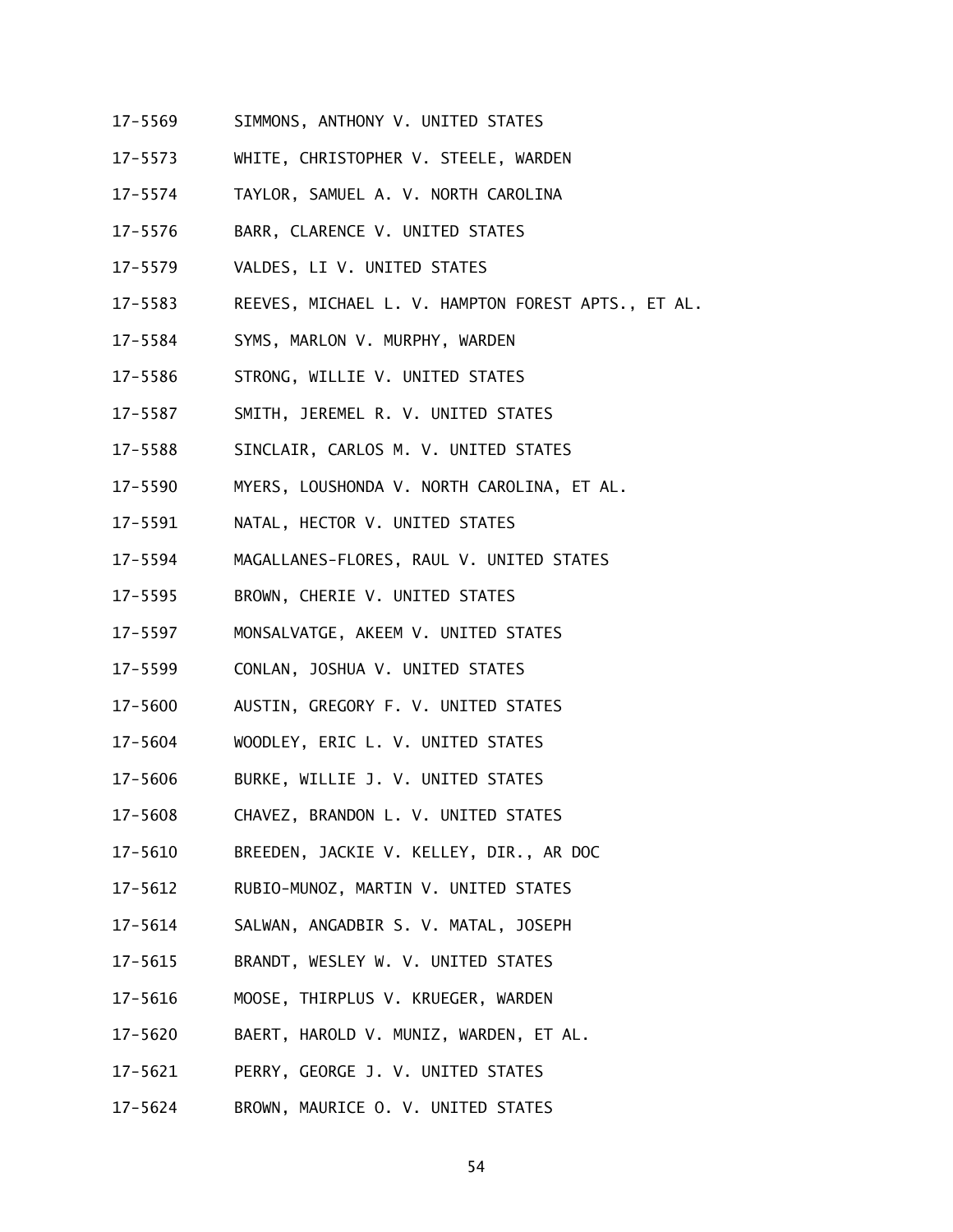- 17-5629 MATTHEWS, RYAN A. V. TEXAS
- 17-5630 LIZARRAGA, JESUS A. V. UNITED STATES
- 17-5631 McCOY, ROBERT C. V. UNITED STATES
- 17-5632 BUENO-BELTRAN, EDUARDO V. UNITED STATES
- 17-5641 WILLIAMS, MARCELLUS V. LARKINS, SUPT., POTOSI
- 17-5642 WILLIAMS, MARCELLUS S. V. GRIFFITH, WARDEN
- 17-5643 MARTINOVICH, JEFFREY A. V. UNITED STATES
- 17-5644 JACKSON, ANDREW C. V. UNITED STATES
- $17 5647$ MAJANO-CHICA, ANDRES O. V. UNITED STATES
- 17-5655 PEREZ-CARRERA, ISAIAS V. UNITED STATES
- 17-5656 AGHO-ALLEN, ITOHAN V. UNITED STATES
- 17-5657 CHARLES, STEVEN V. UNITED STATES
- 17-5658 ENRIQUE-ASCENCIO, JESUS V. UNITED STATES
- 17-5673 BROWN, ALLAH V. UNITED STATES
- 17-5675 STEGAWSKI, CHRISTOPHER V. UNITED STATES
- 17-5685 BELL, WILLIAM V. UNITED STATES
- 17-5688 EDWARDS, JAMES V. UNITED STATES
- 17-5695 BERGMAN, ROGER V. UNITED STATES
- 17-5698 JEAN-CHARLES, JUDEL V. UNITED STATES
- 17-5699 17-5699 CLARK, ERNEST F. V. UNITED STATES
- 17-5709 PATINO-MANCIA, MAURICIO A. V. UNITED STATES
- 17-5714 LEFFEBRE, ANDRE D. V. UNITED STATES
- 17-5715 JOCKISCH, FREEMAN E. V. UNITED STATES
- $17 5717$ 17-5717 O'NEAL, RALPH T. V. UNITED STATES
- 17-5719 McDUFFIE, DEMETRIUS A. V. UNITED STATES
- 17-5729 BEASLEY, JEFFREY V. UNITED STATES
- 17-5730 HUNTER, ANN K. V. UNITED STATES
- 17-5731 17-5731 COOPER, DIAMOND L. V. UNITED STATES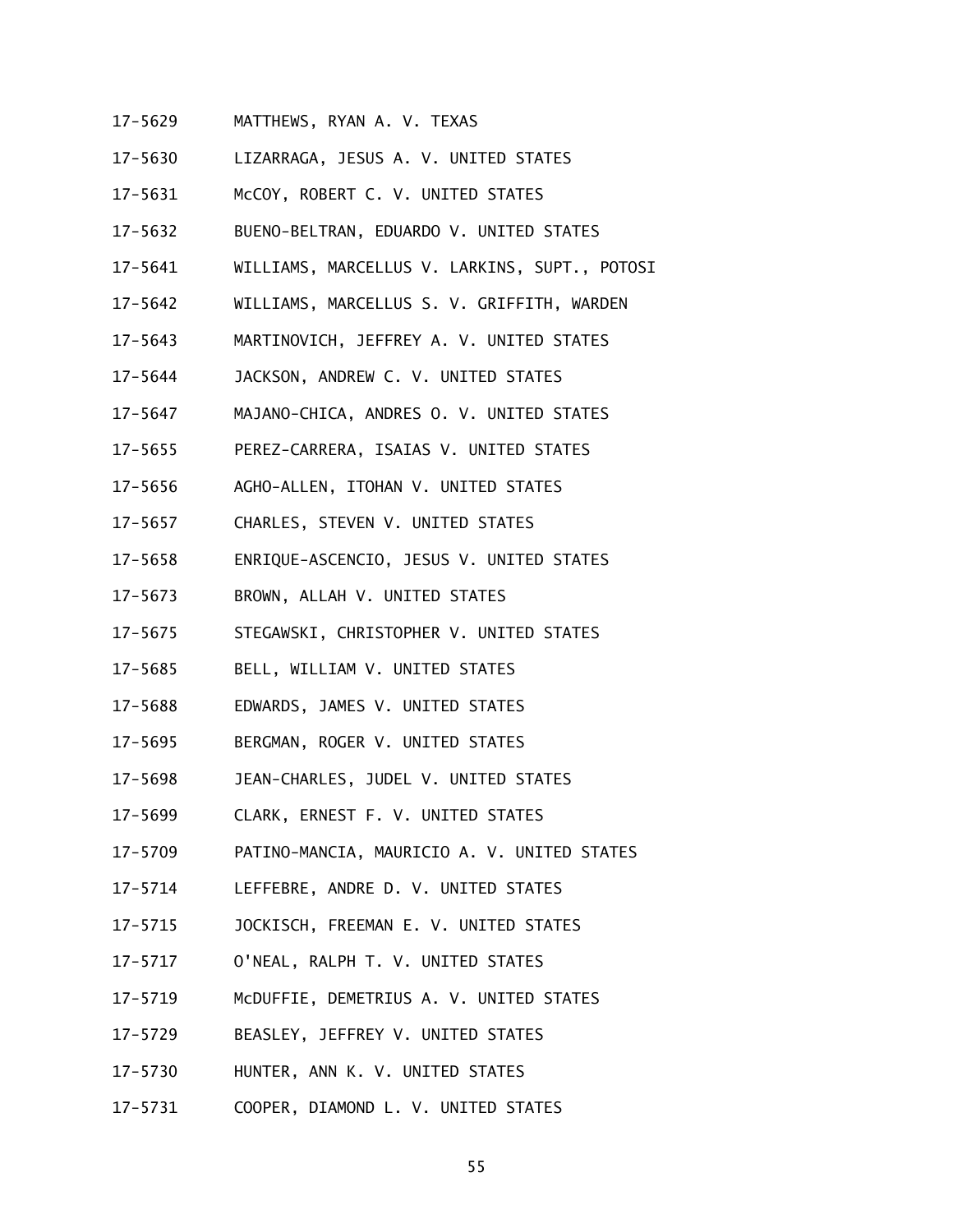- 17-5733 HOUSTON, CLIFFORD L. V. UNITED STATES
- 17-5734 VASQUEZ, YUBRAN A. V. UNITED STATES
- 17-5736 VANMETER, JENNIFER L. V. UNITED STATES
- 17-5737 WOLF, WILLIAM K. V. UNITED STATES
- 17-5749 PALMER, MICHAEL V. UNITED STATES
- 17-5765 ULTSCH, TIMOTHY J. V. UNITED STATES

The petitions for writs of certiorari are denied.

- 16-1159 FLORIDA V. SIMMONS, ERIC L.
- 16-1167 OHIO V. MOORE, BRANDON

16-1170 FLORIDA V. FRANKLIN, RICHARD P.

 The motions of respondents for leave to proceed *in forma pauperis* are granted. The petitions for writs of certiorari are denied.

16-1303 SOLIDFX, LLC V. JEPPESEN SANDERSON, INC.

 The petition for a writ of certiorari is denied. Justice Alito and Justice Gorsuch took no part in the consideration or decision of this petition.

16-1305 NIES, GREGORY, ET UX. V. TOWN OF EMERALD ISLE

 The motion of Owners' Counsel of America, et al. for leave to file a brief as *amici curiae* is granted. The petition for a writ of certiorari is denied.

16-1321 WONG, CHRISTINA V. ANDERSON, ELLEN, ET AL.

 The petition for a writ of certiorari is denied. Justice Breyer took no part in the consideration or decision of this petition.

- $\lambda$ 16-1323 ) SUPREME COURT OF NM, ET AL. V. UNITED STATES
- 16-1450 ) UNITED STATES V. SUPREME COURT OF NM, ET AL.

)

The petitions for writs of certiorari are denied. Justice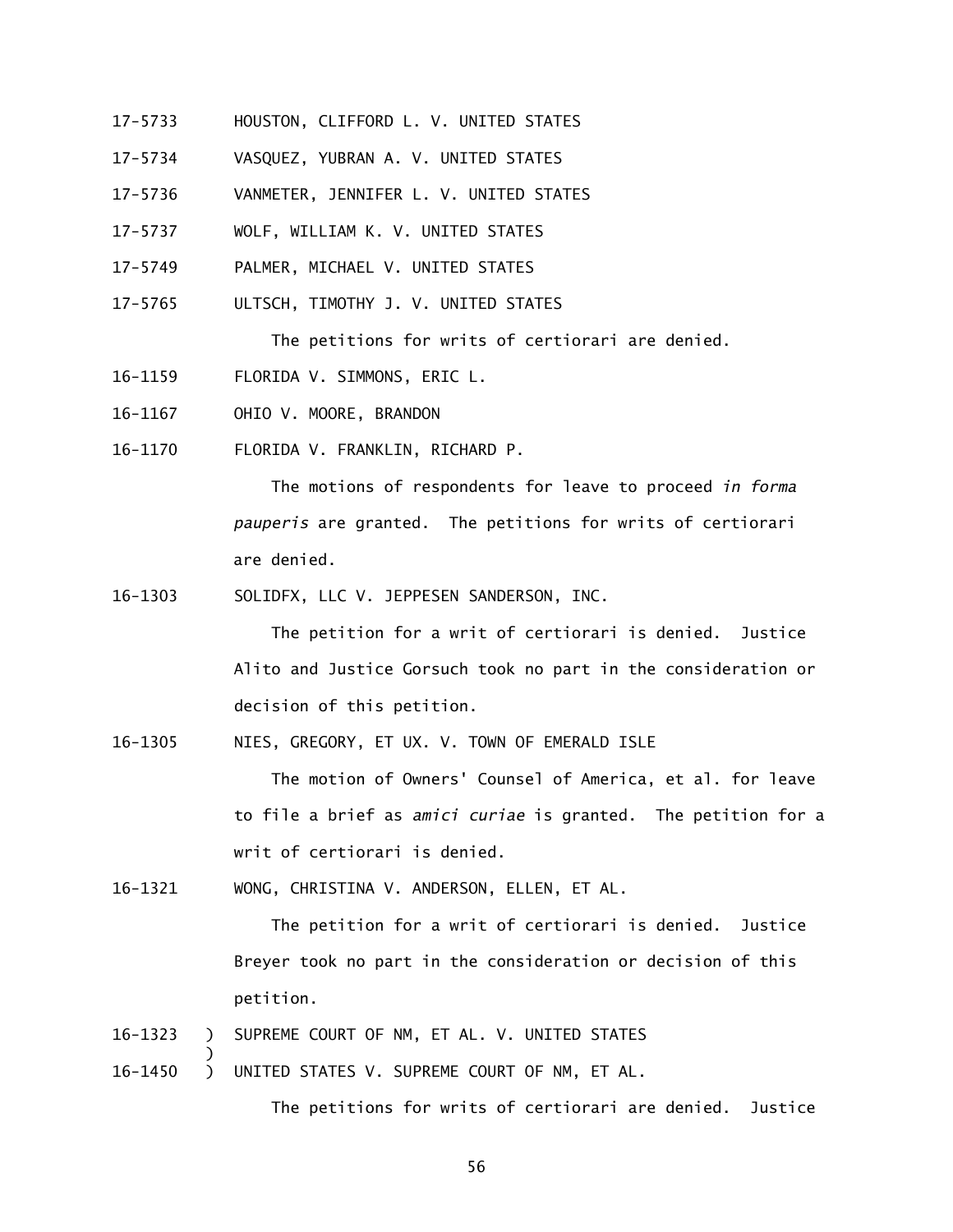Gorsuch took no part in the consideration or decision of these petitions.

16-1343 PELLEGRINI, LILLIAN, ET AL. V. USDC ED CA, ET AL.

 The petition for a writ of certiorari before judgment is denied.

16-1351 BOARD OF COUNTY COMMISSIONERS V. UNITED STATES

16-1354 UNITED STATES, EX REL. GRYNBERG V. AGAVE ENERGY CO., ET AL. The petitions for writs of certiorari are denied. Justice Gorsuch took no part in the consideration or decision of these petitions.

16-1394 KARSJENS, KEVIN S., ET AL. V. PIPER, EMILY J., ET AL.

The motion of Association for the Treatment of Sexual Abusers for leave to file a brief as *amicus curiae* is granted. The petition for a writ of certiorari is denied.

16-1399 ETHICON, INC., ET AL. V. HUSKEY, JO, ET VIR

 The petition for a writ of certiorari is denied. Justice Alito took no part in the consideration or decision of this petition.

16-1426 TARTT, DERRICK B. V. MAGNA HEALTH SYSTEMS, ET AL.

16-1429 SCOTT, FRANCES M. V. KING, DENNIS W., ET AL.

16-1439 MENDIOLA, EDDIE V. SESSIONS, ATT'Y GEN.

 The petitions for writs of certiorari are denied. Justice Gorsuch took no part in the consideration or decision of these petitions.

16-1446 SOUTHERN BAPTIST HOSPITAL V. CHARLES, JEAN, ET AL.

 The motion for leave to file a brief in opposition under seal with redacted copies for the public record is granted. The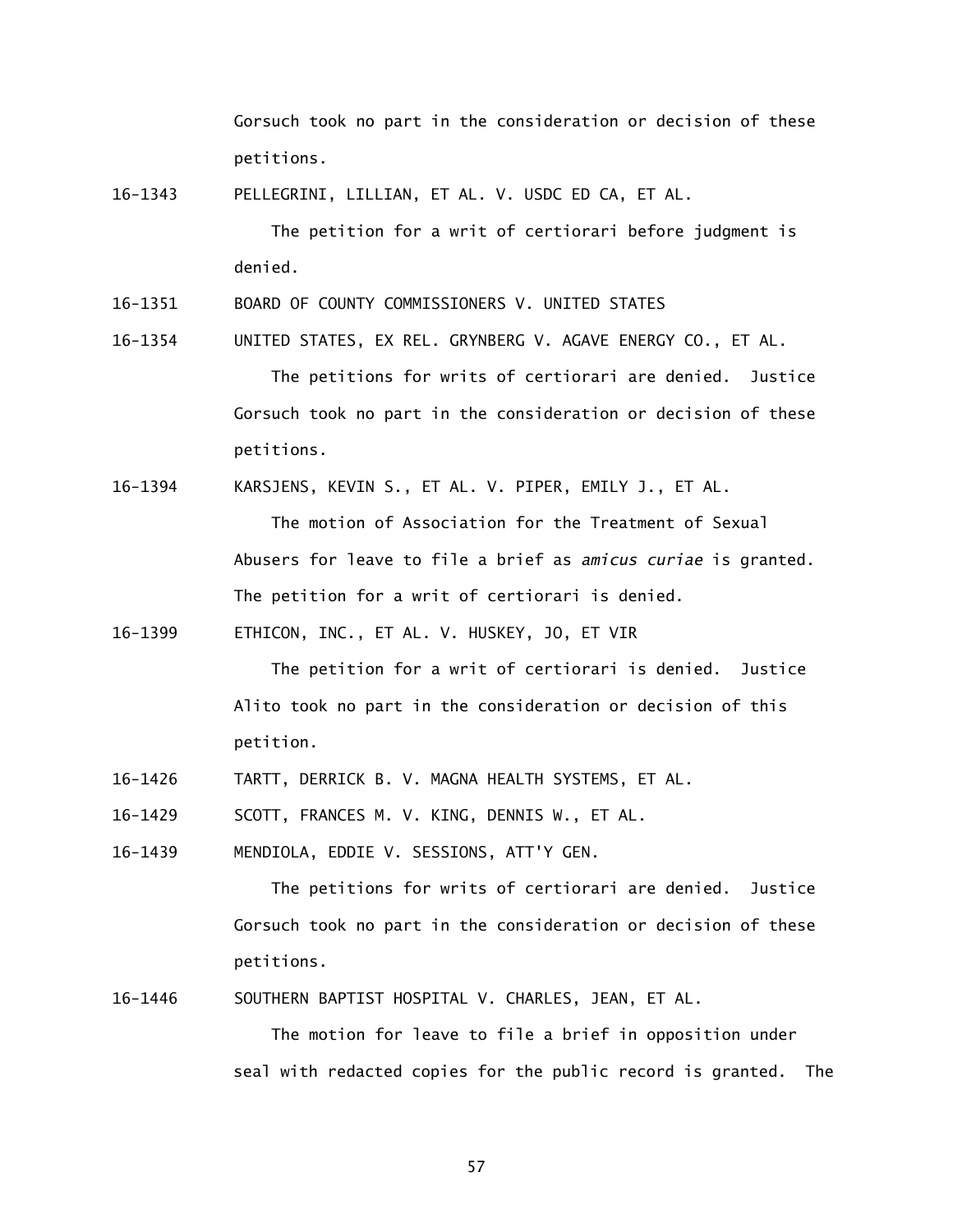motion for leave to file a motion for just damages and costs pursuant to Rule 42.2 under seal with redacted copies for the public record is granted. The motion for leave to file a response to motion for leave to file a motion for just damages and costs pursuant to Rule 42.2 under seal with redacted copies for the public record is granted. The motion for just damages and costs pursuant to Rule 42.2 is denied. The petition for a writ of certiorari is denied.

16-1487 SUTURE EXPRESS, INC. V. OWENS & MINOR DISTRIBUTION, INC.

 The petition for a writ of certiorari is denied. Justice Gorsuch took no part in the consideration or decision of this petition.

16-1518 FLORIDA V. WALLS, FRANK A.

 The motion of respondent for leave to proceed *in forma pauperis* is granted. The petition for a writ of certiorari is denied.

16-8470 MAQAGI, WONGA V. HORIZON LAMPS, INC., ET AL.

 The motion of petitioner for reconsideration of order denying leave to proceed *in forma pauperis* is granted. The order entered May 30, 2017, is vacated. The petition for a writ of certiorari is denied.

16-8949 GRIGSBY, PHILIP A. V. DICK, PATRICIA M., ET AL.

 The petition for a writ of certiorari is denied. Justice Gorsuch took no part in the consideration or decision of this petition.

16-9071 BAILEY, KARLY C. V. CARSON, BENJAMIN S., ET AL.

 The motion of Bruce R. Jacob for leave to file a brief as *amicus curiae* is granted. The petition for a writ of certiorari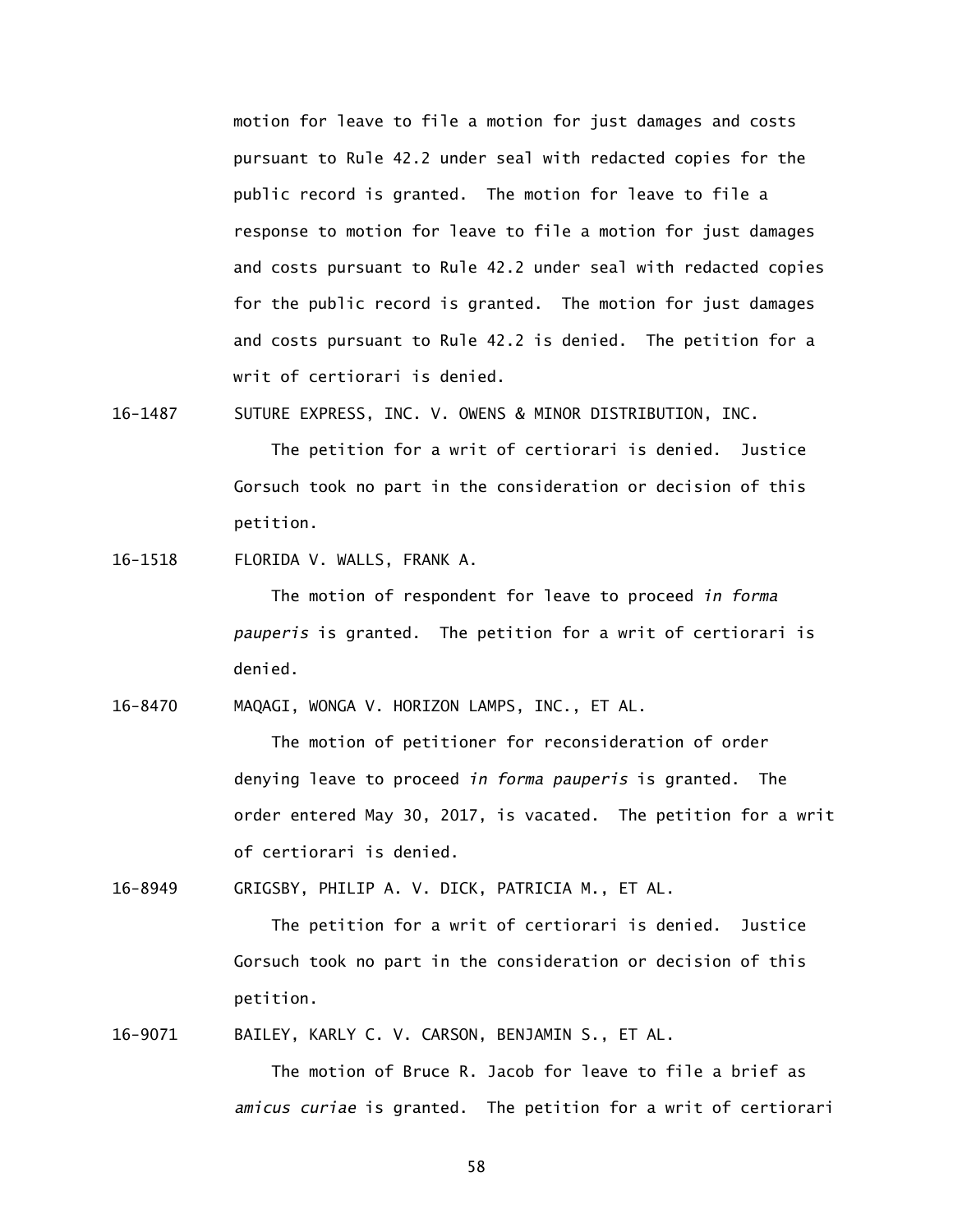is denied.

16-9108 OKAWAKI, JANIS S. V. FIRST HAWAIIAN BANK, ET AL.

 The petition for a writ of certiorari is denied. Justice Alito took no part in the consideration or decision of this petition.

16-9132 LAMBERT, DALE V. LOUISIANA

 The motion of Criminal Justice Reform Clinic for leave to file a brief as *amicus curiae* is granted. The petition for a writ of certiorari is denied.

16-9139 WOLFE, MARK L. V. BRYANT, WARDEN

 The petition for a writ of certiorari is denied. Justice Gorsuch took no part in the consideration or decision of this petition.

16-9158 CHAPPELL, RONALD V. MORGAN, DONALD, ET AL.

 The motion of petitioner for leave to proceed *in forma pauperis* is denied, and the petition for a writ of certiorari is dismissed. See Rule 39.8.

16-9160 CAISON, NORMAN E. V. FLORIDA

 The motion of petitioner for leave to proceed *in forma pauperis* is denied, and the petition for a writ of certiorari is dismissed. See Rule 39.8. As the petitioner has repeatedly abused this Court's process, the Clerk is directed not to accept any further petitions in noncriminal matters from petitioner unless the docketing fee required by Rule 38(a) is paid and the petition is submitted in compliance with Rule 33.1. See *Martin*  v. *District of Columbia Court of Appeals*, 506 U. S. 1 (1992) (*per curiam*).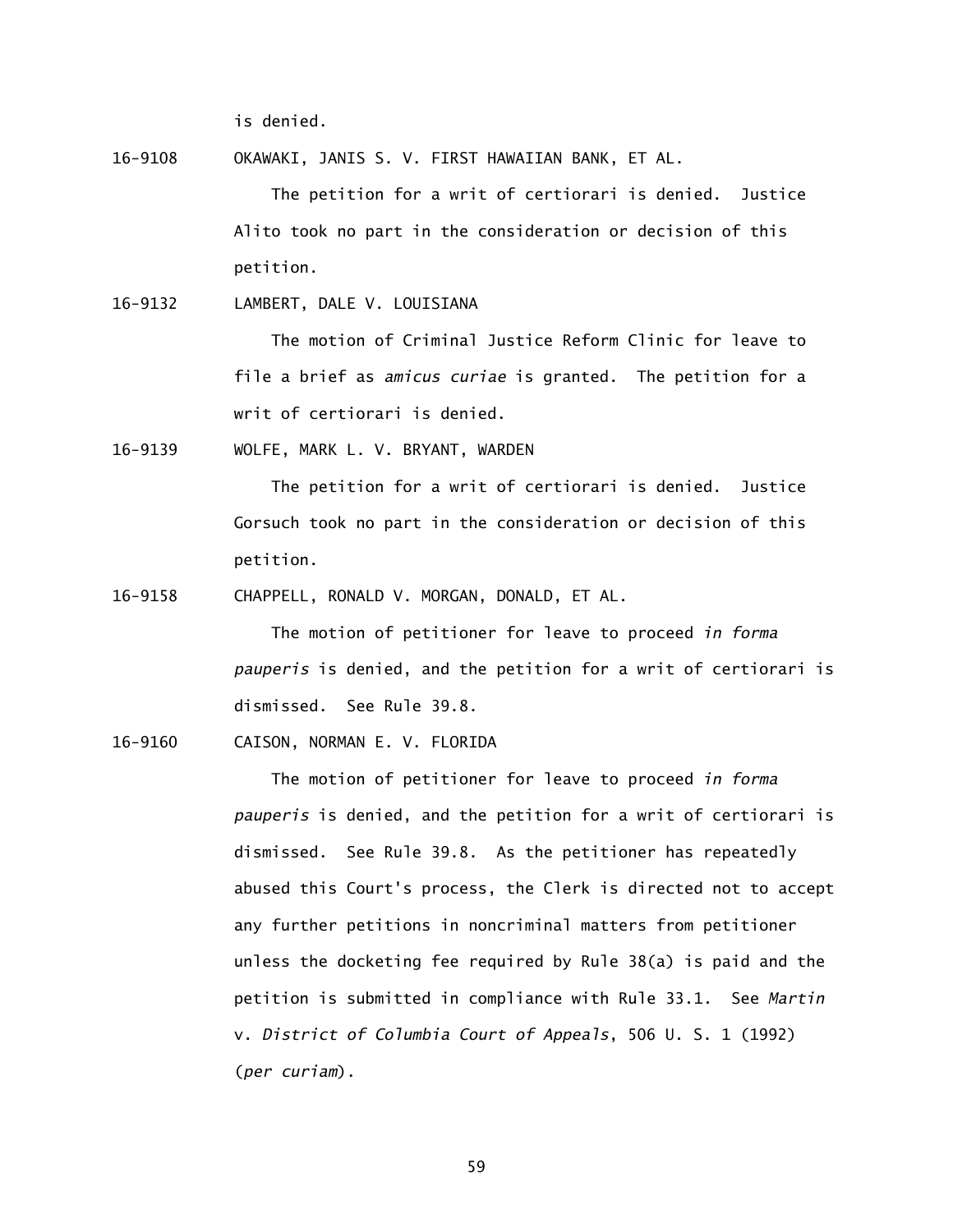16-9178 BOYD, WILLIE E. V. U.S. ATTORNEYS, ET AL.

 The petition for a writ of certiorari is denied. Justice Kagan took no part in the consideration or decision of this petition.

16-9181 BLACKWELL, RODNEY K. V. SUPERIOR COURT OF CA, ET AL.

 The motion of petitioner for leave to proceed *in forma pauperis* is denied, and the petition for a writ of certiorari is dismissed. See Rule 39.8. As the petitioner has repeatedly abused this Court's process, the Clerk is directed not to accept any further petitions in noncriminal matters from petitioner unless the docketing fee required by Rule 38(a) is paid and the petition is submitted in compliance with Rule 33.1. See *Martin*  v. *District of Columbia Court of Appeals*, 506 U. S. 1 (1992) (*per curiam*).

16-9205 OMRAN, MOHAMMED A. V. SCHULMAN, ANDREW

 The motion of petitioner for leave to proceed *in forma pauperis* is denied, and the petition for a writ of certiorari is dismissed. See Rule 39.8.

16-9240 JUSZCZYK, NICOLAS P. V. UNITED STATES

 The petition for a writ of certiorari is denied. Justice Gorsuch took no part in the consideration or decision of this petition.

- 16-9251 PITTMAN, GABRIEL I. V. CLINTON, WILLIAM J., ET AL.
- 16-9299 WOODSON, ANTONIO D. V. PALMER, WARDEN, ET AL.

 The motions of petitioners for leave to proceed *in forma pauperis* are denied, and the petitions for writs of certiorari are dismissed. See Rule 39.8.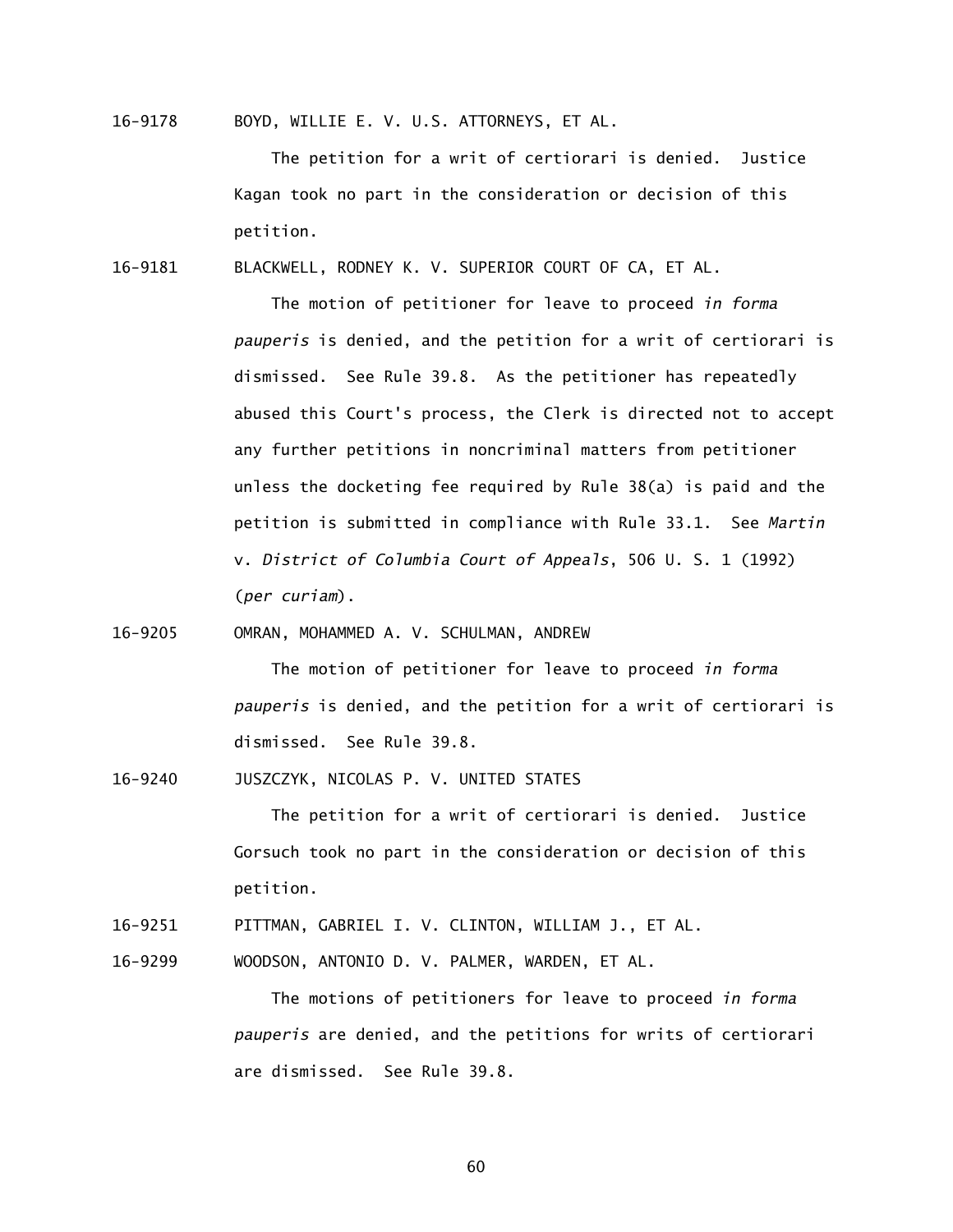16-9313 STEINER, EDWARD R. V. JONES, SEC., FL DOC, ET AL.

 The motion of petitioner for leave to proceed *in forma pauperis* is denied, and the petition for a writ of certiorari is dismissed. See Rule 39.8. As the petitioner has repeatedly abused this Court's process, the Clerk is directed not to accept any further petitions in noncriminal matters from petitioner unless the docketing fee required by Rule 38(a) is paid and the petition is submitted in compliance with Rule 33.1. See *Martin*  v. *District of Columbia Court of Appeals*, 506 U. S. 1 (1992) (*per curiam*).

16-9333 SIRLEAF, MOMOLU, ET AL. V. ROBINSON, DAVID, ET AL.

 The petition for a writ of certiorari before judgment is denied.

16-9348 WRIGHT, BRUCE C. V. UNITED STATES

 The petition for a writ of certiorari is denied. Justice Gorsuch took no part in the consideration or decision of this petition.

16-9387 DESUE, MICHAEL C. V. JONES, SEC., FL DOC

 The motion of petitioner for leave to proceed *in forma pauperis* is denied, and the petition for a writ of certiorari is dismissed. See Rule 39.8. As the petitioner has repeatedly abused this Court's process, the Clerk is directed not to accept any further petitions in noncriminal matters from petitioner unless the docketing fee required by Rule 38(a) is paid and the petition is submitted in compliance with Rule 33.1. See *Martin*  v. *District of Columbia Court of Appeals*, 506 U. S. 1 (1992) (*per curiam*).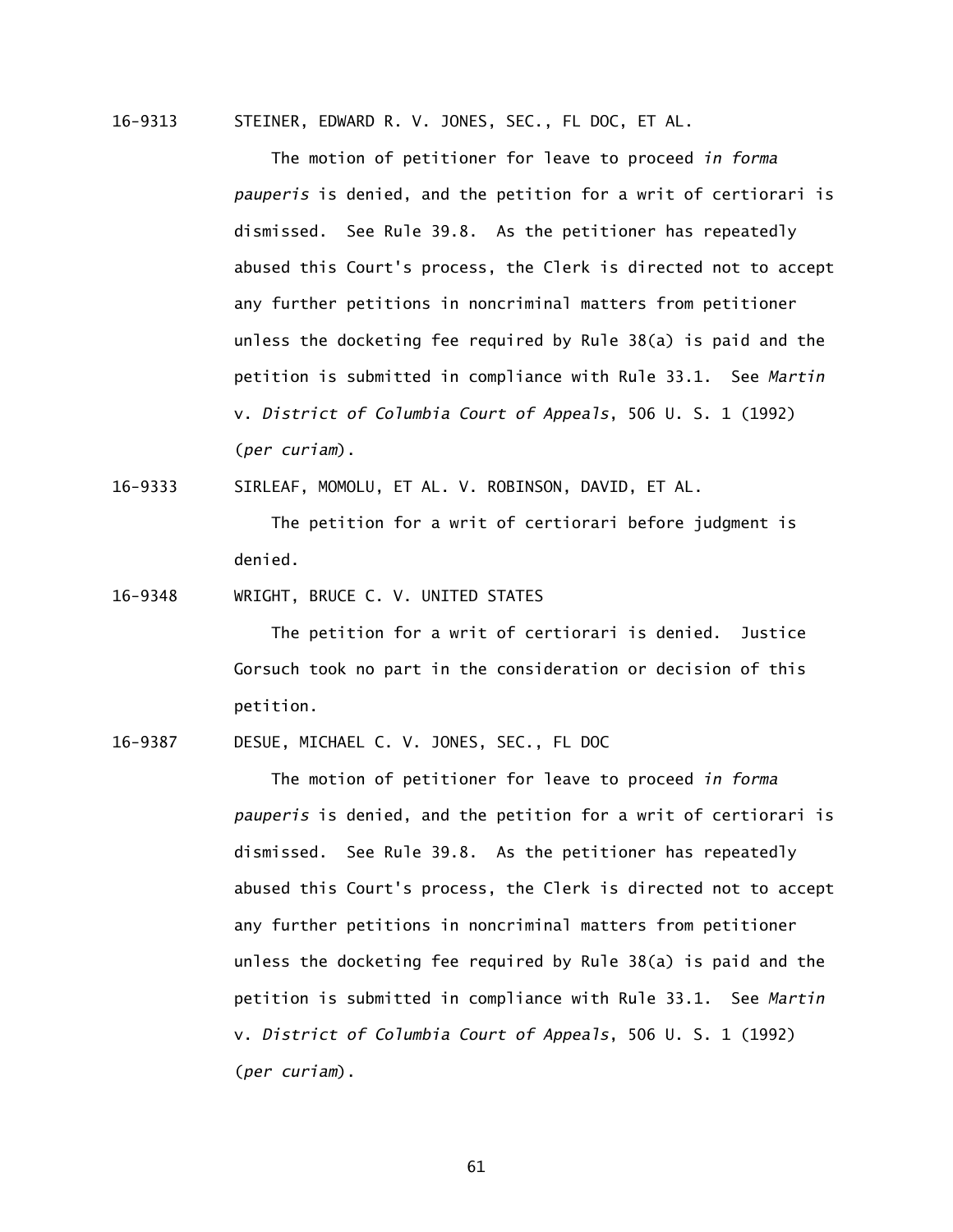16-9390 JOHN, STEVEN M. V. UNITED STATES

 The petition for a writ of certiorari is denied. Justice Gorsuch took no part in the consideration or decision of this petition.

16-9425 DOUGHERTY, KEITH V. McKEE, CHIEF, ET AL.

 The motion of petitioner for leave to proceed *in forma pauperis* is denied, and the petition for a writ of certiorari is dismissed. See Rule 39.8.

16-9434 BROOKS, JASON V. ARCHULETA, WARDEN, ET AL.

 The petition for a writ of certiorari is denied. Justice Gorsuch took no part in the consideration or decision of this petition.

16-9435 KRUG, GREGORY C. V. KASTNER, WARDEN

 The motion of petitioner for leave to proceed *in forma pauperis* is denied, and the petition for a writ of certiorari is dismissed. See Rule 39.8. As the petitioner has repeatedly abused this Court's process, the Clerk is directed not to accept any further petitions in noncriminal matters from petitioner unless the docketing fee required by Rule 38(a) is paid and the petition is submitted in compliance with Rule 33.1. See *Martin*  v. *District of Columbia Court of Appeals*, 506 U. S. 1 (1992) (*per curiam*). Justice Gorsuch took no part in the consideration or decision of this motion and this petition.

16-9445 FOGLE, RONALD J. V. PALOMINO, JOHN

 The petition for a writ of certiorari is denied. Justice Gorsuch took no part in the consideration or decision of this petition.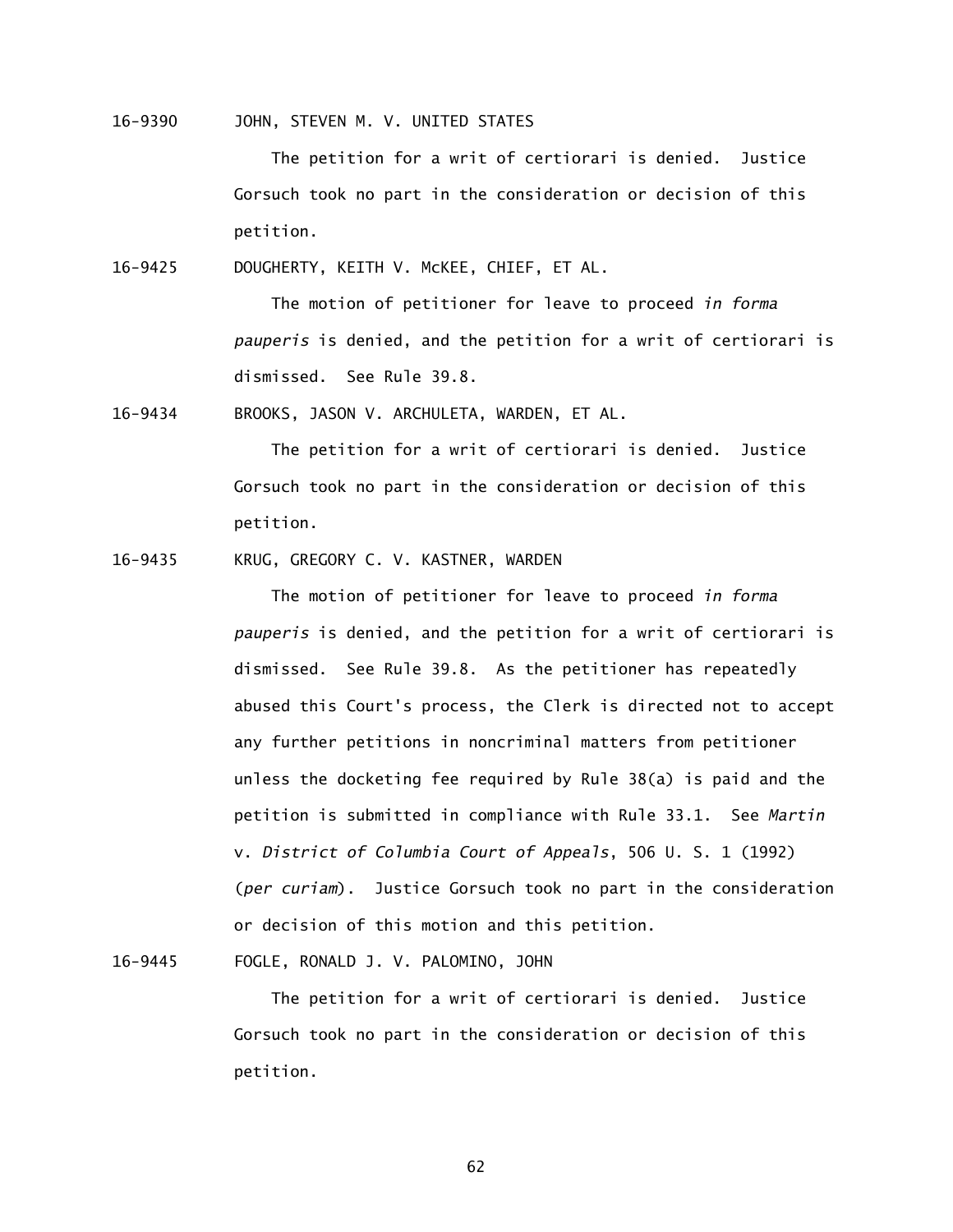# 16-9472 FULLER, CURTIS V. GREELEY, TIMOTHY P.

 The motion of petitioner for leave to proceed *in forma pauperis* is denied, and the petition for a writ of certiorari is dismissed. See Rule 39.8. As the petitioner has repeatedly abused this Court's process, the Clerk is directed not to accept any further petitions in noncriminal matters from petitioner unless the docketing fee required by Rule 38(a) is paid and the petition is submitted in compliance with Rule 33.1. See *Martin*  v. *District of Columbia Court of Appeals*, 506 U. S. 1 (1992) (*per curiam*).

16-9476 SIMPSON, MICHAEL E. V. UNITED STATES

 The petition for a writ of certiorari is denied. Justice Gorsuch took no part in the consideration or decision of this petition.

16-9485 POWELL, MARVIN W. V. UNITED STATES

 The petition for a writ of certiorari is denied. Justice Kagan took no part in the consideration or decision of this petition.

16-9490 JORDAN, MELISSA V. UNITED STATES

 The petition for a writ of certiorari is denied. Justice Gorsuch took no part in the consideration or decision of this petition.

16-9492 SAMPLE, JAMES V. PENNSYLVANIA

 The petition for a writ of certiorari is denied. Justice Alito took no part in the consideration or decision of this petition.

16-9539 COMBS, LEON V. USDC ED KY

The petition for a writ of certiorari is denied. Justice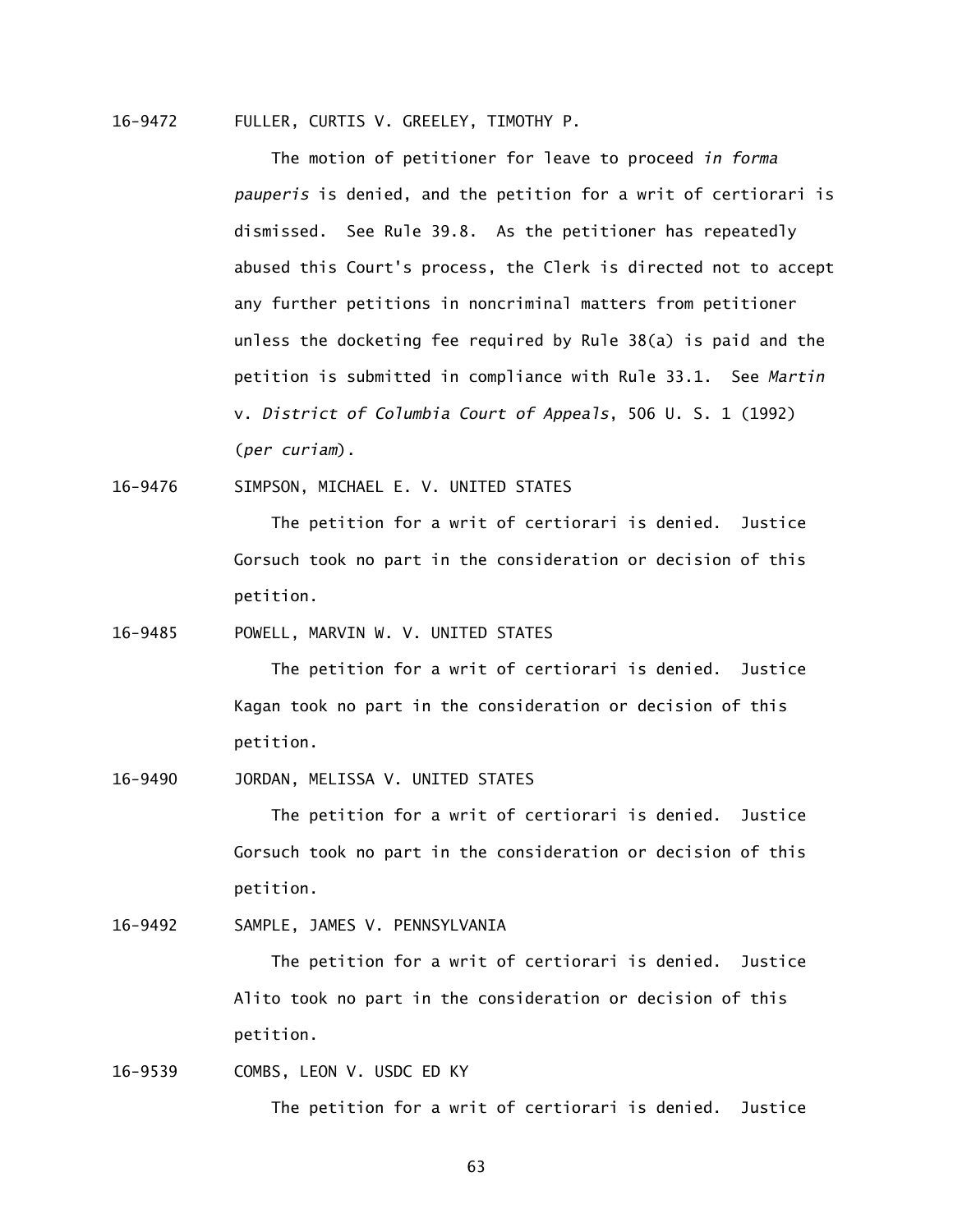Kagan took no part in the consideration or decision of this petition.

16-9546 PAYTON, MARSHA L. V. MSPB

 The motion of petitioner for leave to proceed *in forma pauperis* is denied, and the petition for a writ of certiorari is dismissed. See Rule 39.8.

16-9577 SALAZAR, GARY G. V. GREEN, WARDEN, ET AL.

16-9607 ROJEM, RICHARD V. ROYAL, WARDEN

 The petitions for writs of certiorari are denied. Justice Gorsuch took no part in the consideration or decision of these petitions.

16-9628 HERNANDEZ, DEMETRIO V. UNITED STATES

 The petition for a writ of certiorari is denied. Justice Sotomayor took no part in the consideration or decision of this petition.

16-9687 MELOT, BILLY R. V. UNITED STATES

16-9691 McGUIRE, TOMMY V. JONES, SEC., FL DOC, ET AL.

 The motions of petitioners for leave to proceed *in forma pauperis* are denied, and the petitions for writs of certiorari are dismissed. See Rule 39.8.

16-9700 GOWAN, MICHAEL J. V. DAVIS, DIR., TX DCJ

 The motion of petitioner for leave to proceed *in forma pauperis* is denied, and the petition for a writ of certiorari is dismissed. See Rule 39.8. As the petitioner has repeatedly abused this Court's process, the Clerk is directed not to accept any further petitions in noncriminal matters from petitioner unless the docketing fee required by Rule 38(a) is paid and the petition is submitted in compliance with Rule 33.1. See *Martin*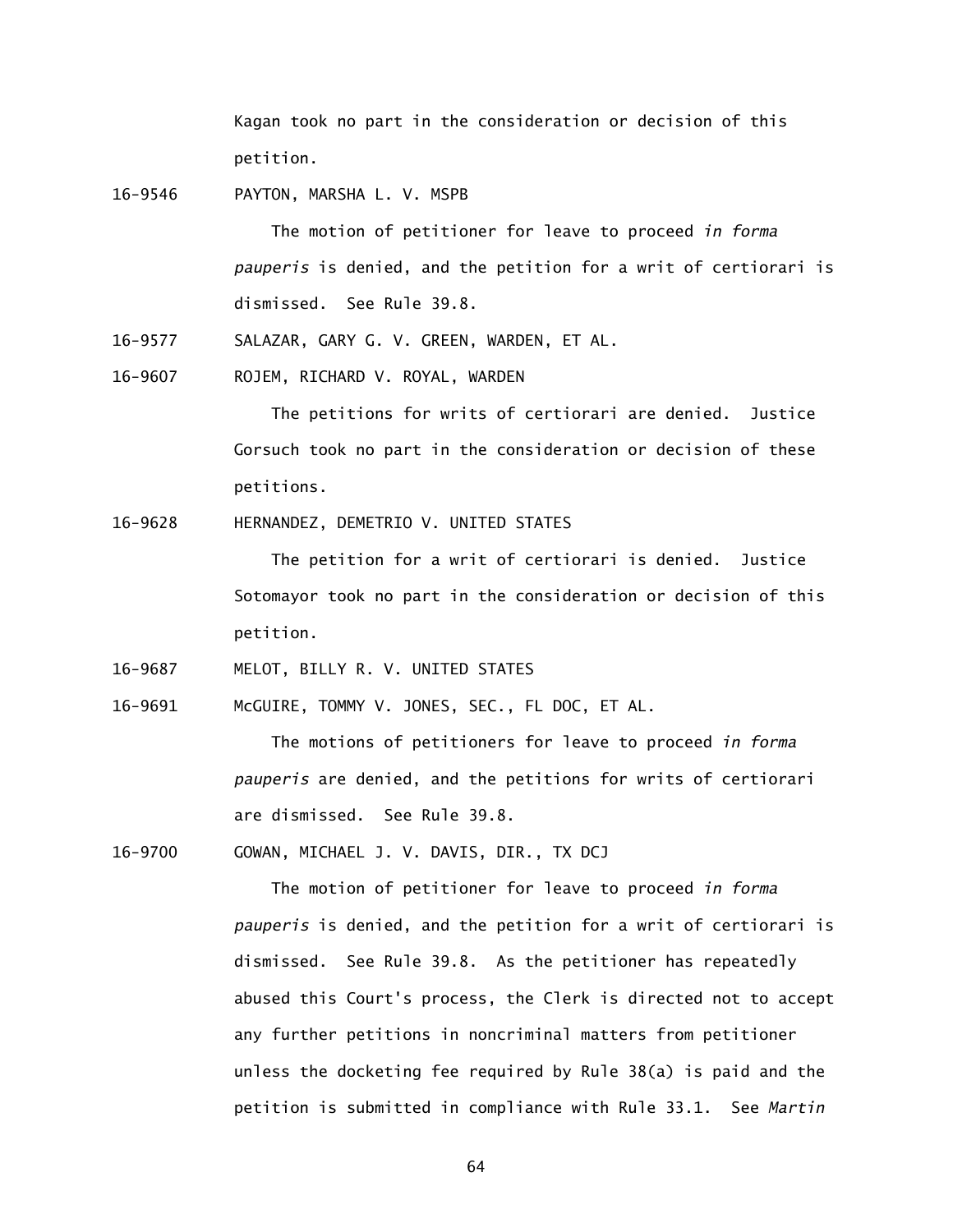v. *District of Columbia Court of Appeals*, 506 U. S. 1 (1992) (*per curiam*).

16-9721 DAVIS, RICHARD A. V. KELLEY, DIR., AR DOC

 The motion of petitioner for leave to proceed *in forma pauperis* is denied, and the petition for a writ of certiorari is dismissed. See Rule 39.8.

 $17 - 44$ HACKFORD, RICHARD D. V. UTAH, ET AL.

 $17 - 104$ GRANADOS, ALBERTO V. CROWLEY COUNTY FACILITY, ET AL.

> The petitions for writs of certiorari are denied. Justice Gorsuch took no part in the consideration or decision of these petitions.

 $17 - 129$ M. C. V. C. M.

> The motion of Concerned United Birthparents, Inc. for leave to file a brief as *amicus curiae* is granted. The motion of American College of Pediatricians, et al. for leave to file a brief as *amici curiae* is granted. The motion of American Association of Pro-Life Obstetricians & Gynecologists, et al. for leave to file a brief as *amici curiae* is granted. The motion of 15 Feminist Academics and Advocates for leave to file a brief as *amici curiae* is granted. The petition for a writ of certiorari is denied.

 $17 - 134$ 17-134 EDELMAN, STEVEN V. SCHULTZ, DONALD

> The petition for a writ of certiorari is denied. Justice Sotomayor took no part in the consideration or decision of this petition.

17-138 ABELES, SUSAN H. V. METRO. WASHINGTON AIRPORTS AUTH.

 The motion of The National Jewish Commission on Law and Public Affairs for leave to file a brief as *amicus curiae* is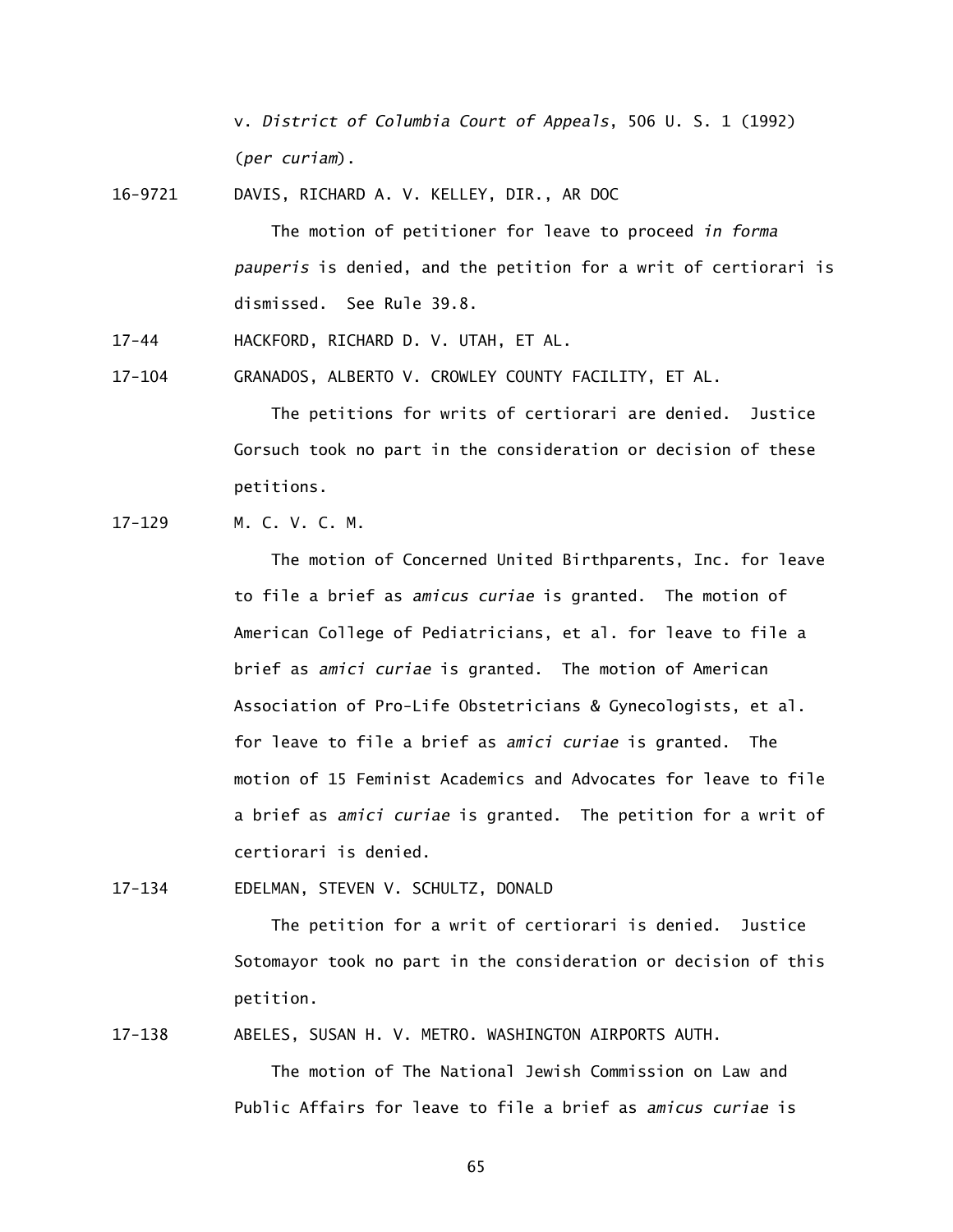granted. The motion of The American Center for Law and Justice, et al. for leave to file a brief as *amici curiae* is granted. The motion of The Becket Fund for Religious Liberty, et al. for leave to file a brief as *amici curiae* is granted. The petition for a writ of certiorari is denied.

 $17 - 148$ GAUDELLI, EDMOND N. V. UNITED STATES

> The petition for a writ of certiorari is denied. Justice Alito took no part in the consideration or decision of this petition.

17-5002 ANDERSON, DEXTER D. V. DAVIS, DIR., TX DCJ

 $17 - 5026$ BLANK, TRAVIS H. V. UNITED STATES

> The motions of petitioners for leave to proceed *in forma pauperis* are denied, and the petitions for writs of certiorari are dismissed. See Rule 39.8.

17-5033 TWITTY, ANDRE J. V. UNITED STATES

 The petition for a writ of certiorari is denied. Justice Gorsuch took no part in the consideration or decision of this petition.

17-5102 COOPER, CONRAD V. UNITED STATES

 The petition for a writ of certiorari is denied. Justice Sotomayor and Justice Kagan took no part in the consideration or decision of this petition.

17-5227 NORWOOD, MICHAEL V. UNITED STATES

 The petition for a writ of certiorari is denied. Justice Alito and Justice Kagan took no part in the consideration or decision of this petition.

17-5252 BURGIE, ERIC C. V. KELLEY, DIR., AR DOC

The motion of petitioner for leave to proceed *in forma*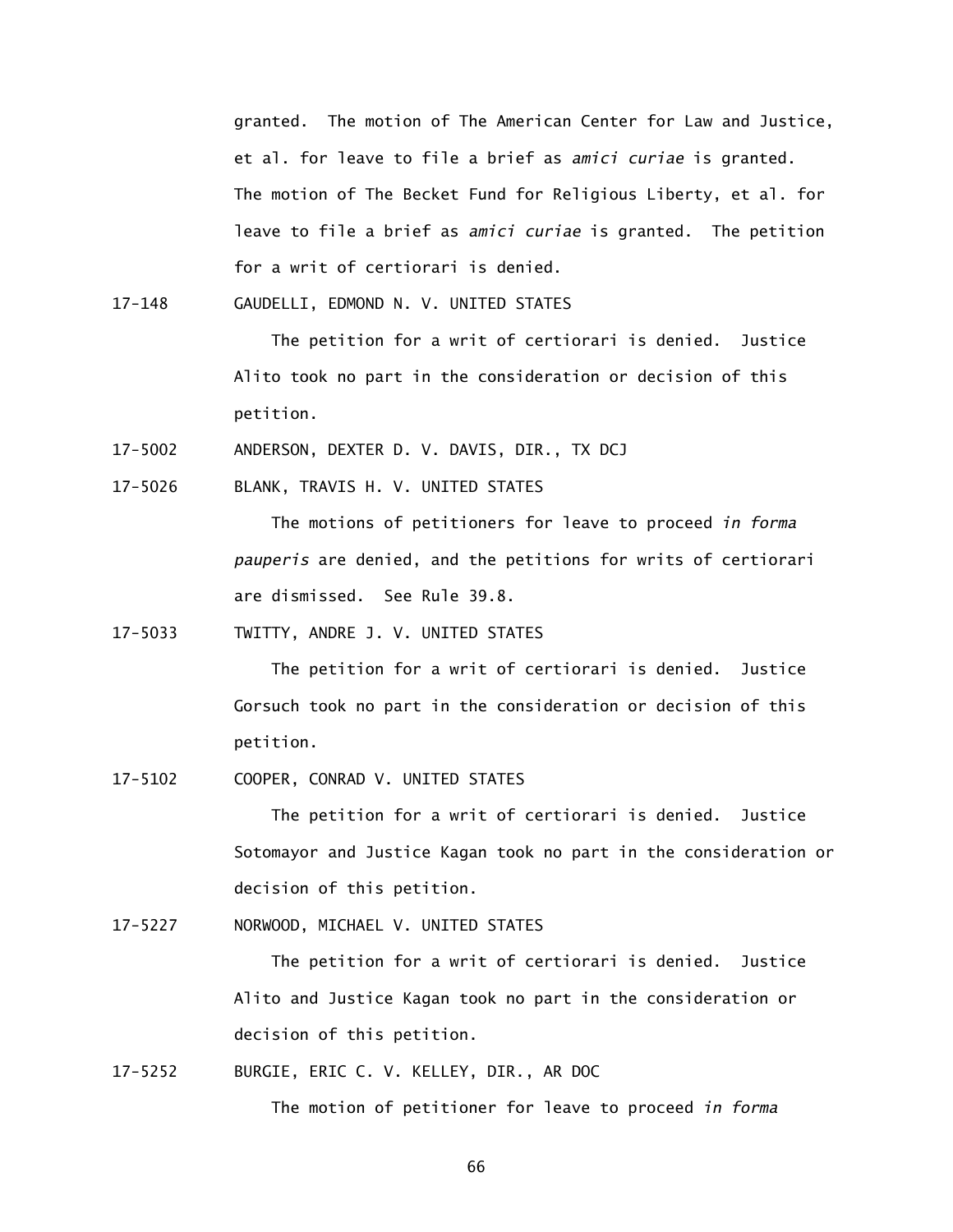*pauperis* is denied, and the petition for a writ of certiorari is dismissed. See Rule 39.8.

 $17 - 5256$ DAKER, WASEEM V. TOOLE, WARDEN

17-5259 MODRALL, ROBERT G. V. JOHNS HOPKINS UNIV., ET AL.

 The motions of petitioners for leave to proceed *in forma pauperis* are denied, and the petitions for writs of certiorari are dismissed. See Rule 39.8. As the petitioners have repeatedly abused this Court's process, the Clerk is directed not to accept any further petitions in noncriminal matters from petitioners unless the docketing fees required by Rule 38(a) are paid and the petitions are submitted in compliance with Rule 33.1. See *Martin* v. *District of Columbia Court of Appeals*, 506 U. S. 1 (1992) (*per curiam*).

17-5261 ARUANNO, JOSEPH V. CHRISTIE, GOV. OF NJ, ET AL.

 The motion of petitioner for leave to proceed *in forma pauperis* is denied, and the petition for a writ of certiorari is dismissed. See Rule 39.8.

17-5269 ALBERT, KALLYS V. DIVERSIFIED CONSULTANTS, ET AL.

 The motion of petitioner for leave to proceed *in forma pauperis* is denied, and the petition for a writ of certiorari is dismissed. See Rule 39.8. As the petitioner has repeatedly abused this Court's process, the Clerk is directed not to accept any further petitions in noncriminal matters from petitioner unless the docketing fee required by Rule 38(a) is paid and the petition is submitted in compliance with Rule 33.1. See *Martin*  v. *District of Columbia Court of Appeals*, 506 U. S. 1 (1992) (*per curiam*).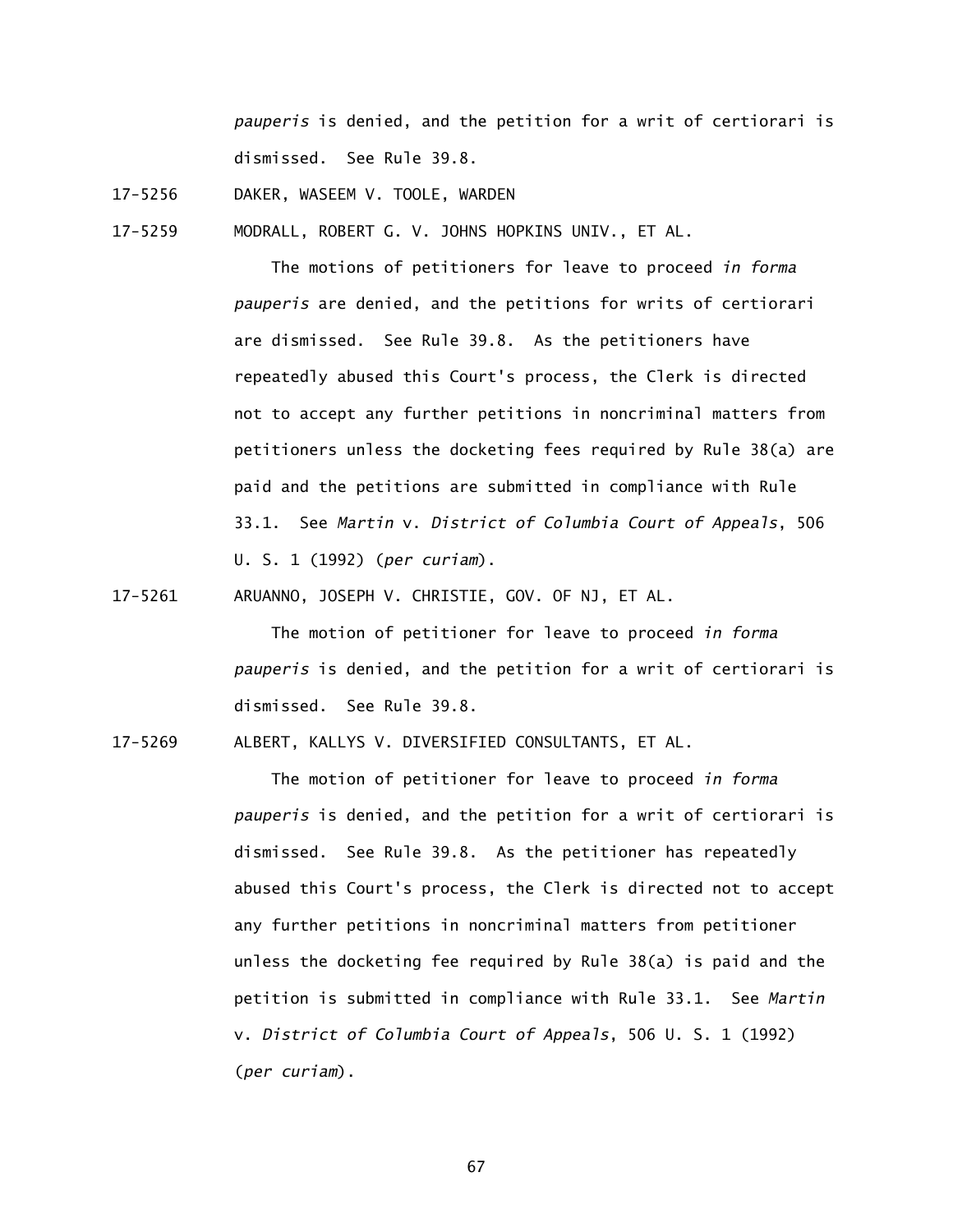17-5296 ROLLINS, SHAWN L. V. UNITED STATES

 The petition for a writ of certiorari is denied. Justice Gorsuch took no part in the consideration or decision of this petition.

17-5319 PERRY, MICHAEL M. V. MG ENTERPRISES, ET AL.

 The motion of petitioner for leave to proceed *in forma pauperis* is denied, and the petition for a writ of certiorari is dismissed. See Rule 39.8. As the petitioner has repeatedly abused this Court's process, the Clerk is directed not to accept any further petitions in noncriminal matters from petitioner unless the docketing fee required by Rule 38(a) is paid and the petition is submitted in compliance with Rule 33.1. See *Martin*  v. *District of Columbia Court of Appeals*, 506 U. S. 1 (1992) (*per curiam*).

17-5447 WASHINGTON, MARCUS V. ROBERTS, RAYMOND, ET AL.

 The petition for a writ of certiorari is denied. Justice Gorsuch took no part in the consideration or decision of this petition.

17-5566 BROWN, JAMES J. V. UNITED STATES

 The petition for a writ of certiorari is denied. Justice Kagan took no part in the consideration or decision of this petition.

17-5582 RODRIGUEZ, JOSE H. V. UNITED STATES

 The petition for a writ of certiorari is denied. Justice Sotomayor and Justice Kagan took no part in the consideration or decision of this petition.

17-5664 ZUNIGA-HERNANDEZ, JUAN J. V. CHAPA, WARDEN

The motion of petitioner for leave to proceed *in forma*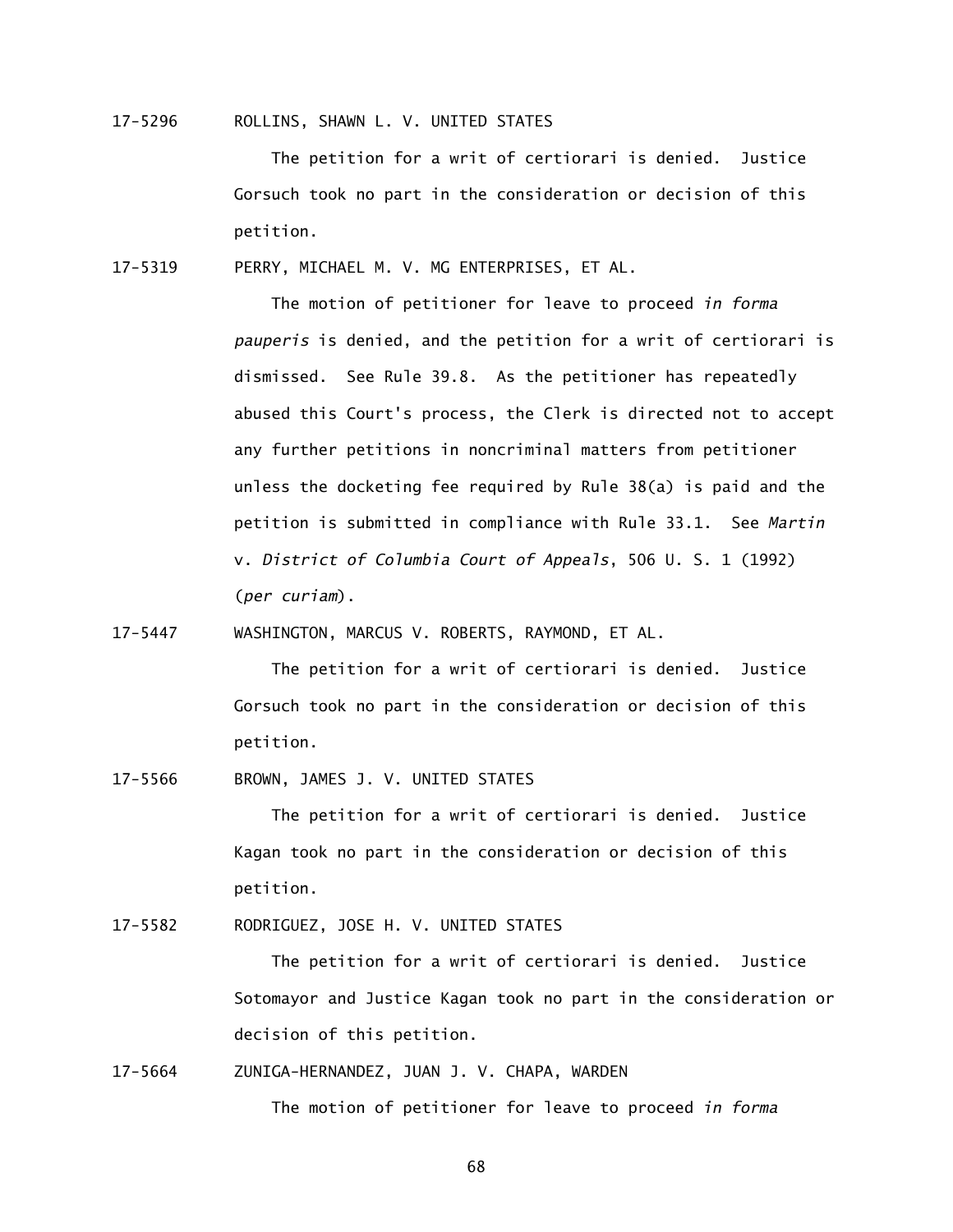*pauperis* is denied, and the petition for a writ of certiorari is dismissed. See Rule 39.8. As the petitioner has repeatedly abused this Court's process, the Clerk is directed not to accept any further petitions in noncriminal matters from petitioner unless the docketing fee required by Rule 38(a) is paid and the petition is submitted in compliance with Rule 33.1. See *Martin*  v. *District of Columbia Court of Appeals*, 506 U. S. 1 (1992) (*per curiam*).

17-5668 BANKS, FREDERICK V. MARQUEZ, ALLISSA, ET AL.

 The motion of petitioner for leave to proceed *in forma pauperis* is denied, and the petition for a writ of certiorari is dismissed. See Rule 39.8.

# **HABEAS CORPUS DENIED**

- 16-1463 IN RE PHILLIP A. BROWN, II
- 16-8207 IN RE MARLO HELMSTETTER
- 16-9451 IN RE MARQUAWN WILSON
- 16-9467 IN RE ALLAH
- 16-9565 IN RE CHRISTOPHER PARKER
- $17 131$ IN RE RICARDO MARTINELLI
- $17 223$ IN RE LEROY SINGLETON
- 17-5022 IN RE LEON TAYLOR
- 17-5118 IN RE LEONARD T. WALKER
- 17-5122 IN RE ROBERT E. CLAYBORNE
- 17-5242 IN RE JOSEPH S. AUGUSTE
- 17-5380 IN RE ROBERT GLASSGOW
- 17-5432 IN RE JOSEPH S. NEWLAND
- 17-5434 IN RE DAVID L. COLSON
- 17-5512 IN RE RAMSEY RANDALL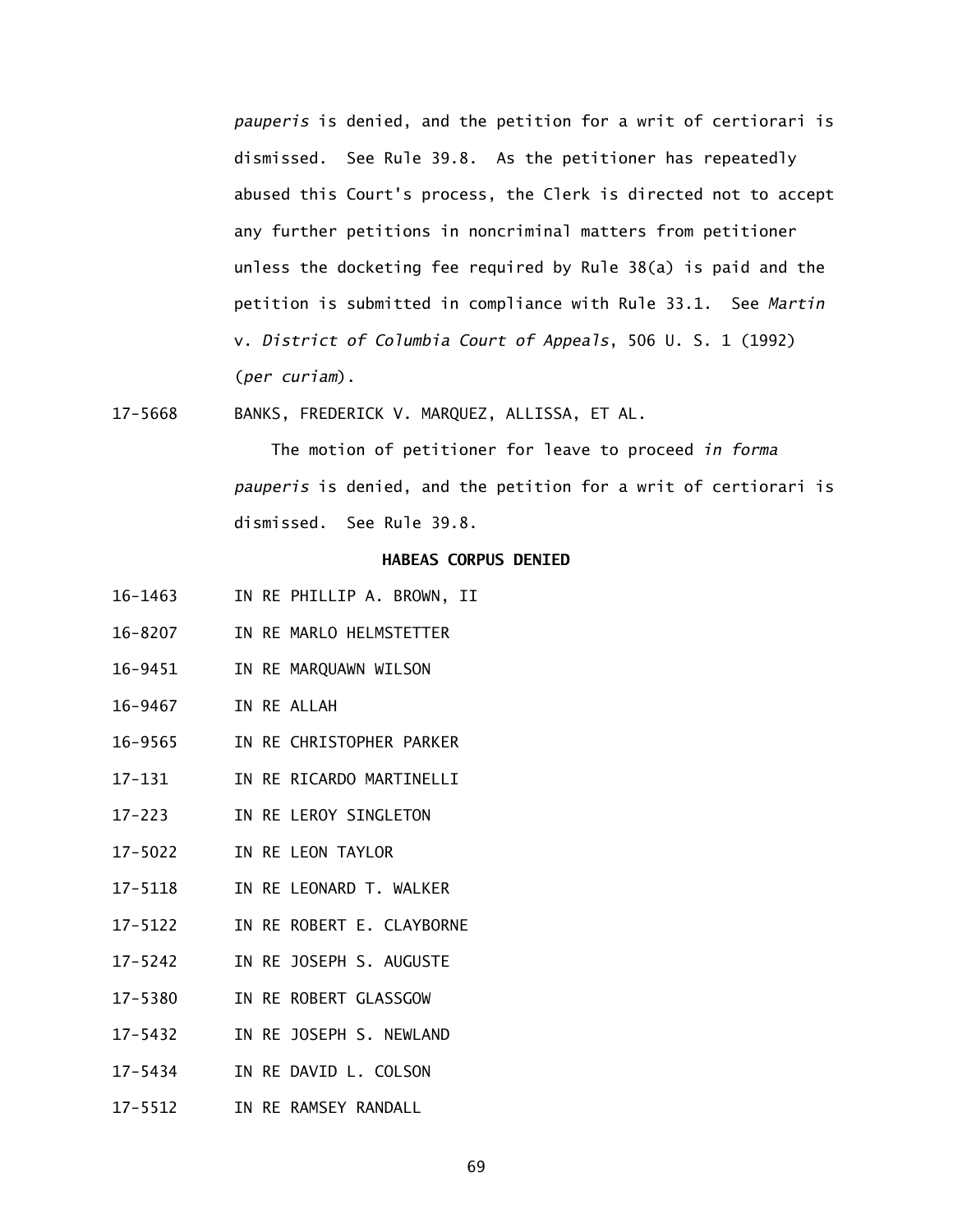- 17-5585 IN RE KERRY SANDERS
- $17 5742$ IN RE RUSSELL J. LONGORIA
- 17-5759 IN RE STEPHEN HARMON

The petitions for writs of habeas corpus are denied.

#### **MANDAMUS DENIED**

- $16 1422$ IN RE JOSEPH M. ARPAIO
- 16-1464 IN RE RENEE BAILEY, ET AL.
- 16-1488 IN RE RICHARD B. GOODIN
- 16-1510 IN RE McCARTHY BARNES, JR.
- 16-1531 IN RE MELVIN E. BLOUGH
- 16-1537 IN RE NINA E. HAJDA
- 16-9037 IN RE STEVEN W. BONILLA
- 16-9230 IN RE ANTHONY E. EMERSON
- 16-9241 IN RE ANDRE D. LEFFEBRE
- 16-9379 IN RE GARY BAILEY
- 16-9641 IN RE ADEM ALBRA
- 16-9671 IN RE RAOUL B. CLYMER
- 16-9688 IN RE PAUL C. BOLIN
- $17 87$ IN RE DEXTER ROGERS
- $17 141$ IN RE CLIVEN BUNDY
- 17-181 IN RE EDWIN F. REILLY, II
- 17-5065 IN RE EDWIN CULP
- 17-5193 IN RE GREGORY N. VALENCIA, JR.
- 17-5199 IN RE DAVID M. CAMPBELL
- 17-5224 IN RE THEODORE OSWALD
- $17 5243$ IN RE DION E. SAVAGE
- 17-5326 IN RE ANDRE D. LEFFEBRE
- 17-5406 IN RE DAVID CLUM, JR.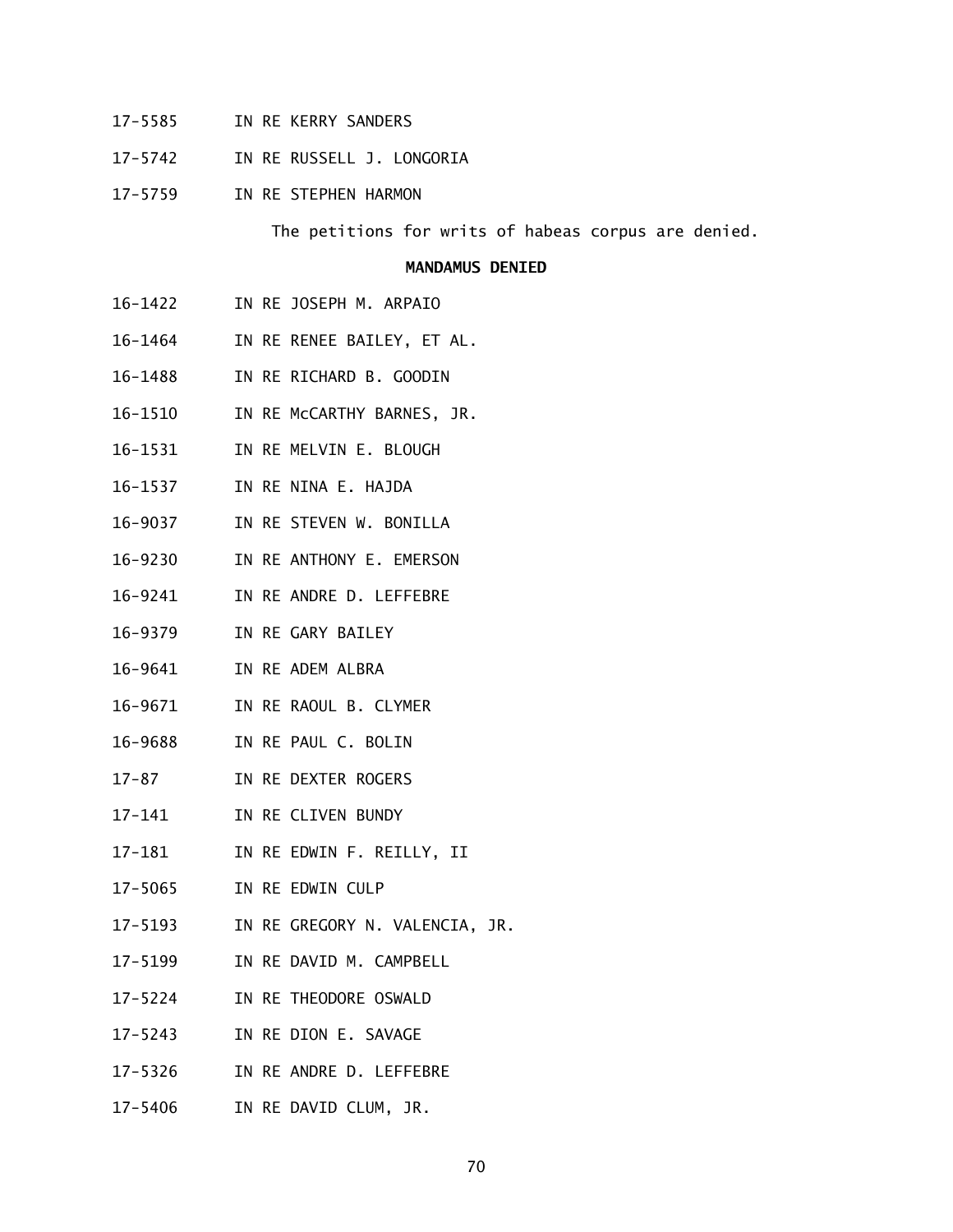17-5445 IN RE LONNELL WIDEMAN

17-5619 IN RE JAVIER PORRAS-BURCIAGA

The petitions for writs of mandamus are denied.

16-1509 IN RE LEON BRADLEY

 The petition for a writ of mandamus is denied. Justice Alito took no part in the consideration or decision of this petition.

16-9059 IN RE SAMUEL A. McCORMICK

 The petition for a writ of mandamus and/or prohibition is denied.

- 16-9370 IN RE NATHANAEL L. REYNOLDS
- 16-9567 IN RE TOMMY R. McGUIRE

 The motions of petitioners for leave to proceed *in forma pauperis* are denied, and the petitions for writs of mandamus are dismissed. See Rule 39.8.

16-9575 IN RE RAYMOND L. ROGERS

 The petition for a writ of mandamus and/or prohibition is denied.

16-9624 IN RE TALAKKOTTUR R. DAVID

 The motion of petitioner for leave to proceed *in forma pauperis* is denied, and the petition for a writ of mandamus is dismissed. See Rule 39.8. As the petitioner has repeatedly abused this Court's process, the Clerk is directed not to accept any further petitions in noncriminal matters from petitioner unless the docketing fee required by Rule 38(a) is paid and the petition is submitted in compliance with Rule 33.1. See *Martin*  v. *District of Columbia Court of Appeals*, 506 U. S. 1 (1992) (*per curiam*).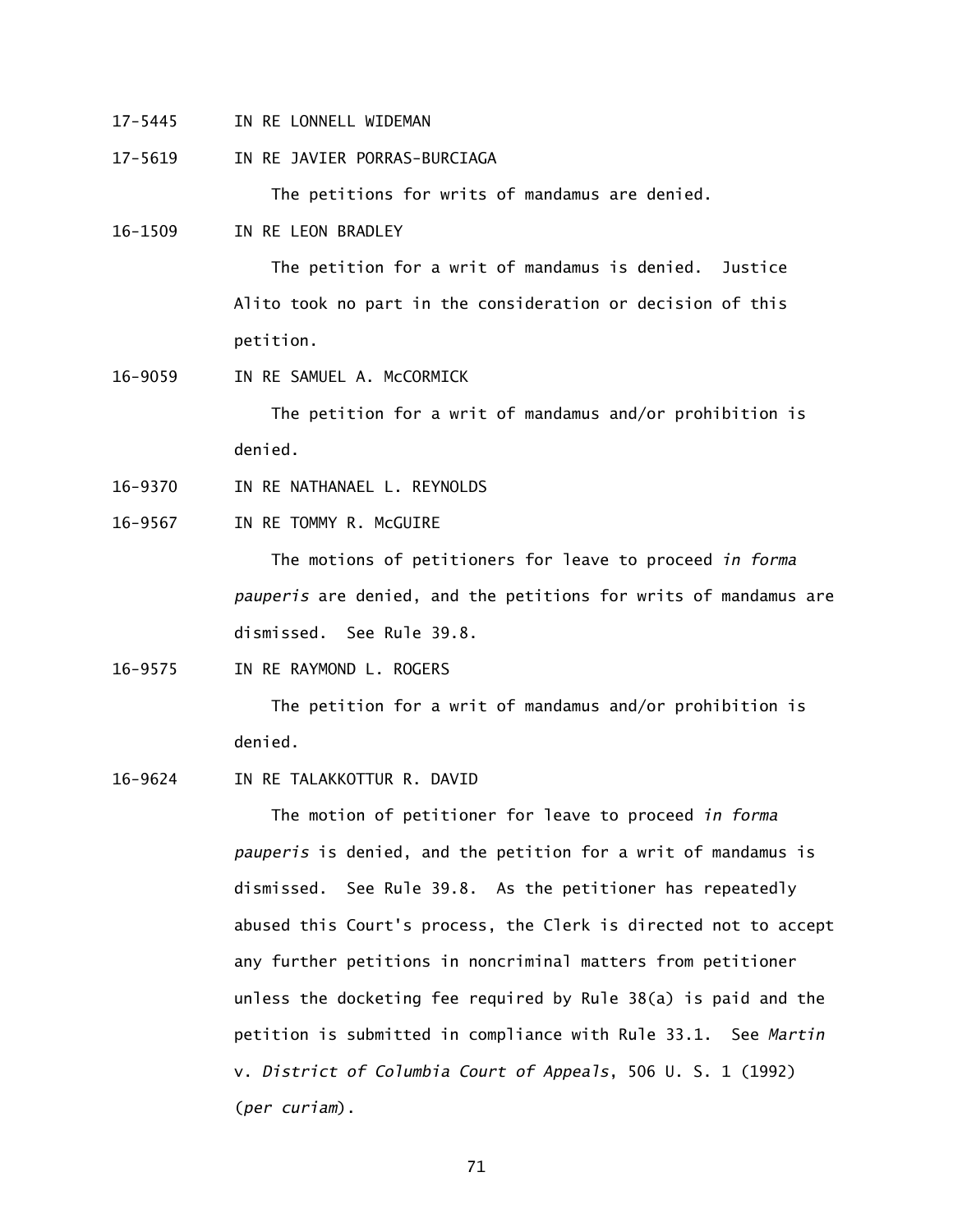- 17-5008 IN RE NATHANAEL L. REYNOLDS
- 17-5012 IN RE NATHANAEL L. REYNOLDS

 The motions of petitioner for leave to proceed *in forma pauperis* are denied, and the petitions for writs of mandamus are dismissed. See Rule 39.8.

17-5257 IN RE SAMUEL A. McCORMICK

 The petition for a writ of mandamus and/or prohibition is denied.

### **PROHIBITION DENIED**

- 17-5108 IN RE REUBEN D. LEHMANN
- 17-5131 IN RE JASAUN R. L. MATTICE-BEY
- 17-5683 IN RE DOMINIC DORSEY, ET AL.

The petitions for writs of prohibition are denied.

### **REHEARINGS DENIED**

- $16 872$ 16-872 HALLORAN, DANIEL J. V. UNITED STATES
- 16-1014 TABONE, VINCENT V. UNITED STATES
- 16-7716 JACKSON, FANORIS V. BRYSON, COMM'R, GA DOC, ET AL.
- 16-8090 VILLAVERDE, SALLY D. V. SMITH, WARDEN, ET AL.
- 16-8235 DEWBERRY, MILTON A. V. ALLBAUGH, DIR., OK DOC
- 16-8513 SMITH, WAYNE D. V. SHARIAT, AZIZ, ET AL.
- 16-8549 STURGIS, DONALD V. UNKNOWN SUARDINI, ET AL.
- 16-8555 STODDART, CHRISTOPHER V. DAVIS, DIR., TX DCJ
- 16-8716 IN RE NANCY GLEIS
- 16-8754 EARL, DARYISE L. V. FOSTER, WARDEN
- 16-8758 SMILEY, ANDRE V. FERGUSON, SUPT., BENNER, ET AL.
- 16-8766 CORDOVANO, SALVATORE P. V. PETERSON, ET AL.
- 16-8824 ARMSTRONG, ARTHUR V. USDC ND GA
- 16-8882 BROWN, GABRIEL J. V. DAVIS, DIR., TX DCJ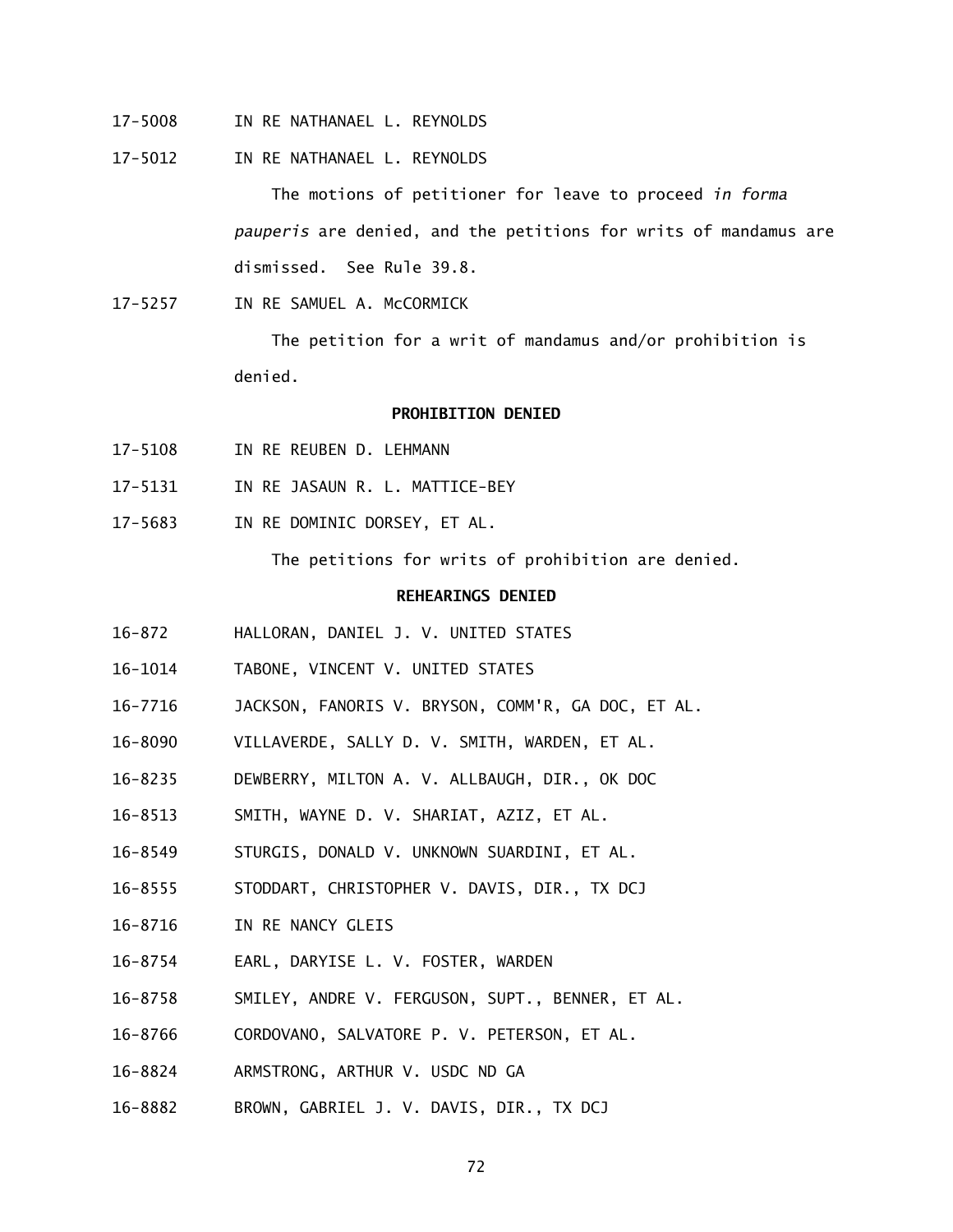- 16-8892 MARTIN, LANCE R. V. PARAMO, WARDEN, ET AL.
- 16-9032 FIELDS, MARCIA V. UNITED STATES
- 16-9117 ESTRADA-JIMENEZ, LUIS A. V. ECKSTEIN, WARDEN
- 16-9174 WILES, PAUL G. V. UNITED STATES
- 16-9253 BITSINNIE, ROGER V. UNITED STATES

The petitions for rehearing are denied.

16-8993 WILSON, DOUGLAS V. JONES, WARDEN, ET AL.

 The petition for rehearing is denied. Justice Gorsuch took no part in the consideration or decision of this petition.

## **ATTORNEY DISCIPLINE**

 $D-2972$ IN THE MATTER OF DISBARMENT OF PAMELA BRUCE STUART

> Pamela Bruce Stuart, of Washington, District of Columbia, having been suspended from the practice of law in this Court by order of May 15, 2017; and a rule having been issued and served upon her requiring her to show cause why she should not be disbarred; and a response having been filed;

 It is ordered that Pamela Bruce Stuart is disbarred from the practice of law in this Court.

 $D-2981$ IN THE MATTER OF DISBARMENT OF ELBERT A. WALTON, JR.

> Elbert A. Walton, Jr., of St. Louis, Missouri, having been suspended from the practice of law in this Court by order of June 12, 2017; and a rule having been issued and served upon him requiring him to show cause why he should not be disbarred; and a response having been filed;

 It is ordered that Elbert A. Walton, Jr. is disbarred from the practice of law in this Court. The motion to defer consideration is denied. Justice Thomas took no part in the

73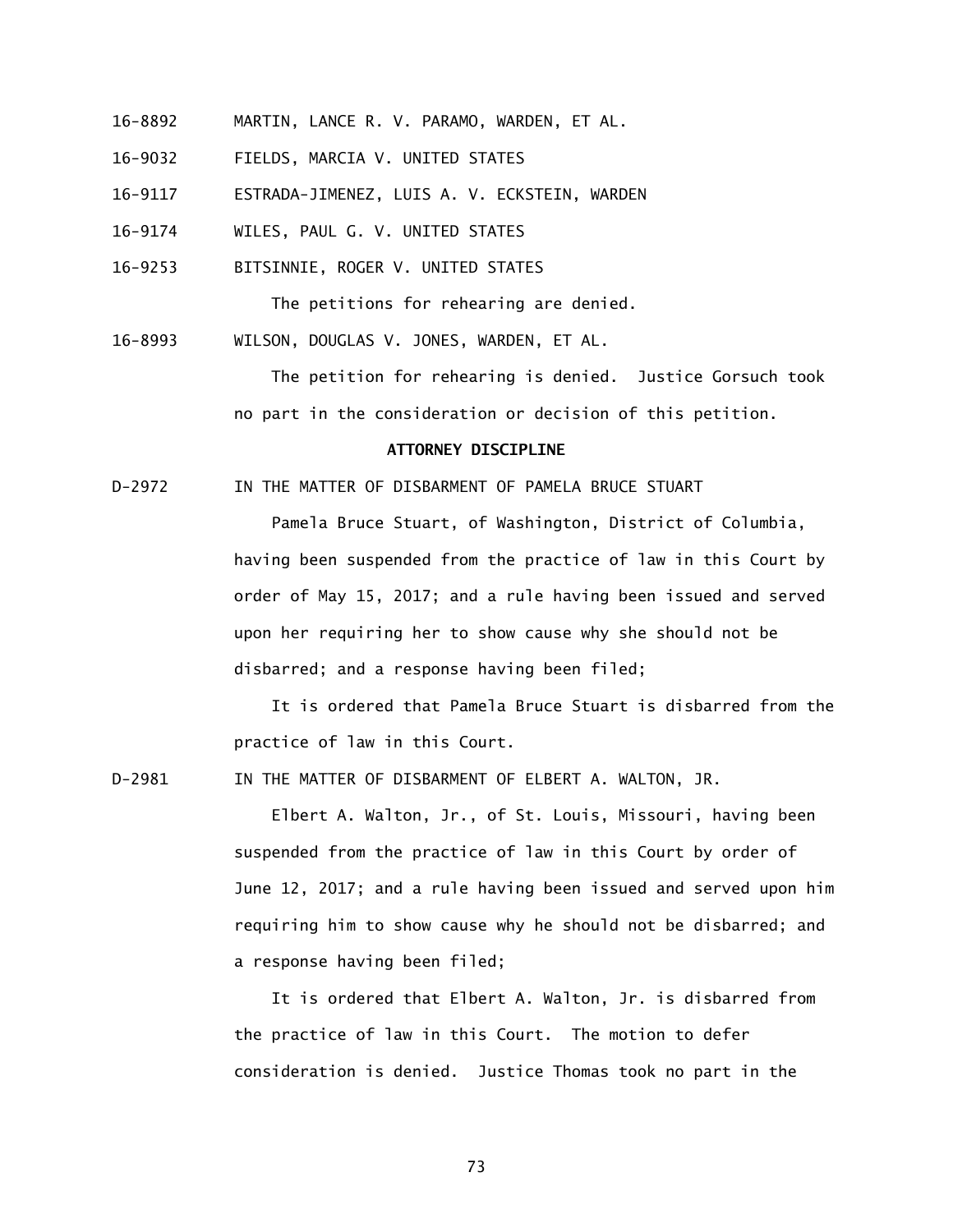consideration or decision of this motion and this matter of disbarment.

 $D - 2994$ IN THE MATTER OF DISCIPLINE OF JOHN S. CARROLL

> John S. Carroll, of Honolulu, Hawaii, is suspended from the practice of law in this Court and a rule will issue, returnable within 40 days, requiring him to show cause why he should not be disbarred from the practice of law in this Court.

 $D - 2995$ IN THE MATTER OF DISCIPLINE OF BURT M. HOFFMAN

 $D - 2996$ 

 Burt M. Hoffman, of Stamford, Connecticut, is suspended from the practice of law in this Court and a rule will issue, returnable within 40 days, requiring him to show cause why he should not be disbarred from the practice of law in this Court. IN THE MATTER OF DISCIPLINE OF MONA R. CONWAY

 Mona R. Conway, of Huntington Station, New York, is suspended from the practice of law in this Court and a rule will issue, returnable within 40 days, requiring her to show cause why she should not be disbarred from the practice of law in this Court.

 $D-2997$ IN THE MATTER OF DISCIPLINE OF MARVIN R. SPARROW

> Marvin R. Sparrow, of Rutherfordton, North Carolina, is suspended from the practice of law in this Court and a rule will issue, returnable within 40 days, requiring him to show cause why he should not be disbarred from the practice of law in this Court.

D-2998 IN THE MATTER OF DISCIPLINE OF MARY MARCH EXUM

 Mary March Exum, of Asheville, North Carolina, is suspended from the practice of law in this Court and a rule will issue, returnable within 40 days, requiring her to show cause why she

74